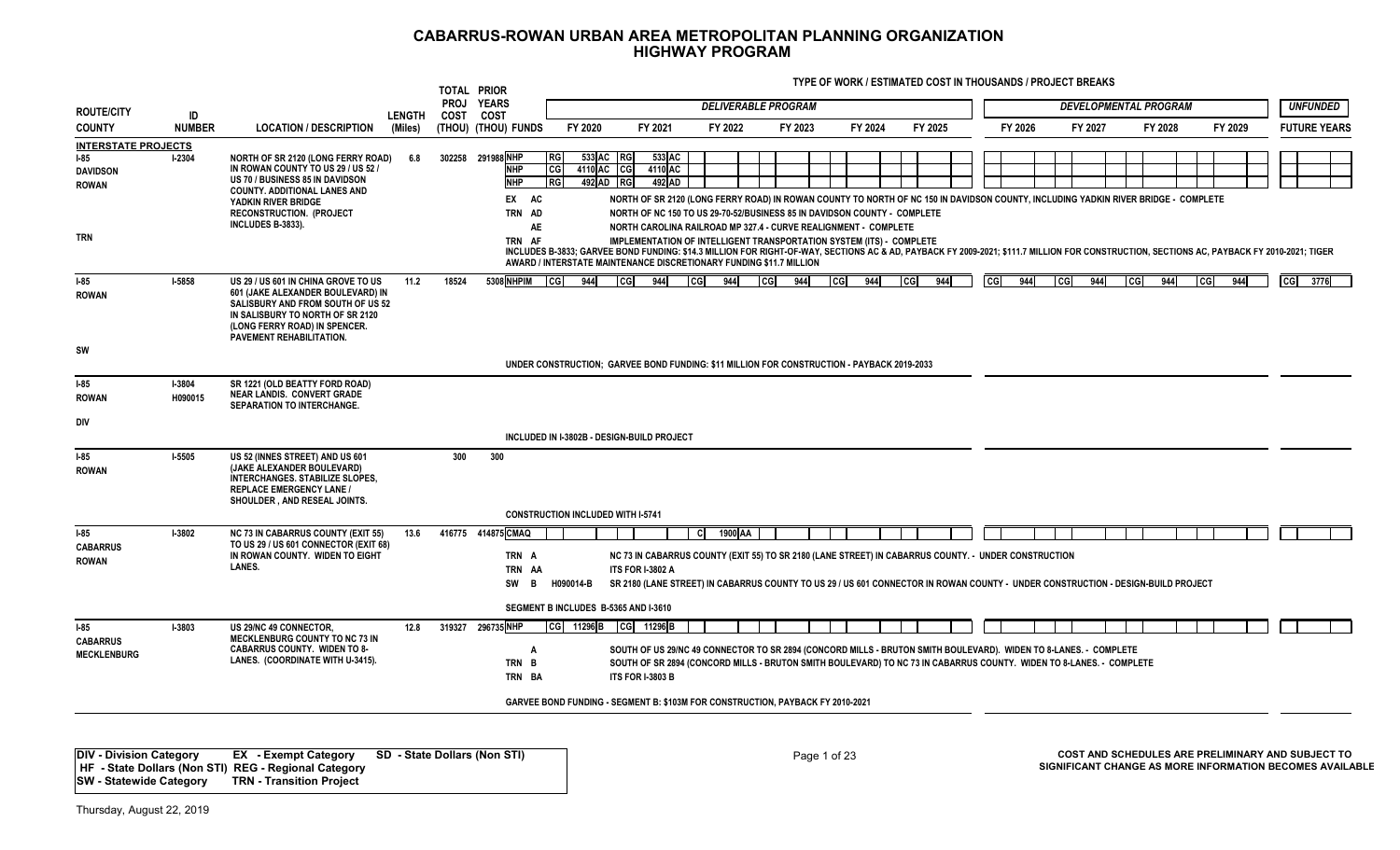**TYPE OF WORK / ESTIMATED COST IN THOUSANDS / PROJECT BREAKS**

|                                                                          |                     |                                                                                                                                                                       |               | TOTAL PRIOR         |                      |                                                                                                                                                                                    |      |                                                                                                        |            |        |           |                                        |                    |                  |               |                             |            |                                        |            |                   |                       |                              |             |              |           |                     |  |
|--------------------------------------------------------------------------|---------------------|-----------------------------------------------------------------------------------------------------------------------------------------------------------------------|---------------|---------------------|----------------------|------------------------------------------------------------------------------------------------------------------------------------------------------------------------------------|------|--------------------------------------------------------------------------------------------------------|------------|--------|-----------|----------------------------------------|--------------------|------------------|---------------|-----------------------------|------------|----------------------------------------|------------|-------------------|-----------------------|------------------------------|-------------|--------------|-----------|---------------------|--|
| <b>ROUTE/CITY</b>                                                        | ID                  |                                                                                                                                                                       | <b>LENGTH</b> | <b>PROJ</b><br>COST | <b>YEARS</b><br>COST |                                                                                                                                                                                    |      |                                                                                                        |            |        |           | <b>DELIVERABLE PROGRAM</b>             |                    |                  |               |                             |            |                                        |            |                   |                       | <b>DEVELOPMENTAL PROGRAM</b> |             |              |           | <b>UNFUNDED</b>     |  |
| <b>COUNTY</b>                                                            | <b>NUMBER</b>       | <b>LOCATION / DESCRIPTION</b>                                                                                                                                         | (Miles)       |                     | (THOU) (THOU) FUNDS  | FY 2020                                                                                                                                                                            |      | FY 2021                                                                                                | FY 2022    |        |           | FY 2023                                |                    | FY 2024          |               | FY 2025                     |            | FY 2026                                |            | FY 2027           |                       | FY 2028                      |             | FY 2029      |           | <b>FUTURE YEARS</b> |  |
| <b>INTERSTATE PROJECTS</b><br><b>NC 152</b><br>ROWAN                     | $I-3610$            | WEST OF US 29 / US 601 TO EAST OF I-85<br>IN CHINA GROVE. REVISE<br>INTERCHANGES WITH US 29 / US 601<br>AND WITH I-85, AND IMPROVE<br><b>CORRIDOR.</b>                |               |                     |                      | INCLUDED IN 1-3802 - UNDER CONSTRUCTION                                                                                                                                            |      |                                                                                                        |            |        |           |                                        |                    |                  |               |                             |            |                                        |            |                   |                       |                              |             |              |           |                     |  |
|                                                                          |                     |                                                                                                                                                                       |               |                     |                      |                                                                                                                                                                                    |      |                                                                                                        |            |        |           |                                        |                    |                  |               |                             |            |                                        |            |                   |                       |                              |             |              |           |                     |  |
| <b>RURAL PROJECTS</b><br>US 52<br>ROWAN                                  | R-5860<br>H090202-A | PROPOSED MISENHEIMER BYPASS TO<br>PROPOSED ROCKWELL BYPASS.<br><b>WIDEN TO MULTILANES.</b>                                                                            | 4.6           | 55832               | 101                  |                                                                                                                                                                                    |      |                                                                                                        |            |        |           |                                        |                    |                  | -R            | 7046<br>846I                |            |                                        |            |                   | C <sub>B</sub><br>- C | 2574<br>3107                 | l CB<br>- C | 2574<br>3106 | CB<br>-cl | 33462<br>3107       |  |
| div                                                                      |                     |                                                                                                                                                                       |               |                     |                      | BUILD NC BONDS: \$30 MILLION FOR CONSTRUCTION - PAYBACK 2028-2042                                                                                                                  |      |                                                                                                        |            |        |           |                                        |                    |                  |               |                             |            |                                        |            |                   |                       |                              |             |              |           |                     |  |
| NC 73<br>(DAVIDSON HIGHWAY)<br><b>CABARRUS</b>                           | R-5706              | SR 2693 (DAVIDSON-CONCORD ROAD)<br>TO US 29. WIDEN TO MULTI-LANES.                                                                                                    | 10.9          | 169505              | 13501                | 725 A<br>500A<br>675 B                                                                                                                                                             | - RI | 2900 A<br>2025B                                                                                        |            |        | - C       | 5675A                                  | - CI               | 5675 A           | -CI           | 5675 A                      | - CI       | 5675A                                  |            |                   |                       |                              |             |              |           |                     |  |
| <b>MECKLENBURG</b>                                                       |                     |                                                                                                                                                                       |               |                     |                      | <b>RB</b><br>1287 B                                                                                                                                                                | RBI  | 1287 <sub>B</sub>                                                                                      | <b>RBI</b> | 1287 B | <b>RB</b> | 1287 B                                 | <b>RBI</b>         | 1287B            | <b>RBI</b>    | 1287 B                      | <b>RB</b>  | 1287 <sub>B</sub>                      | <b>RBI</b> | 1287B             | <b>RB</b>             | 1287 <sub>B</sub>            | <b>IRB</b>  | 1287 B       | <b>RB</b> | 6435 <sub>B</sub>   |  |
|                                                                          |                     |                                                                                                                                                                       |               |                     |                      | 1050 <sub>B</sub>                                                                                                                                                                  |      | 1050 <sub>B</sub>                                                                                      |            |        |           |                                        |                    |                  |               |                             |            |                                        |            |                   |                       |                              |             |              |           |                     |  |
|                                                                          |                     |                                                                                                                                                                       |               |                     |                      |                                                                                                                                                                                    |      |                                                                                                        |            |        | - C<br>CВ | 5175 <sub>B</sub><br>6435 <sub>B</sub> | - CI<br><b>CBI</b> | 5175 B<br>6435 B | - Cl<br>I CBI | 5175 B<br>6435 <sub>B</sub> | l cl<br>CB | 5175 <sup>B</sup><br>6435 <sub>B</sub> | CB         | 6435 <sub>B</sub> | CB                    | 6435 <sub>B</sub>            | <b>ICB</b>  | $6435$ B     |           | CB 51480 B          |  |
|                                                                          |                     |                                                                                                                                                                       |               |                     | REG A<br>REG B       | H090675-A<br>H090675-B<br>BUILD NC BOND FUNDING - SEGMENT B: \$15M FOR RIGHT-OF-WAY, PAYBACK FY 2020-2034; \$75M FOR CONSTRUCTION, PAYBACK FY 2023-2037. COORDINATE WITH R-2632AB. |      | SR 2693 (DAVIDSON-CONCORD ROAD) TO SR 1394 (POPLAR TENT ROAD).<br>SR 1394 (POPLAR TENT ROAD) TO US 29. |            |        |           |                                        |                    |                  |               |                             |            |                                        |            |                   |                       |                              |             |              |           |                     |  |
| VARIOUS<br>DAVIDSON<br>DAVIE<br><b>FORSYTH</b><br>ROWAN<br><b>STOKES</b> | R-5789              | <b>DIVISION 9 PROGRAM TO UPGRADE</b><br>INTERSECTIONS TO COMPLY WITH THE<br>AMERICANS WITH DISABILITIES ACT<br>(ADA) USING TRANSPORTATION<br>ALTERNATIVES (TA) FUNDS. |               | 1455                | 955 TA<br>IS         | 400<br>$\mathbf{C}$<br>100                                                                                                                                                         |      |                                                                                                        |            |        |           |                                        |                    |                  |               |                             |            |                                        |            |                   |                       |                              |             |              |           |                     |  |
| div                                                                      |                     |                                                                                                                                                                       |               |                     |                      |                                                                                                                                                                                    |      |                                                                                                        |            |        |           |                                        |                    |                  |               |                             |            |                                        |            |                   |                       |                              |             |              |           |                     |  |
|                                                                          |                     |                                                                                                                                                                       |               |                     |                      | IN PROGRESS: "S" FUNDS REFLECT STATE HIGHWAY FUNDS                                                                                                                                 |      |                                                                                                        |            |        |           |                                        |                    |                  |               |                             |            |                                        |            |                   |                       |                              |             |              |           |                     |  |

**DIV - Division Category EX - Exempt Category SD - State Dollars (Non STI) HF - State Dollars (Non STI) REG - Regional Category SW - Statewide Category TRN - Transition Project**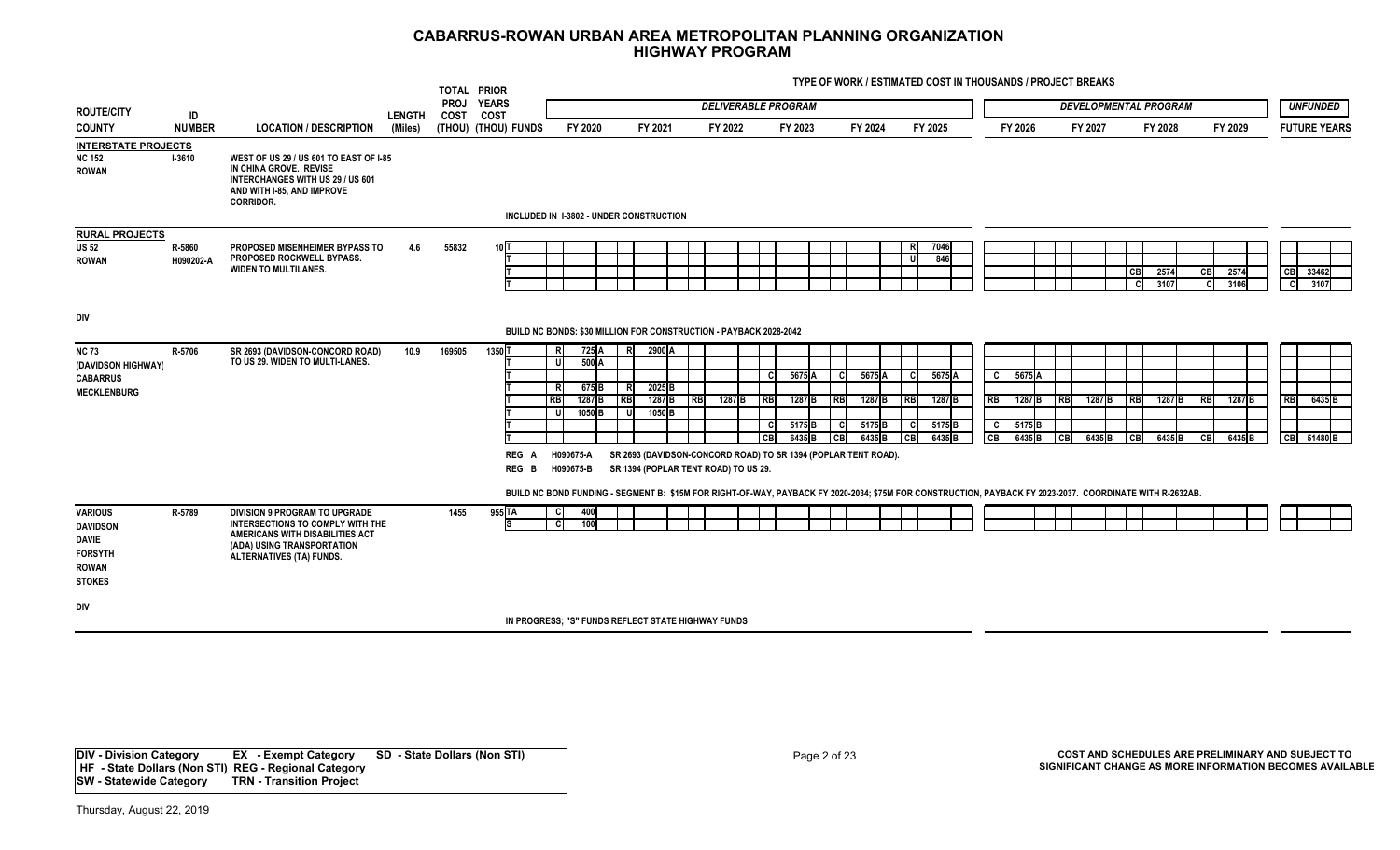**TYPE OF WORK / ESTIMATED COST IN THOUSANDS / PROJECT BREAKS**

|                                                                                                                                   |                       |                                                                                                                                                                                                                                                        |               | TOTAL PRIOR |                                                                                                                      |                |             |                                                                                                                                                                      |     |                            |  |         |         |                |                          |           |                |           |                              |                           |                          |                                |                          |                             |                            |
|-----------------------------------------------------------------------------------------------------------------------------------|-----------------------|--------------------------------------------------------------------------------------------------------------------------------------------------------------------------------------------------------------------------------------------------------|---------------|-------------|----------------------------------------------------------------------------------------------------------------------|----------------|-------------|----------------------------------------------------------------------------------------------------------------------------------------------------------------------|-----|----------------------------|--|---------|---------|----------------|--------------------------|-----------|----------------|-----------|------------------------------|---------------------------|--------------------------|--------------------------------|--------------------------|-----------------------------|----------------------------|
| <b>ROUTE/CITY</b>                                                                                                                 | ID                    |                                                                                                                                                                                                                                                        | <b>LENGTH</b> | COST        | PROJ YEARS<br><b>COST</b>                                                                                            |                |             |                                                                                                                                                                      |     | <b>DELIVERABLE PROGRAM</b> |  |         |         |                |                          |           |                |           | <b>DEVELOPMENTAL PROGRAM</b> |                           |                          |                                |                          |                             | <b>UNFUNDED</b>            |
| <b>COUNTY</b>                                                                                                                     | <b>NUMBER</b>         | <b>LOCATION / DESCRIPTION</b>                                                                                                                                                                                                                          | (Miles)       |             | (THOU) (THOU) FUNDS                                                                                                  |                | FY 2020     | FY 2021                                                                                                                                                              |     | FY 2022                    |  | FY 2023 | FY 2024 |                | FY 2025                  |           | FY 2026        |           | FY 2027                      | FY 2028                   |                          |                                | FY 2029                  |                             | <b>FUTURE YEARS</b>        |
| <b>RURAL PROJECTS</b><br><b>VARIOUS</b><br><b>ANSON</b><br><b>CABARRUS</b><br><b>MECKLENBURG</b><br><b>STANLY</b><br><b>UNION</b> | R-5790                | DIVISION 10 PROGRAM TO UPGRADE<br>INTERSECTIONS TO COMPLY WITH THE<br>AMERICANS WITH DISABILITIES ACT<br>(ADA) USING TRANSPORTATION<br>ALTERNATIVES (TA) FUNDS.                                                                                        |               | 4269        | 3769 TA                                                                                                              | <b>CI</b><br>c | 400<br>100  |                                                                                                                                                                      |     |                            |  |         |         |                |                          |           |                |           |                              |                           |                          |                                |                          |                             |                            |
| <b>DIV</b>                                                                                                                        |                       |                                                                                                                                                                                                                                                        |               |             | UNDER CONSTRUCTION. "S" FUNDS ARE STATE HIGHWAY FUNDS                                                                |                |             |                                                                                                                                                                      |     |                            |  |         |         |                |                          |           |                |           |                              |                           |                          |                                |                          |                             |                            |
| <b>BILL MCGEE ROAD</b><br><b>CABARRUS</b><br><b>DIV</b>                                                                           | R-5778                | SR 1119 (WALLACE ROAD) TO<br>PROPOSED INDUSTRIAL SITE. IMPROVE<br><b>EXISTING ROAD AND EXTEND TO</b><br>PROPOSED INDUSTRIAL SITE.                                                                                                                      | 0.5           | 810         | 810                                                                                                                  |                |             |                                                                                                                                                                      |     |                            |  |         |         |                |                          |           |                |           |                              |                           |                          |                                |                          |                             |                            |
|                                                                                                                                   |                       |                                                                                                                                                                                                                                                        |               |             | UNDER CONSTRUCTION                                                                                                   |                |             |                                                                                                                                                                      |     |                            |  |         |         |                |                          |           |                |           |                              |                           |                          |                                |                          |                             |                            |
| <b>GEORGE LILES</b><br><b>PARKWAY</b><br><b>CABARRUS</b>                                                                          | R-2246                | NC 49 TO SOUTH OF I-85. WIDEN TO<br>FOUR LANES DIVIDED, SOME NEW<br><b>LOCATION.</b>                                                                                                                                                                   | 6.5           | 105595      | 73291T<br>DIV A<br>В<br>C                                                                                            | H090075-A      |             | NC 49 TO SR 1304 (ROBERTA ROAD)<br>SR 1304 (ROBERTA ROAD) TO SR 1431 (WEDDINGTON ROAD) - UNDER CONSTRUCTION<br>SR 1431 (WEDDINGTON ROAD) TO SOUTH OF I-85 - COMPLETE |     |                            |  |         |         | R<br><b>RB</b> | 400 A<br>687 A<br>2600 A | -RI<br>RB | 400 A<br>687 A | <b>RB</b> | 687 A                        | R <sub>B</sub><br>C<br>CB | 687 A<br>2302 A<br>626 A | <b>RB</b><br>- Cl<br><b>CB</b> | 687 A<br>2302 A<br>626 A | <b>RB</b><br><b>C</b><br>CB | 6870 A<br>4605 A<br>8138 A |
|                                                                                                                                   |                       |                                                                                                                                                                                                                                                        |               |             | BUILD NC BOND FUNDING - \$8M FOR RIGHT-OF-WAY, PAYBACK FY 2025-2039; \$7.291M FOR CONSTRUCTION, PAYBACK FY 2028-2042 |                |             |                                                                                                                                                                      |     |                            |  |         |         |                |                          |           |                |           |                              |                           |                          |                                |                          |                             |                            |
| <b>URBAN PROJECTS</b><br><b>US 29</b><br><b>CABARRUS</b>                                                                          | U-5956<br>H150217     | <b>REALIGN UNION CEMETERY ROAD TO</b><br><b>INTERSECT US 29 AT ROCK HILL</b><br><b>CHURCH ROAD AND CONSTRUCT</b><br><b>IMPROVEMENTS ALONG US 29 FROM 0.6</b><br>MILE WEST OF ROCK HILL CHURCH<br>ROAD TO JUST EAST OF ROCK HILL<br><b>CHURCH ROAD.</b> |               | 10050       | 450 T                                                                                                                | RI<br>υI       | 1000<br>500 |                                                                                                                                                                      | CI. | 4050                       |  | 4050    |         |                |                          |           |                |           |                              |                           |                          |                                |                          |                             |                            |
| <b>REG</b>                                                                                                                        |                       |                                                                                                                                                                                                                                                        |               |             |                                                                                                                      |                |             |                                                                                                                                                                      |     |                            |  |         |         |                |                          |           |                |           |                              |                           |                          |                                |                          |                             |                            |
| <b>US 29</b><br><b>ROWAN</b>                                                                                                      | $U - 6130$<br>H170707 | NC 152 IN CHINA GROVE, RAMP AND<br><b>INTERSECTION IMPROVEMENTS.</b>                                                                                                                                                                                   |               | 810         | 10 T                                                                                                                 |                |             |                                                                                                                                                                      |     |                            |  |         |         | R<br><b>U</b>  | 100<br>100               |           |                | C.        | 600                          |                           |                          |                                |                          |                             |                            |
| <b>REG</b>                                                                                                                        |                       |                                                                                                                                                                                                                                                        |               |             |                                                                                                                      |                |             |                                                                                                                                                                      |     |                            |  |         |         |                |                          |           |                |           |                              |                           |                          |                                |                          |                             |                            |
|                                                                                                                                   |                       |                                                                                                                                                                                                                                                        |               |             |                                                                                                                      |                |             |                                                                                                                                                                      |     |                            |  |         |         |                |                          |           |                |           |                              |                           |                          |                                |                          |                             |                            |

**DIV - Division Category EX - Exempt Category SD - State Dollars (Non STI) HF - State Dollars (Non STI) REG - Regional Category SW - Statewide Category TRN - Transition Project**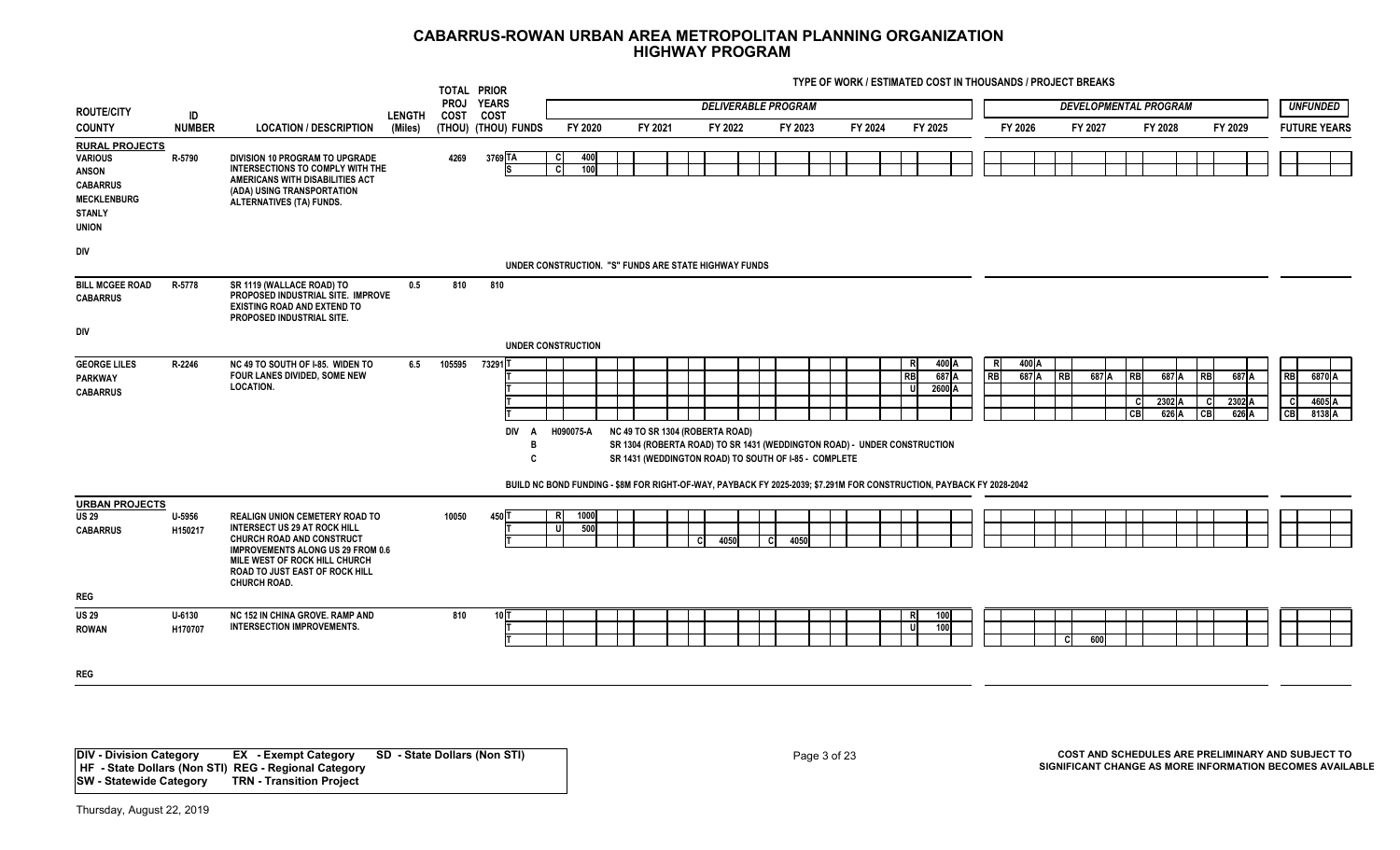|                                                                                                          |                       |                                                                                                                                                                                                                             |               | <b>PROJ</b> | TOTAL PRIOR<br><b>YEARS</b>  |                                            |                                                     |                                                                   |                                                 |                                                             |                                 |                                                                                                  |                                            |                                                                                                                                                                         |                                                   |                                          |                                                                                                               |
|----------------------------------------------------------------------------------------------------------|-----------------------|-----------------------------------------------------------------------------------------------------------------------------------------------------------------------------------------------------------------------------|---------------|-------------|------------------------------|--------------------------------------------|-----------------------------------------------------|-------------------------------------------------------------------|-------------------------------------------------|-------------------------------------------------------------|---------------------------------|--------------------------------------------------------------------------------------------------|--------------------------------------------|-------------------------------------------------------------------------------------------------------------------------------------------------------------------------|---------------------------------------------------|------------------------------------------|---------------------------------------------------------------------------------------------------------------|
| <b>ROUTE/CITY</b>                                                                                        | ID                    |                                                                                                                                                                                                                             | <b>LENGTH</b> | COST        | <b>COST</b>                  |                                            |                                                     |                                                                   | <b>DELIVERABLE PROGRAM</b>                      |                                                             |                                 |                                                                                                  |                                            |                                                                                                                                                                         | <b>DEVELOPMENTAL PROGRAM</b>                      |                                          | <b>UNFUNDED</b>                                                                                               |
| <b>COUNTY</b>                                                                                            | <b>NUMBER</b>         | <b>LOCATION / DESCRIPTION</b>                                                                                                                                                                                               | (Miles)       |             | (THOU) (THOU) FUNDS          | FY 2020                                    | FY 2021                                             | FY 2022                                                           |                                                 | FY 2023                                                     | FY 2024                         | FY 2025                                                                                          | FY 2026                                    | FY 2027                                                                                                                                                                 | FY 2028                                           | FY 2029                                  | <b>FUTURE YEARS</b>                                                                                           |
| <b>URBAN PROJECTS</b><br>NC <sub>3</sub><br><b>CABARRUS</b>                                              | U-3440                | PROPOSED WEST SIDE BYPASS (U-2009)<br>TO SR 1691 (LOOP ROAD) IN<br>KANNAPOLIS. WIDEN TO A FOUR-LANE<br><b>DIVIDED FACILITY.</b>                                                                                             | 2.5           | 48456       | 48456                        |                                            |                                                     |                                                                   |                                                 |                                                             |                                 |                                                                                                  |                                            |                                                                                                                                                                         |                                                   |                                          |                                                                                                               |
| <b>TRN</b>                                                                                               |                       |                                                                                                                                                                                                                             |               |             |                              | <b>UNDER CONSTRUCTION</b>                  |                                                     |                                                                   |                                                 |                                                             |                                 |                                                                                                  |                                            |                                                                                                                                                                         |                                                   |                                          |                                                                                                               |
| SR 1445<br>(DERITA ROAD)<br><b>CABARRUS</b>                                                              | U-4910                | SR 2894 (CONCORD MILLS BOULEVARD)<br>TO SR 1394 (POPLAR TENT ROAD) IN<br>CONCORD. WIDEN TO 4-LANES DIVIDED.                                                                                                                 | 2.6           | 23417       | 23417<br>DIV A               | H140125                                    |                                                     |                                                                   |                                                 |                                                             |                                 |                                                                                                  |                                            | SR 2894 (CONCORD MILLS BOULEVARD) TO AVIATION BOULEVARD. WIDEN TO 4-LANES DIVIDED. - UNDER CONSTRUCTION                                                                 |                                                   |                                          |                                                                                                               |
|                                                                                                          |                       |                                                                                                                                                                                                                             |               |             | TRN B                        |                                            |                                                     |                                                                   |                                                 |                                                             |                                 | AVIATION BOULEVARD TO SR 1394 (POPLAR TENT ROAD). WIDEN TO 4-LANES DIVIDED. - UNDER CONSTRUCTION |                                            |                                                                                                                                                                         |                                                   |                                          |                                                                                                               |
|                                                                                                          |                       |                                                                                                                                                                                                                             |               |             |                              | SEGMENTS A AND B LET TOGETHER              |                                                     |                                                                   |                                                 |                                                             |                                 |                                                                                                  |                                            |                                                                                                                                                                         |                                                   |                                          |                                                                                                               |
| SR 2467<br>(MALLARD CREEK<br>ROAD)/<br>SR 1445 (DERITA<br>ROAD)<br><b>CABARRUS</b><br><b>MECKLENBURG</b> | $U - 6032$<br>H141935 | <b>I-485 TO CONCORD MILLS BOULEVARD</b><br>(SR 2894). WIDEN TO MULTI-LANES.                                                                                                                                                 | 0.9           | 38035       | 10501                        | PE<br>94<br>950<br>86<br>RF<br>500<br>- 11 | 94<br><b>PE</b><br>950<br>R<br>R <sub>B</sub><br>86 | PE<br>94<br>R <sub>B</sub><br>86                                  | <b>PE</b><br>R <sub>B</sub><br>- C<br><b>CB</b> | l PEI<br>94<br>-86<br><b>RR</b><br>333<br>2059<br><b>CB</b> | 94<br>-86<br>333<br>- C<br>2059 | I PEI<br>94<br><b>RB</b><br>334<br>C.<br>2059<br>l CBI                                           | 94<br>РE<br><b>RB</b><br>86<br>CB.<br>2059 | <b>PEI</b><br>94<br>R <sub>B</sub><br>86<br><b>CB</b><br>2059                                                                                                           | PE<br>94<br><b>RB</b><br>-86<br><b>CB</b><br>2059 | I PEI<br>94<br>l RB<br><b>CB</b><br>2059 | PF<br>470<br>430<br><b>RB</b><br>CB 16472                                                                     |
| DIV                                                                                                      |                       |                                                                                                                                                                                                                             |               |             |                              |                                            |                                                     |                                                                   |                                                 |                                                             |                                 |                                                                                                  |                                            |                                                                                                                                                                         |                                                   |                                          |                                                                                                               |
|                                                                                                          |                       |                                                                                                                                                                                                                             |               |             |                              |                                            |                                                     |                                                                   |                                                 |                                                             |                                 |                                                                                                  |                                            | BUILD NC BOND FUNDING: \$1.1M FOR PRELIMINARY ENGINEERING, PAYBACK 2020-2034; \$1M FOR RIGHT-OF-WAY, PAYBACK FY 2020-2034; \$24M FOR CONSTRUCTION, PAYBACK FY 2023-2037 |                                                   |                                          |                                                                                                               |
| SR 2528<br>(JULIAN ROAD)<br><b>ROWAN</b>                                                                 | U-5738<br>H090676     | US 601 (JAKE ALEXANDER BOULEVARD)<br>TO SR 2667 (SUMMIT PARK DRIVE) IN<br>SALISBURY. WIDEN TO MULTILANES.                                                                                                                   | 1.3           | 15300       | 2300 1                       |                                            |                                                     | 4334                                                              | CI.                                             | 4333                                                        | 4333                            |                                                                                                  |                                            |                                                                                                                                                                         |                                                   |                                          |                                                                                                               |
| DIV                                                                                                      |                       |                                                                                                                                                                                                                             |               |             |                              |                                            |                                                     |                                                                   |                                                 |                                                             |                                 |                                                                                                  |                                            |                                                                                                                                                                         |                                                   |                                          |                                                                                                               |
|                                                                                                          |                       |                                                                                                                                                                                                                             |               |             |                              | <b>RIGHT-OF-WAY IN PROGRESS</b>            |                                                     |                                                                   |                                                 |                                                             |                                 |                                                                                                  |                                            |                                                                                                                                                                         |                                                   |                                          |                                                                                                               |
| <b>NEW ROUTE</b><br><b>ROWAN</b>                                                                         | $U-5820$<br>H140124   | SR 2576 (BENDIX DRIVE) TO US 52 (EAST<br>INNES STREET) AT NEWSOME ROAD IN<br>SALISBURY. CONSTRUCT A NEW<br>MULTILANE ROADWAY.                                                                                               | 0.6           | 8274        | 7174 T<br>DIV A<br>DIV B     | C 1100 B<br>H140124<br>H140124             |                                                     | SR 1006 (FAITH ROAD) TO US 52 (EAST INNES STREET) IN SALISBURY.   |                                                 |                                                             |                                 | SR 2576 (BENDIX DRIVE) TO SR 1006 (FAITH ROAD) IN SALISBURY. - UNDER CONSTRUCTION                |                                            |                                                                                                                                                                         |                                                   |                                          |                                                                                                               |
|                                                                                                          |                       |                                                                                                                                                                                                                             |               |             |                              |                                            |                                                     | FUNDING FOR PART B REFLECTS REIMBURSEMENT TO CITY OF SALISBURY    |                                                 |                                                             |                                 |                                                                                                  |                                            |                                                                                                                                                                         |                                                   |                                          |                                                                                                               |
| <b>NEW ROUTE</b><br><b>ROWAN</b>                                                                         | U-5901<br>H090445     | AIRPORT PARKWAY, SR 1710<br>(HARRISON ROAD) NEAR US 70 / US 601<br>(JAKE ALEXANDER BOULEVARD) TO SR<br>2539 (PEACH ORCHARD ROAD) AT US 29<br>IN SALISBURY. CONSTRUCT 2-LANE<br><b>ROADWAY ON MULTILANE RIGHT OF</b><br>WAY. | 3.6           | 42310       | 1000 1                       |                                            |                                                     |                                                                   | <b>R</b>                                        | 3019<br>500                                                 |                                 |                                                                                                  |                                            | 2145<br><b>CB</b><br>2808                                                                                                                                               | 2145<br><b>CB</b><br>2808                         | 2145<br>l CBI                            | CB 25740                                                                                                      |
| DIV                                                                                                      |                       |                                                                                                                                                                                                                             |               |             |                              |                                            |                                                     |                                                                   |                                                 |                                                             |                                 |                                                                                                  |                                            |                                                                                                                                                                         |                                                   |                                          |                                                                                                               |
|                                                                                                          |                       |                                                                                                                                                                                                                             |               |             |                              |                                            |                                                     | BUILD NC BONDS: \$25 MILLION FOR CONSTRUCTION - PAYBACK 2027-2041 |                                                 |                                                             |                                 |                                                                                                  |                                            |                                                                                                                                                                         |                                                   |                                          |                                                                                                               |
| <b>DIV - Division Category</b><br><b>SW - Statewide Category</b>                                         |                       | <b>EX</b> - Exempt Category<br>HF - State Dollars (Non STI) REG - Regional Category<br><b>TRN - Transition Project</b>                                                                                                      |               |             | SD - State Dollars (Non STI) |                                            |                                                     |                                                                   |                                                 | Page 4 of 23                                                |                                 |                                                                                                  |                                            |                                                                                                                                                                         |                                                   |                                          | COST AND SCHEDULES ARE PRELIMINARY AND SUBJECT TO<br>SIGNIFICANT CHANGE AS MORE INFORMATION BECOMES AVAILABLE |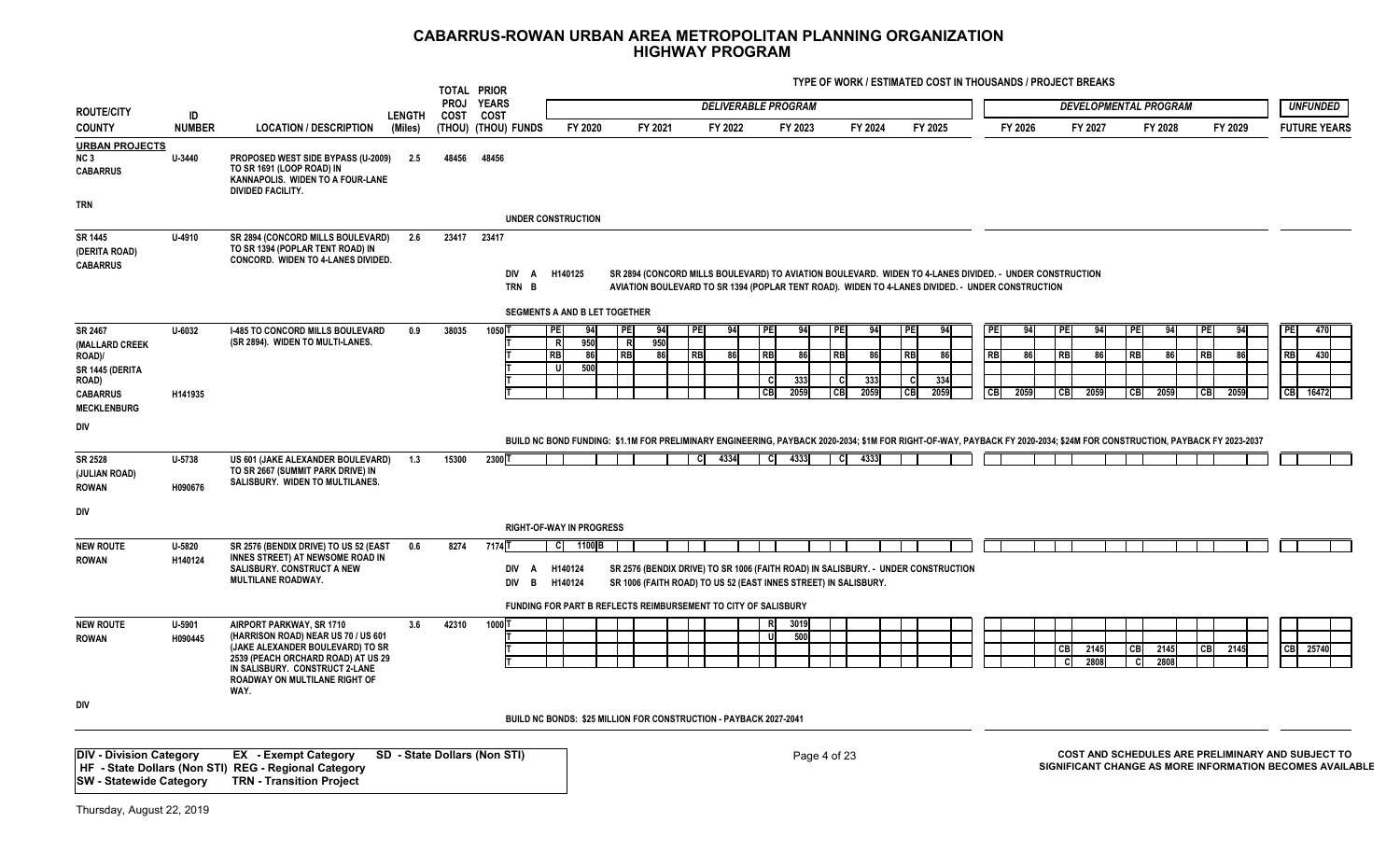|                                                                                   |                   |                                                                                                                                                                                                                                                                                                      |               | TOTAL PRIOR         |                      |                                 |                   |             |                                                             |                                   |                              |             |         |             |          |             |               |             |                              |         |             |                     |  |
|-----------------------------------------------------------------------------------|-------------------|------------------------------------------------------------------------------------------------------------------------------------------------------------------------------------------------------------------------------------------------------------------------------------------------------|---------------|---------------------|----------------------|---------------------------------|-------------------|-------------|-------------------------------------------------------------|-----------------------------------|------------------------------|-------------|---------|-------------|----------|-------------|---------------|-------------|------------------------------|---------|-------------|---------------------|--|
| <b>ROUTE/CITY</b>                                                                 | ID                |                                                                                                                                                                                                                                                                                                      | <b>LENGTH</b> | <b>PROJ</b><br>COST | <b>YEARS</b><br>COST |                                 |                   |             |                                                             | <b>DELIVERABLE PROGRAM</b>        |                              |             |         |             |          |             |               |             | <b>DEVELOPMENTAL PROGRAM</b> |         |             | <b>UNFUNDED</b>     |  |
| <b>COUNTY</b>                                                                     | <b>NUMBER</b>     | <b>LOCATION / DESCRIPTION</b>                                                                                                                                                                                                                                                                        | (Miles)       |                     | (THOU) (THOU) FUNDS  | FY 2020                         |                   | FY 2021     | FY 2022                                                     | FY 2023                           |                              | FY 2024     |         | FY 2025     |          | FY 2026     |               | FY 2027     | FY 2028                      | FY 2029 |             | <b>FUTURE YEARS</b> |  |
| <b>URBAN PROJECTS</b><br><b>NEW ROUTE</b><br><b>ROWAN</b>                         | U-5608            | SR 1211 (KIMBALL ROAD) EXTENSION,<br><b>NORTH CHAPEL STREET TO SR 1221</b><br>(BOSTIAN ROAD) IN LANDIS.<br><b>CONSTRUCT TWO-LANE CONNECTOR</b><br>ON NEW LOCATION.                                                                                                                                   | 0.6           | 8025                | 8025                 |                                 |                   |             |                                                             |                                   |                              |             |         |             |          |             |               |             |                              |         |             |                     |  |
| DIV                                                                               |                   |                                                                                                                                                                                                                                                                                                      |               |                     |                      | <b>UNDER CONSTRUCTION</b>       |                   |             |                                                             |                                   |                              |             |         |             |          |             |               |             |                              |         |             |                     |  |
|                                                                                   |                   |                                                                                                                                                                                                                                                                                                      |               |                     |                      |                                 |                   |             |                                                             |                                   |                              |             |         |             |          |             |               |             |                              |         |             |                     |  |
| <b>VARIOUS</b><br><b>CABARRUS</b><br><b>ROWAN</b>                                 | U-5614            | STBG-DA IN THE CABARRUS-ROWAN<br><b>METROPOLITAN PLANNING</b><br><b>ORGANIZATION (MPO) AREA.</b>                                                                                                                                                                                                     |               | 51989               | <b>BGDA</b>          | C 10091<br><b>CI</b><br>2523    | <b>CI</b><br>- CI | 3500<br>875 | 3500<br><b>CI</b><br><b>C</b><br>875                        | 3500<br>СI<br>875<br>$\mathbf{C}$ | <sub>c</sub><br><sub>c</sub> | 3500<br>875 | C<br>C. | 3500<br>875 | C.<br>ິດ | 3500<br>875 | C<br><b>C</b> | 3500<br>875 | 3500<br>875<br>C.            | C       | 3500<br>875 |                     |  |
| DIV                                                                               |                   |                                                                                                                                                                                                                                                                                                      |               |                     |                      |                                 |                   |             |                                                             |                                   |                              |             |         |             |          |             |               |             |                              |         |             |                     |  |
| <b>VARIOUS</b><br><b>CABARRUS</b>                                                 | U-6098            | <b>EXTEND LEFT TURN LANE AT NC 73 AND</b><br>SR 1430, CONSTRUCT RIGHT AND LEFT<br>TURN AT ACCESS ROAD ON NC 73.<br><b>CONSTRUCT ROUNDABOUT AT SR 1620</b><br>AND SR 1621 (BARR ROAD).<br><b>CONSTRUCT 200 FEET SB ON-RAMP</b><br>RIGHT TURN LANE AT I-85 AND EXTEND<br><b>STORAGE TO NB OFF RAMP</b> |               | 1700                | $850$ T              | 850<br><b>C</b>                 |                   |             |                                                             |                                   |                              |             |         |             |          |             |               |             |                              |         |             |                     |  |
| DIV                                                                               |                   |                                                                                                                                                                                                                                                                                                      |               |                     |                      |                                 |                   |             |                                                             |                                   |                              |             |         |             |          |             |               |             |                              |         |             |                     |  |
|                                                                                   |                   |                                                                                                                                                                                                                                                                                                      |               |                     |                      |                                 |                   |             | ECONOMIC DEVELOPMENT PROJECT - UNDER CONSTRUCTION           |                                   |                              |             |         |             |          |             |               |             |                              |         |             |                     |  |
| SR 2894<br>(CONCORD MILLS<br><b>BOULEVARD)</b><br><b>CABARRUS</b>                 | U-5806<br>H140123 | INTERSECTION OF SR 2894 (CONCORD<br>MILLS BOULEVARD) AND ENTRANCE #1 -<br>KINGS GRANT PAVILION. CONSTRUCT 2-<br><b>LANE GRADE SEPARATED DIRECTIONAL</b><br><b>LEFT FLYOVER.</b>                                                                                                                      |               | 13096               | 13096                |                                 |                   |             |                                                             |                                   |                              |             |         |             |          |             |               |             |                              |         |             |                     |  |
| DIV                                                                               |                   |                                                                                                                                                                                                                                                                                                      |               |                     |                      |                                 |                   |             |                                                             |                                   |                              |             |         |             |          |             |               |             |                              |         |             |                     |  |
|                                                                                   |                   |                                                                                                                                                                                                                                                                                                      |               |                     |                      |                                 |                   |             | UNDER CONSTRUCTION. \$1,500,000 PROVIDED BY CITY OF CONCORD |                                   |                              |             |         |             |          |             |               |             |                              |         |             |                     |  |
| NC <sub>3</sub><br><b>(DALE EARNHARDT</b><br><b>BOULEVARD)</b><br><b>CABARRUS</b> | U-5761<br>H090682 | <b>INTERSECTION OF NC 3 (DALE</b><br>EARNHARDT BOULEVARD) AND US<br>29/601 (CANNON BOULEVARD).<br><b>CONSTRUCT INTERSECTION</b><br><b>IMPROVEMENTS.</b>                                                                                                                                              |               | 10960               | 3660 T               |                                 |                   |             | $C$ 3650                                                    | 3650<br>-cl                       |                              |             |         |             |          |             |               |             |                              |         |             |                     |  |
| <b>REG</b>                                                                        |                   |                                                                                                                                                                                                                                                                                                      |               |                     |                      |                                 |                   |             |                                                             |                                   |                              |             |         |             |          |             |               |             |                              |         |             |                     |  |
|                                                                                   |                   |                                                                                                                                                                                                                                                                                                      |               |                     |                      | <b>RIGHT-OF-WAY IN PROGRESS</b> |                   |             |                                                             |                                   |                              |             |         |             |          |             |               |             |                              |         |             |                     |  |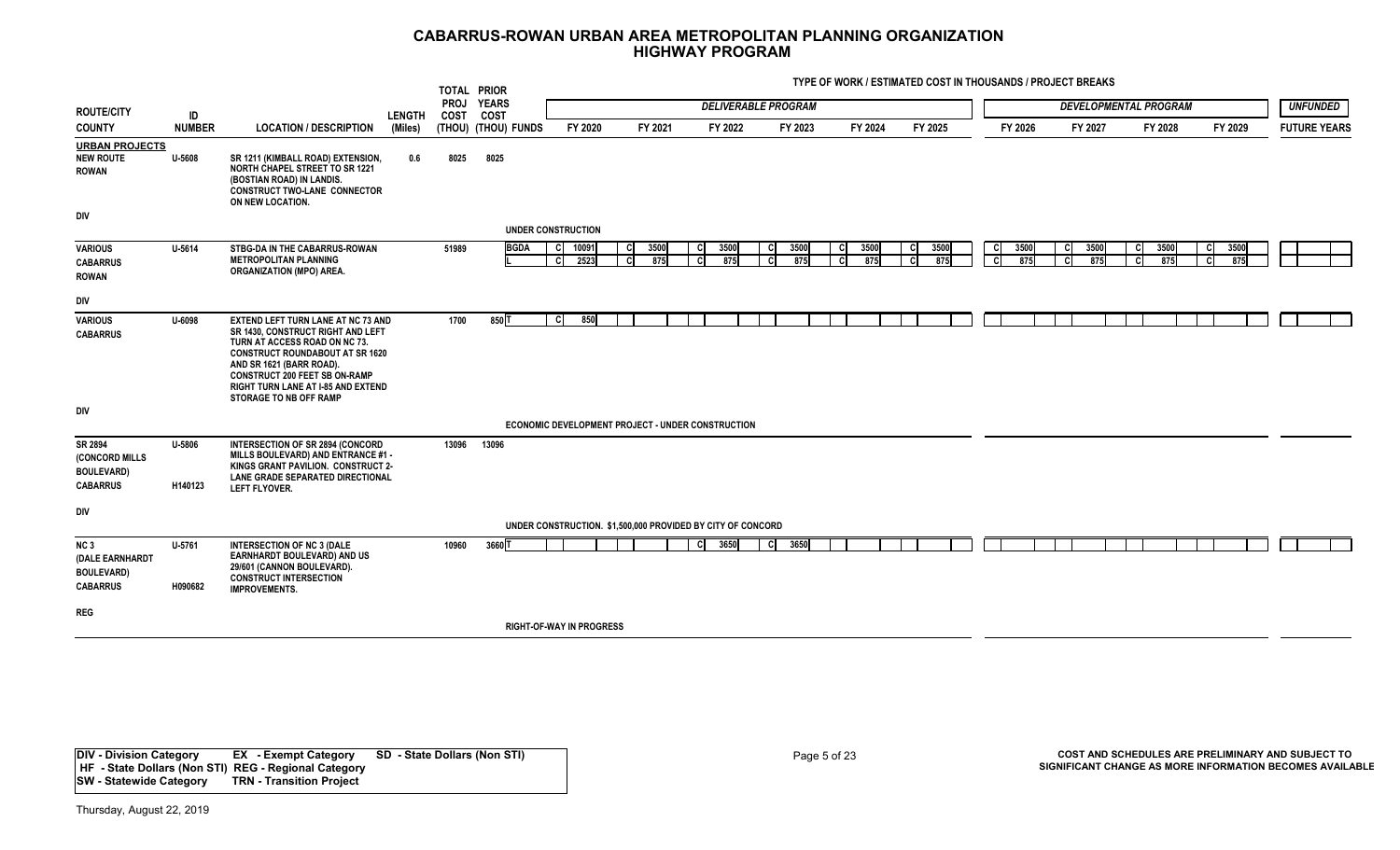**TYPE OF WORK / ESTIMATED COST IN THOUSANDS / PROJECT BREAKS**

|                                                                                                                                           |                    |                                                                                                                                                                                                      |               | TOTAL PRIOR         |                             |                                                                                                                                            |                        |         |           |                                                                                  |                           |           |                            |           |         |                                 |                         |                                |                     |                 |                             |              |                         |                              |                      |                              |                      |                 |                  |                |                             |                                                              |
|-------------------------------------------------------------------------------------------------------------------------------------------|--------------------|------------------------------------------------------------------------------------------------------------------------------------------------------------------------------------------------------|---------------|---------------------|-----------------------------|--------------------------------------------------------------------------------------------------------------------------------------------|------------------------|---------|-----------|----------------------------------------------------------------------------------|---------------------------|-----------|----------------------------|-----------|---------|---------------------------------|-------------------------|--------------------------------|---------------------|-----------------|-----------------------------|--------------|-------------------------|------------------------------|----------------------|------------------------------|----------------------|-----------------|------------------|----------------|-----------------------------|--------------------------------------------------------------|
| <b>ROUTE/CITY</b>                                                                                                                         | ID                 |                                                                                                                                                                                                      | <b>LENGTH</b> | <b>PROJ</b><br>COST | <b>YEARS</b><br><b>COST</b> |                                                                                                                                            |                        |         |           |                                                                                  |                           |           | <b>DELIVERABLE PROGRAM</b> |           |         |                                 |                         |                                |                     |                 |                             |              |                         |                              |                      | <b>DEVELOPMENTAL PROGRAM</b> |                      |                 |                  |                |                             | <b>UNFUNDED</b>                                              |
| <b>COUNTY</b>                                                                                                                             | <b>NUMBER</b>      | <b>LOCATION / DESCRIPTION</b>                                                                                                                                                                        | (Miles)       | (THOU) (THOU) FUNDS |                             |                                                                                                                                            |                        | FY 2020 |           | FY 2021                                                                          |                           |           | FY 2022                    |           | FY 2023 |                                 | FY 2024                 |                                | FY 2025             |                 |                             | FY 2026      |                         |                              | FY 2027              |                              | FY 2028              |                 |                  | FY 2029        |                             | <b>FUTURE YEARS</b>                                          |
| <b>URBAN PROJECTS</b><br>SR 2739<br>(NORTH MAIN<br><b>STREET / SOUTH</b><br><b>MAIN STREET)</b><br><b>CABARRUS</b><br><b>ROWAN</b><br>DIV | U-6062<br>H1141673 | SR 2000 (JACKSON PARK ROAD) /<br>NORTH LOOP ROAD IN KANNAPOLIS TO<br>SR 1211 (KIMBALL ROAD) IN CHINA<br><b>GROVE. UPGRADE ROADWAY</b><br><b>INCORPORATING BICYCLE LANES AND</b><br><b>SIDEWALKS.</b> | 4.3           | 48460               | 750 T                       | COORDINATE WITH EB-5921; BUILD NC BOND FUNDING: \$12M FOR RIGHT-OF-WAY, PAYBACK 2024-2038; \$18M FOR CONSTRUCTION, PAYBACK 2027-2041       |                        |         |           |                                                                                  |                           |           |                            |           |         | <b>RB</b><br>R<br>IJ            | 1030<br>1200<br>634     | RB<br>$\mathsf{R}$<br><b>U</b> | 1030<br>1200<br>633 |                 | <b>RB</b><br>R<br>U.        | 1030<br>1200 | 633                     | RB<br>$\overline{CB}$<br>- C | 1030<br>1544<br>1800 | <b>RB</b><br>CB<br><b>C</b>  | 1030<br>1544<br>1800 |                 | RB<br>l CBI      | 1030<br>1544   | <b>RB</b><br>CB 18528       | 9270                                                         |
| SR 1394<br>(POPLAR TENT ROAD)<br><b>CABARRUS</b>                                                                                          | U-3415             | SR 1445 (DERITA ROAD) TO US 29/601<br>BYPASS. WIDEN TO MULTI-LANES.                                                                                                                                  | 6.1           | 70082               | 2732 T                      | DIV A<br>B<br>BUILD NC BOND FUNDING - SECTION A: \$4M FOR RIGHT-OF-WAY, PAYBACK FY 2021-2035; \$15M FOR CONSTRUCTION, PAYBACK FY 2024-2038 | H090397-A<br>H090397-B |         | <b>RB</b> | EAST OF I-85 TO GEORGE LILES PARKWAY<br><b>GEORGE LILES PARKWAY TO US 29/601</b> | 400 A<br>$343$ A<br>600 A | <b>RB</b> | 343A                       | <b>RB</b> | 343A    | R <sub>B</sub><br>- Cl<br>l CBI | 343 A<br>400A<br>1287 A | RB<br>C<br> CB                 | 1287 A              | $343$ A<br>400A | <b>RB</b><br><b>C</b><br>CB |              | 343 A<br>300A<br>1287 A | RB<br>$\overline{C}$         | 343A<br>1287 A       | <b>RB</b><br><b>CB</b>       |                      | 343 A<br>1287 A | <b>RB</b><br> CB | 343A<br>1287 A | <b>RB</b><br>CB<br>R.<br>-U | 2058 A<br>11583 A<br>9900B<br>1200 <sub>B</sub><br>C 29700 B |
| <b>CONCORD</b><br><b>CABARRUS</b><br><b>TRN</b>                                                                                           | $U - 5522$         | <b>CONCORD TRAFFIC MANAGEMENT</b><br><b>SYSTEM</b>                                                                                                                                                   |               | 1000                | 1000                        | UNDER CONSTRUCTION - FY 2012 TRANSPORTATION, COMMUNITY, AND SYSTEM PRESERVATION PROGRAM (TCSP) GRANT                                       |                        |         |           |                                                                                  |                           |           |                            |           |         |                                 |                         |                                |                     |                 |                             |              |                         |                              |                      |                              |                      |                 |                  |                |                             |                                                              |
| POPLAR TENT ROAD                                                                                                                          | U-6029             | DERITA ROAD TO NC 73. WIDEN TO                                                                                                                                                                       | 4.2           | 59640               | 6540                        |                                                                                                                                            |                        |         |           |                                                                                  |                           |           |                            |           |         |                                 |                         |                                |                     |                 |                             |              |                         |                              |                      |                              |                      |                 | <b>R</b>         | 2125           | R.                          | 6375                                                         |
| <b>CABARRUS</b><br><b>MECKLENBURG</b>                                                                                                     | H090677            | <b>FOUR-LANES.</b>                                                                                                                                                                                   |               |                     |                             |                                                                                                                                            |                        |         |           |                                                                                  |                           |           |                            |           |         |                                 |                         |                                |                     |                 |                             |              |                         |                              |                      |                              |                      |                 | ш                | 1000           | C 43600                     |                                                              |
| DIV                                                                                                                                       |                    |                                                                                                                                                                                                      |               |                     |                             |                                                                                                                                            |                        |         |           |                                                                                  |                           |           |                            |           |         |                                 |                         |                                |                     |                 |                             |              |                         |                              |                      |                              |                      |                 |                  |                |                             |                                                              |
| <b>BRIDGE PROJECTS</b><br><b>US 29</b><br><b>US 601</b><br><b>CABARRUS</b><br><b>REG</b>                                                  | B-5808             | <b>REPLACE BRIDGE 120057 AND BRIDGE</b><br>120059 OVER IRISH BUFFALO CREEK.                                                                                                                          |               | 5455                | 355 NHPB                    |                                                                                                                                            | сI                     | 2550    | -CI       | 2550                                                                             |                           |           |                            |           |         |                                 |                         |                                |                     |                 |                             |              |                         |                              |                      |                              |                      |                 |                  |                |                             |                                                              |
|                                                                                                                                           |                    |                                                                                                                                                                                                      |               |                     |                             | <b>RIGHT-OF-WAY IN PROGRESS</b>                                                                                                            |                        |         |           |                                                                                  |                           |           |                            |           |         |                                 |                         |                                |                     |                 |                             |              |                         |                              |                      |                              |                      |                 |                  |                |                             |                                                              |

**DIV - Division Category EX - Exempt Category SD - State Dollars (Non STI) HF - State Dollars (Non STI) REG - Regional Category SW - Statewide Category TRN - Transition Project**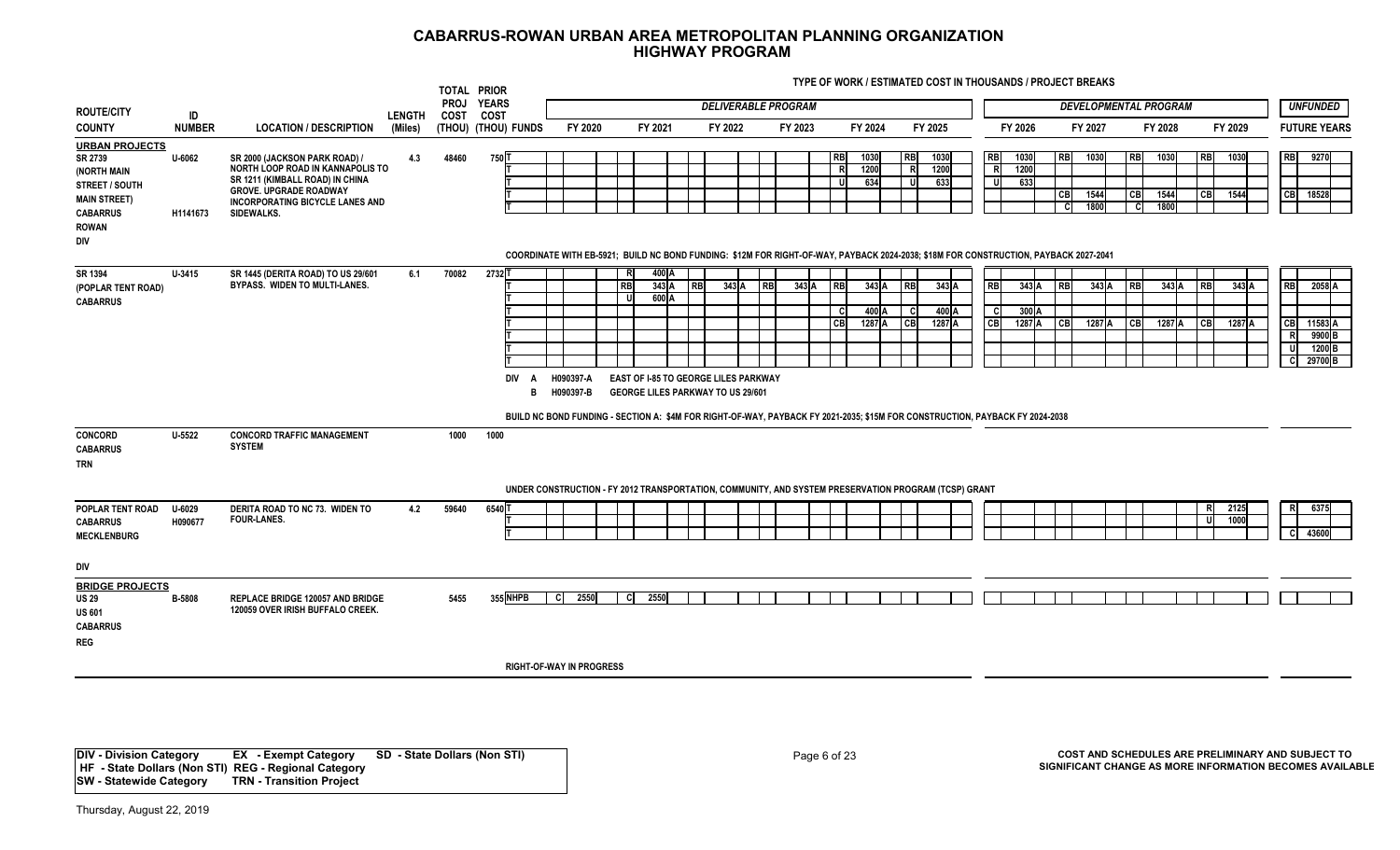**ROUTE/CITYCOUNTYID NUMBER** $LOGATION / DESCRIPTION (Miles)$ TOTAL PRIOR **YEARS PROJ COST FUNDS (Miles) FY 2024 FY 2025 FY 2026 FY 2027 FY 2028 FY 2029 H** COST **LENGTHTYPE OF WORK / ESTIMATED COST IN THOUSANDS / PROJECT BREAKS***UNFUNDED* **FY 2020 FY 2022 FY 2021 FY 2023 FUTURE YEARS***DELIVERABLE PROGRAM DEVELOPMENTAL PROGRAM* **BRIDGE PROJECTSUNDER CONSTRUCTION B-5136 19519 19519 REPLACE BRIDGE 120066 AND BRIDGE 120069 OVER SOUTHERN RAILROAD. REG CABARRUSUS 29/US 601 UNDER CONSTRUCTION B-5123 10000 10000 REPLACE BRIDGE 120014 AND BRIDGE 120019 OVER ROCKY RIVER AND ACCESS ROAD.HF CABARRUSUS 29UNDER CONSTRUCTIONB-5548 3790 3790 REPLACE BRIDGE 120103 OVER DUTCH BUFFALO CREEK.SWCABARRUSNC 49RIGHT-OF-WAY IN PROGRESSB-4626 17571 711 REPLACE BRIDGE 790003 AND APPLY DECK PRESERVATION TREATEMENT TO BRIDGE 790008 OVER YADKIN RIVER AND WINSTON-SALEM SOUTHBOUND RAILROAD. SWBGLT5 C 760 C 8050 C 8050 ROWAN NC 8 / NC 49INCLUDED IN I-3802B-5365 150 150 REPLACE BRIDGE 790021 AND BRIDGE 790034 OVER NORFOLK SOUTHERN RAILROAD AND US 29 IN CHINA GROVE. ROWANUS 29; NC 152UNDER CONSTRUCTIONB-5778 3570 3570 REPLACE BRIDGE 790061 OVER FOURTH CREEK.HFROWAN NC 801B-5772 1725 100 REPLACE BRIDGE 790066 OVER NORFOLK SOUTHERN RAILROAD. DIV BGOFF R 77 BGOFF**FIIIIC **1548 ROWAN SR 1724 (HURLEY SCHOOL ROAD)**

**DIV - Division Category EX - Exempt Category SD - State Dollars (Non STI) HF - State Dollars (Non STI) REG - Regional Category SW - Statewide Category TRN - Transition Project**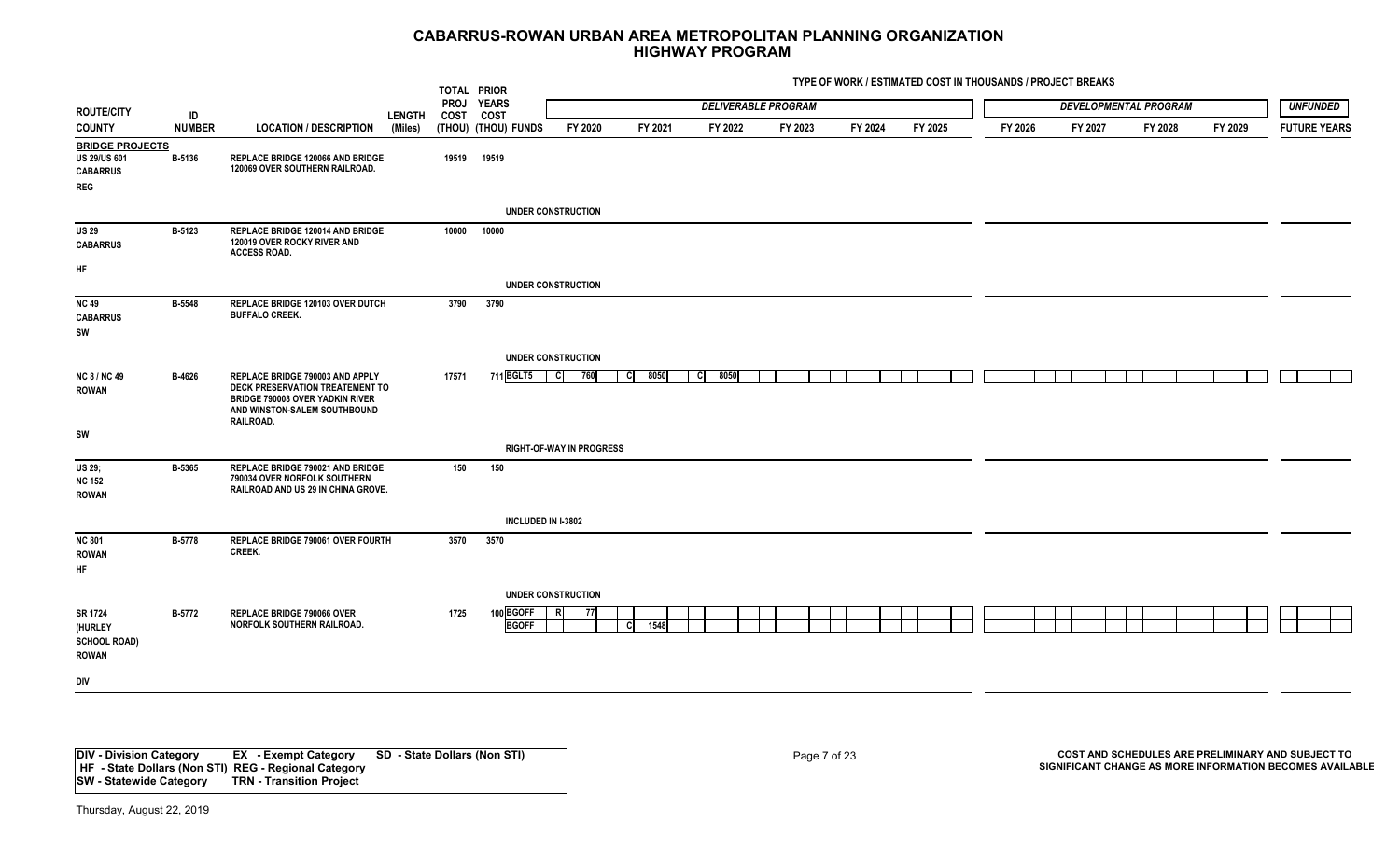**ROUTE/CITYCOUNTYID NUMBER** $LOGATION / DESCRIPTION (Miles)$ TOTAL PRIOR **YEARS PROJ COST COST FUNDS (Miles) FY 2024 FY 2025 FY 2026 FY 2027 FY 2028 FY 2029 LENGTHTYPE OF WORK / ESTIMATED COST IN THOUSANDS / PROJECT BREAKS***UNFUNDED* **FY 2020 FY 2022 FY 2021 FY 2023 FUTURE YEARS***DELIVERABLE PROGRAM DEVELOPMENTAL PROGRAM* **BRIDGE PROJECTSUNDER CONSTRUCTION - WORK TO BE DONE UNDER I-3802 A CONTRACT B-5804 3052 3052 REPLACE BRIDGE 120056 OVER LAKE FISHER. HFCABARRUS SR 2000 (BRANTLEY ROAD) UNDER CONSTRUCTION B-5793 950 950 REPLACE BRIDGE 120201 OVER LITTLE BUFFALO CREEK.DIV CABARRUSSR 2443(CROWELL ROAD) UNDER CONSTRUCTIONB-5160 755 755 REPLACE BRIDGE 790050 OVER NAILS BRANCH. DIVROWANSR 1986 (MT. VERNON ROAD) UNDER CONSTRUCTION B-5769 1225 1225 REPLACE BRIDGE 790200 OVER TOWN CREEK. DIVROWAN SR 2539(PEACH ORCHARD ROAD) UNDER CONSTRUCTIONB-4973 2600 2600 REPLACE BRIDGE 120271 OVER IRISH BUFFALO CREEK.DIVCABARRUSSR 1157(WILSHIRE AVENUE) RIGHT-OF-WAY IN PROGRESS B-5375 960 360 REPLACE BRIDGE 120137 OVER DUTCH BUFFALO CREEK. DIVBGOFF C 600 CABARRUS SR 1132 (MIAMI CHURCH ROAD)**

**DIV - Division Category EX - Exempt Category SD - State Dollars (Non STI) HF - State Dollars (Non STI) REG - Regional Category SW - Statewide Category**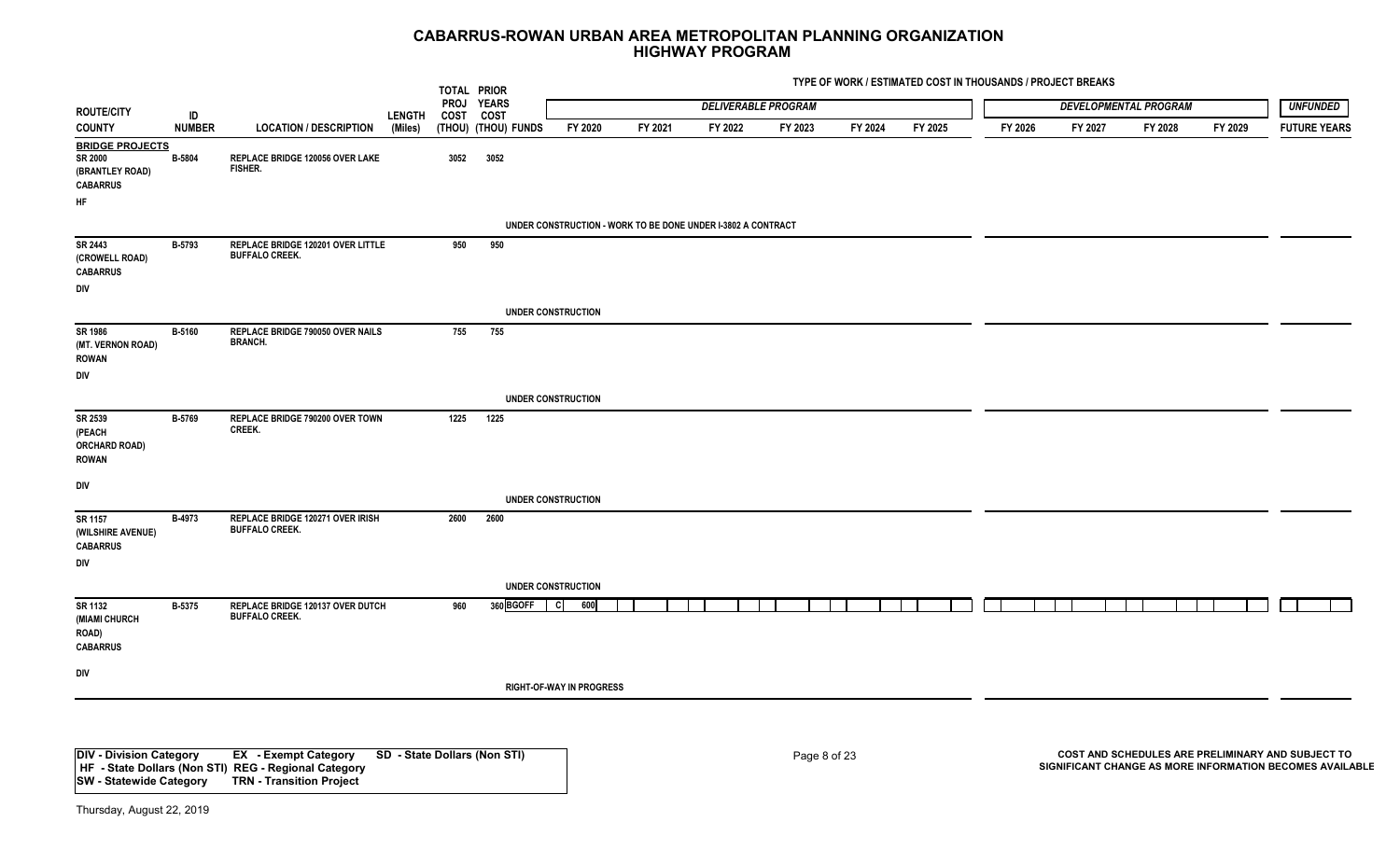|                                                                                                                                    |               |                                                                                                                                                                                                                                                                                  |               |                     | TOTAL PRIOR          |                    |         |                            |         |         | TYPE OF WORK / ESTIMATED COST IN THOUSANDS / PROJECT BREAKS |         |         |                              |         |                     |
|------------------------------------------------------------------------------------------------------------------------------------|---------------|----------------------------------------------------------------------------------------------------------------------------------------------------------------------------------------------------------------------------------------------------------------------------------|---------------|---------------------|----------------------|--------------------|---------|----------------------------|---------|---------|-------------------------------------------------------------|---------|---------|------------------------------|---------|---------------------|
| <b>ROUTE/CITY</b>                                                                                                                  | ID            |                                                                                                                                                                                                                                                                                  | <b>LENGTH</b> | <b>PROJ</b><br>COST | <b>YEARS</b><br>COST |                    |         | <b>DELIVERABLE PROGRAM</b> |         |         |                                                             |         |         | <b>DEVELOPMENTAL PROGRAM</b> |         | <b>UNFUNDED</b>     |
| <b>COUNTY</b>                                                                                                                      | <b>NUMBER</b> | <b>LOCATION / DESCRIPTION</b>                                                                                                                                                                                                                                                    | (Miles)       |                     | (THOU) (THOU) FUNDS  | FY 2020            | FY 2021 | FY 2022                    | FY 2023 | FY 2024 | FY 2025                                                     | FY 2026 | FY 2027 | FY 2028                      | FY 2029 | <b>FUTURE YEARS</b> |
| <b>MITIGATION PROJECTS</b><br><b>VARIOUS</b><br><b>DAVIDSON</b><br><b>DAVIE</b><br><b>FORSYTH</b><br><b>ROWAN</b><br><b>STOKES</b> | EE-4909       | <b>ECOSYSTEM ENHANCEMENT PROGRAM</b><br>FOR DIVISION 9 PROJECT MITIGATION.                                                                                                                                                                                                       |               | 17551               | 17551                |                    |         |                            |         |         |                                                             |         |         |                              |         |                     |
|                                                                                                                                    |               |                                                                                                                                                                                                                                                                                  |               |                     | <b>IN PROGRESS</b>   |                    |         |                            |         |         |                                                             |         |         |                              |         |                     |
| <b>VARIOUS</b><br><b>ANSON</b><br><b>CABARRUS</b><br><b>MECKLENBURG</b><br><b>STANLY</b><br><b>UNION</b>                           | EE-4910       | <b>ECOSYSTEM ENHANCEMENT PROGRAM</b><br>FOR DIVISION 10 PROJECT MITIGATION.                                                                                                                                                                                                      |               | 30304               | 30304                |                    |         |                            |         |         |                                                             |         |         |                              |         |                     |
|                                                                                                                                    |               |                                                                                                                                                                                                                                                                                  |               |                     | <b>IN PROGRESS</b>   |                    |         |                            |         |         |                                                             |         |         |                              |         |                     |
| <b>HIGHWAY SAFETY PROJECTS</b><br><b>NC 801;</b><br>SR 1951<br>(PARKS ROAD)<br><b>ROWAN</b>                                        | W-5314        | NC 801 AT SR 2048 (COOL SPRINGS<br>ROAD / WOODLEAF ROAD), SR 1951<br>(PARKS ROAD) AT SR 2048 (WOODLEAF<br>ROAD) AND NC 801 AT SR 2004<br>(WOODLEAF BARBER ROAD / QUARRY<br>ROAD). WIDENING, INTERSECTION<br><b>REALIGNMENT, TURN LANES AND</b><br><b>GEOMETRIC IMPROVEMENTS.</b> |               | 4003                | 4003                 |                    |         |                            |         |         |                                                             |         |         |                              |         |                     |
| <b>TRN</b>                                                                                                                         |               |                                                                                                                                                                                                                                                                                  |               |                     |                      |                    |         |                            |         |         |                                                             |         |         |                              |         |                     |
|                                                                                                                                    |               |                                                                                                                                                                                                                                                                                  |               |                     |                      | UNDER CONSTRUCTION |         |                            |         |         |                                                             |         |         |                              |         |                     |

**DIV - Division Category EX - Exempt Category SD - State Dollars (Non STI) HF - State Dollars (Non STI) REG - Regional Category SW - Statewide Category**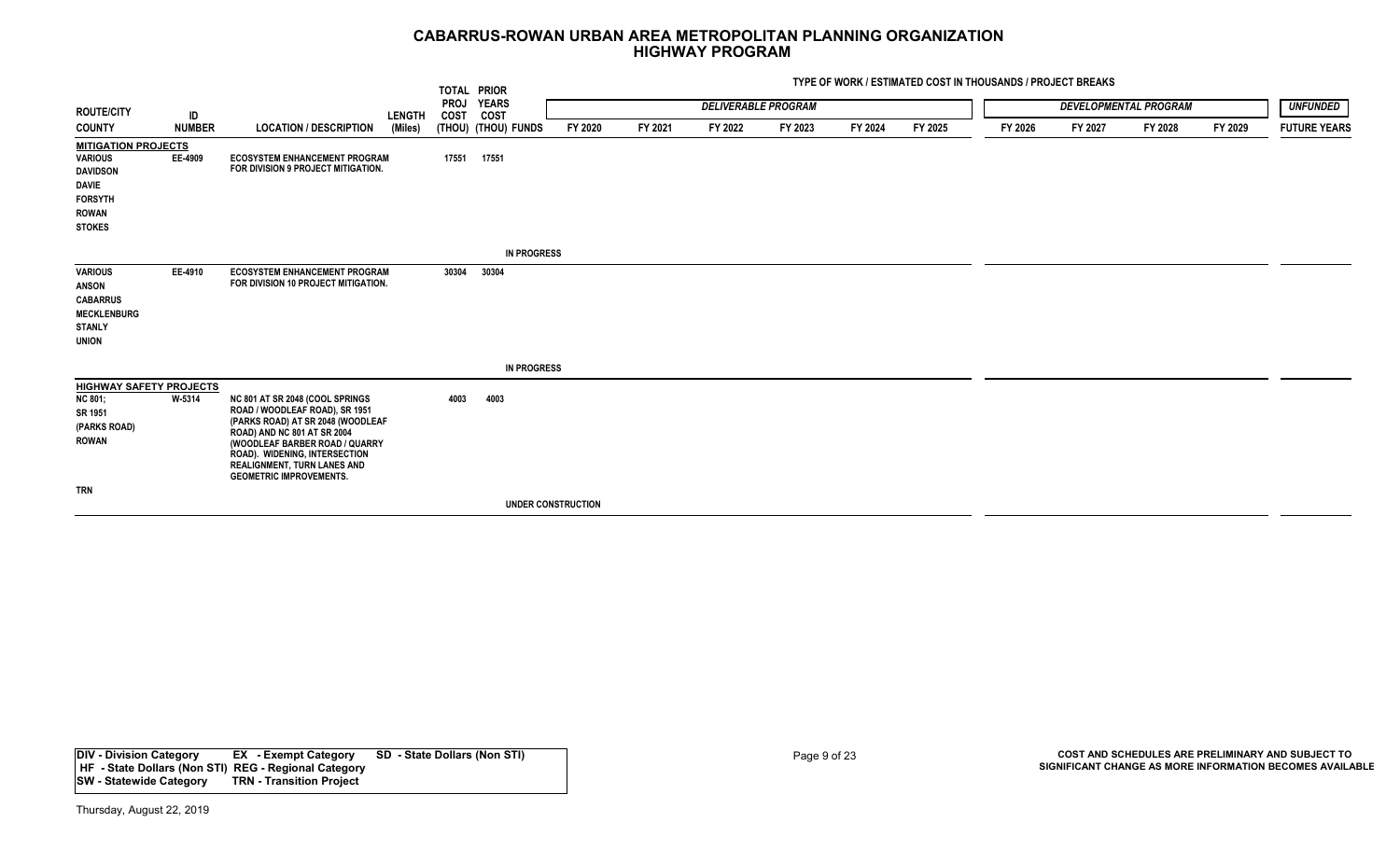**TYPE OF WORK / ESTIMATED COST IN THOUSANDS / PROJECT BREAKS**

|                                                                                                                                               |                  |                                                                                                                                                                                                                                             |               |           | TOTAL PRIOR                                                                                                                                                                                                                                                 |                                                                                                                                                                                                                                                                                       |         |                                                                                                                                     |                            |         |                                                                                                                                                                                                                                                                                                                                                                                                                                                                                                                        |         |         |                              |         |                     |
|-----------------------------------------------------------------------------------------------------------------------------------------------|------------------|---------------------------------------------------------------------------------------------------------------------------------------------------------------------------------------------------------------------------------------------|---------------|-----------|-------------------------------------------------------------------------------------------------------------------------------------------------------------------------------------------------------------------------------------------------------------|---------------------------------------------------------------------------------------------------------------------------------------------------------------------------------------------------------------------------------------------------------------------------------------|---------|-------------------------------------------------------------------------------------------------------------------------------------|----------------------------|---------|------------------------------------------------------------------------------------------------------------------------------------------------------------------------------------------------------------------------------------------------------------------------------------------------------------------------------------------------------------------------------------------------------------------------------------------------------------------------------------------------------------------------|---------|---------|------------------------------|---------|---------------------|
| <b>ROUTE/CITY</b>                                                                                                                             | ID               |                                                                                                                                                                                                                                             | <b>LENGTH</b> | COST COST | PROJ YEARS                                                                                                                                                                                                                                                  |                                                                                                                                                                                                                                                                                       |         |                                                                                                                                     | <b>DELIVERABLE PROGRAM</b> |         |                                                                                                                                                                                                                                                                                                                                                                                                                                                                                                                        |         |         | <b>DEVELOPMENTAL PROGRAM</b> |         | <b>UNFUNDED</b>     |
| <b>COUNTY</b>                                                                                                                                 | <b>NUMBER</b>    | <b>LOCATION / DESCRIPTION</b>                                                                                                                                                                                                               | (Miles)       |           | (THOU) (THOU) FUNDS                                                                                                                                                                                                                                         | FY 2020                                                                                                                                                                                                                                                                               | FY 2021 | FY 2022                                                                                                                             | FY 2023                    | FY 2024 | FY 2025                                                                                                                                                                                                                                                                                                                                                                                                                                                                                                                | FY 2026 | FY 2027 | FY 2028                      | FY 2029 | <b>FUTURE YEARS</b> |
| <b>HIGHWAY SAFETY PROJECTS</b><br><b>VARIOUS</b><br><b>ANSON</b><br><b>CABARRUS</b><br><b>MECKLENBURG</b><br><b>STANLY</b><br><b>UNION</b>    | W-5710           | <b>SAFETY IMPROVEMENTS AT VARIOUS</b><br><b>LOCATIONS IN DIVISION 10.</b>                                                                                                                                                                   |               | 24242     | 15485 HSIP<br><b>HSIP</b><br><b>HSIP</b><br><b>HSIP</b><br><b>HSIP</b><br><b>HSIP</b><br><b>HSIP</b><br><b>BGDA</b><br><b>BGDA</b><br>S(M)<br><b>BGDA</b><br>S(M)<br><b>BGDA</b><br>S(M)<br>DIV DIV<br><b>REG REG</b><br>SW SW<br>DIV X<br>REG <sub>Z</sub> | 40 SW<br>R<br><b>240 SW</b><br>-cl<br>30 REG<br>z<br>180 REG<br><sub>c</sub><br>$30$ DIV<br><b>R</b><br>180 DIV<br><b>C</b><br>650 X<br>C.<br>3842 X<br>C<br>961 X<br>C.<br>PE<br>$157$ Z<br>PE<br>39Z<br>30Z<br>R<br>8Z<br>-R.<br>1896 <sub>Z</sub><br><b>C</b><br>474 Z<br><b>C</b> |         | SAFETY IMPROVEMENTS AT VARIOUS LOCATIONS.<br>SAFETY IMPROVEMENTS AT VARIOUS LOCATIONS.<br>SAFETY IMPROVEMENTS AT VARIOUS LOCATIONS. |                            |         | SR 2108 (SUNSET BOULEVARD), SR 2025 (MIRANDA ROAD) AND SR 2040 (LAWING ROAD) NEAR CHARLOTTE. SAFETY IMPROVEMENTS.<br>INTERSECTION OF NC 200, NC 522, SR 1007 (SOUTH ROCKY RIVER ROAD), AND SR 1146 (PARKWOOD SCHOOL ROAD). CONSTRUCT 5-APPROACH ROUNDABOUT.                                                                                                                                                                                                                                                            |         |         |                              |         |                     |
| <b>VARIOUS</b><br><b>ANSON</b><br><b>CABARRUS</b><br><b>MECKLENBURG</b><br><b>STANLY</b><br><b>UNION</b><br><b>VARIOUS</b><br><b>DAVIDSON</b> | W-5210<br>W-5209 | DIVISION 10 RUMBLE STRIPS,<br><b>GUARDRAIL, SAFETY AND LIGHTING</b><br><b>IMPROVEMENTS AT SELECTED</b><br><b>LOCATIONS.</b><br><b>DIVISION 9 RUMBLE STRIPS,</b><br><b>GUARDRAIL, SAFETY AND LIGHTING</b><br><b>IMPROVEMENTS AT SELECTED</b> |               | 4925      | 12515 12515<br>DIV DIV<br><b>REG REG</b><br>SW SW<br>4925                                                                                                                                                                                                   | DIVISION PURCHASE ORDER CONTRACT (DPOC) - IN PROGRESS                                                                                                                                                                                                                                 |         |                                                                                                                                     |                            |         | STATE MATCH FOR SEGMENT Z ARE SPOT SAFETY FUNDS. ADDITIONAL FUNDING FOR PRELIMINARY ENGINEERING AND RIGHT-OF-WAY TO COVER ANTICIPATED EXPENDITURES.<br>DIVISION 10 RUMBLE STRIPS, GUARDRAIL, SAFETY AND LIGHTING IMPROVEMENTS AT SELECTED LOCATIONS IN DIVISION CATEGORY.<br>DIVISION 10 RUMBLE STRIPS, GUARDRAIL, SAFETY AND LIGHTING IMPROVEMENTS AT SELECTED LOCATIONS IN REGIONAL CATEGORY.<br>DIVISION 10 RUMBLE STRIPS. GUARDRAIL, SAFETY AND LIGHTING IMPROVEMENTS AT SELECTED LOCATIONS IN STATEWIDE CATEGORY. |         |         |                              |         |                     |
| <b>DAVIE</b><br><b>FORSYTH</b><br><b>ROWAN</b><br><b>STOKES</b>                                                                               |                  | <b>LOCATIONS.</b>                                                                                                                                                                                                                           |               |           |                                                                                                                                                                                                                                                             | <b>UNDER CONSTRUCTION</b>                                                                                                                                                                                                                                                             |         |                                                                                                                                     |                            |         |                                                                                                                                                                                                                                                                                                                                                                                                                                                                                                                        |         |         |                              |         |                     |

**DIV - Division Category EX - Exempt Category SD - State Dollars (Non STI) HF - State Dollars (Non STI) REG - Regional Category SW - Statewide Category TRN - Transition Project**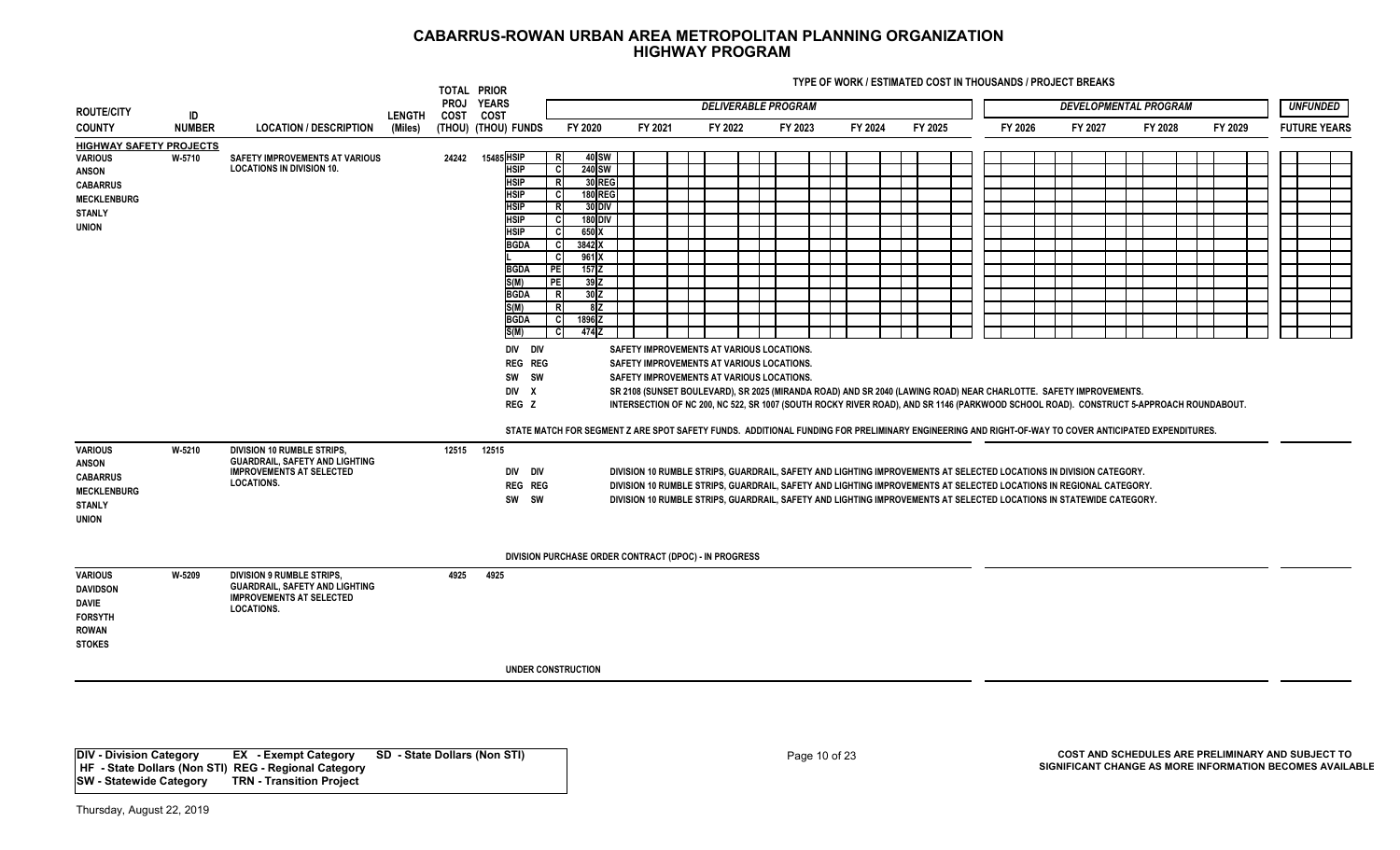|                                                                                                                                 |               |                                                                                                                                                                  |               |           | TOTAL PRIOR<br>PROJ YEARS                                                                                           |                                                                                                                            |         |                                                                                                                                     | <b>DELIVERABLE PROGRAM</b>                                                                                                              |         |         |         |         | DEVELOPMENTAL PROGRAM |         | <b>UNFUNDED</b>                                                                                               |
|---------------------------------------------------------------------------------------------------------------------------------|---------------|------------------------------------------------------------------------------------------------------------------------------------------------------------------|---------------|-----------|---------------------------------------------------------------------------------------------------------------------|----------------------------------------------------------------------------------------------------------------------------|---------|-------------------------------------------------------------------------------------------------------------------------------------|-----------------------------------------------------------------------------------------------------------------------------------------|---------|---------|---------|---------|-----------------------|---------|---------------------------------------------------------------------------------------------------------------|
| <b>ROUTE/CITY</b>                                                                                                               | ID            |                                                                                                                                                                  | <b>LENGTH</b> | COST COST |                                                                                                                     |                                                                                                                            |         |                                                                                                                                     |                                                                                                                                         |         |         |         |         |                       |         |                                                                                                               |
| <b>COUNTY</b>                                                                                                                   | <b>NUMBER</b> | <b>LOCATION / DESCRIPTION</b>                                                                                                                                    | (Miles)       |           | (THOU) (THOU) FUNDS                                                                                                 | FY 2020                                                                                                                    | FY 2021 | FY 2022                                                                                                                             | FY 2023                                                                                                                                 | FY 2024 | FY 2025 | FY 2026 | FY 2027 | FY 2028               | FY 2029 | <b>FUTURE YEARS</b>                                                                                           |
| <b>HIGHWAY SAFETY PROJECTS</b><br><b>VARIOUS</b><br><b>DAVIDSON</b><br>DAVIE<br><b>FORSYTH</b><br><b>ROWAN</b><br><b>STOKES</b> | W-5709        | <b>SAFETY IMPROVEMENTS AT VARIOUS</b><br><b>LOCATIONS IN DIVISION 9.</b>                                                                                         |               | 7711      | 7011 HSIP<br><b>HSIP</b><br><b>HSIP</b><br><b>HSIP</b><br><b>HSIP</b><br><b>HSIP</b><br>DIV DIV<br>REG REG<br>SW SW | <b>30 DIV</b><br>R<br><b>180 DIV</b><br>c.<br>30 REG<br>$\overline{R}$<br><b>180 REG</b><br>C<br>40 SW<br>R<br>240 SW<br>C |         | SAFETY IMPROVEMENTS AT VARIOUS LOCATIONS.<br>SAFETY IMPROVEMENTS AT VARIOUS LOCATIONS.<br>SAFETY IMPROVEMENTS AT VARIOUS LOCATIONS. |                                                                                                                                         |         |         |         |         |                       |         |                                                                                                               |
| SR 1221<br>(OLD BEATTY<br>FORD ROAD)<br><b>ROWAN</b>                                                                            | W-5313        | SR 2335 (LOWER STONE CHURCH ROAD)<br>TO SR 1337 (LENTZ ROAD). WIDEN AND<br><b>INSTALL RUMBLE STRIPS.</b>                                                         | 7.4           |           | <b>IN PROGRESS</b><br>18327 18327                                                                                   |                                                                                                                            |         |                                                                                                                                     |                                                                                                                                         |         |         |         |         |                       |         |                                                                                                               |
| DIV                                                                                                                             |               |                                                                                                                                                                  |               |           |                                                                                                                     | <b>UNDER CONSTRUCTION</b>                                                                                                  |         |                                                                                                                                     |                                                                                                                                         |         |         |         |         |                       |         |                                                                                                               |
| SR 1004<br>(STOKES FERRY<br>ROAD)<br><b>ROWAN</b>                                                                               | W-5303        | SR 2380 (ODDIE ROAD). INTERSECTION<br><b>IMPROVEMENTS.</b>                                                                                                       |               | 230       | 230                                                                                                                 |                                                                                                                            |         |                                                                                                                                     |                                                                                                                                         |         |         |         |         |                       |         |                                                                                                               |
|                                                                                                                                 |               |                                                                                                                                                                  |               |           |                                                                                                                     | UNDER CONSTRUCTION - LET WITH B-4257                                                                                       |         |                                                                                                                                     |                                                                                                                                         |         |         |         |         |                       |         |                                                                                                               |
| SR 1221<br>(OLD BEATTY FORD<br>ROAD)<br><b>ROWAN</b>                                                                            | W-5516        | SR 1210 (OLD BEATTY FORD ROAD) /<br>SR1221 (BOSTIAN ROAD) TO SR 1337<br>(LENTZ ROAD). RELOCATE<br><b>EXISTINGROAD WITH GRADE</b><br><b>SEPARATION OVER I-85.</b> | 2.9           |           | 17693 17693                                                                                                         |                                                                                                                            |         |                                                                                                                                     |                                                                                                                                         |         |         |         |         |                       |         |                                                                                                               |
| DIV                                                                                                                             |               |                                                                                                                                                                  |               |           |                                                                                                                     | <b>UNDER CONSTRUCTION</b>                                                                                                  |         |                                                                                                                                     |                                                                                                                                         |         |         |         |         |                       |         |                                                                                                               |
| <b>CONGESTION MITIGATION PROJECTS</b>                                                                                           |               |                                                                                                                                                                  |               |           |                                                                                                                     |                                                                                                                            |         |                                                                                                                                     |                                                                                                                                         |         |         |         |         |                       |         |                                                                                                               |
| <b>NEWSOME ROAD</b><br><b>ROWAN</b><br>EX                                                                                       | C-5160        | CITY OF SALISBURY - CONSTRUCT BIKE<br>LANES.                                                                                                                     |               | 2035      | 2035                                                                                                                |                                                                                                                            |         |                                                                                                                                     |                                                                                                                                         |         |         |         |         |                       |         |                                                                                                               |
|                                                                                                                                 |               |                                                                                                                                                                  |               |           |                                                                                                                     | <b>UNDER CONSTRUCTION</b>                                                                                                  |         |                                                                                                                                     |                                                                                                                                         |         |         |         |         |                       |         |                                                                                                               |
| <b>VARIOUS</b><br><b>CABARRUS</b><br>EΧ                                                                                         | C-4918        | INTERSECTION IMPROVEMENTS AND<br>ADDITIONAL TURN LANES AT SELECTED<br><b>LOCATIONS IN CONCORD.</b>                                                               |               | 2628      | 2628<br>EX A<br>$EX$ B                                                                                              |                                                                                                                            |         |                                                                                                                                     | SR 1394 (POPLAR TENT ROAD) - INTERSECTION IMPROVEMENTS - UNDER CONSTRUCTION<br><b>NC 3 - ADDITIONAL TURN LANES - UNDER CONSTRUCTION</b> |         |         |         |         |                       |         |                                                                                                               |
| <b>DIV - Division Category</b><br><b>SW</b> - Statewide Category                                                                |               | <b>EX</b> - Exempt Category<br>HF - State Dollars (Non STI) REG - Regional Category<br><b>TRN - Transition Project</b>                                           |               |           | SD - State Dollars (Non STI)                                                                                        |                                                                                                                            |         |                                                                                                                                     | Page 11 of 23                                                                                                                           |         |         |         |         |                       |         | COST AND SCHEDULES ARE PRELIMINARY AND SUBJECT TO<br>SIGNIFICANT CHANGE AS MORE INFORMATION BECOMES AVAILABLE |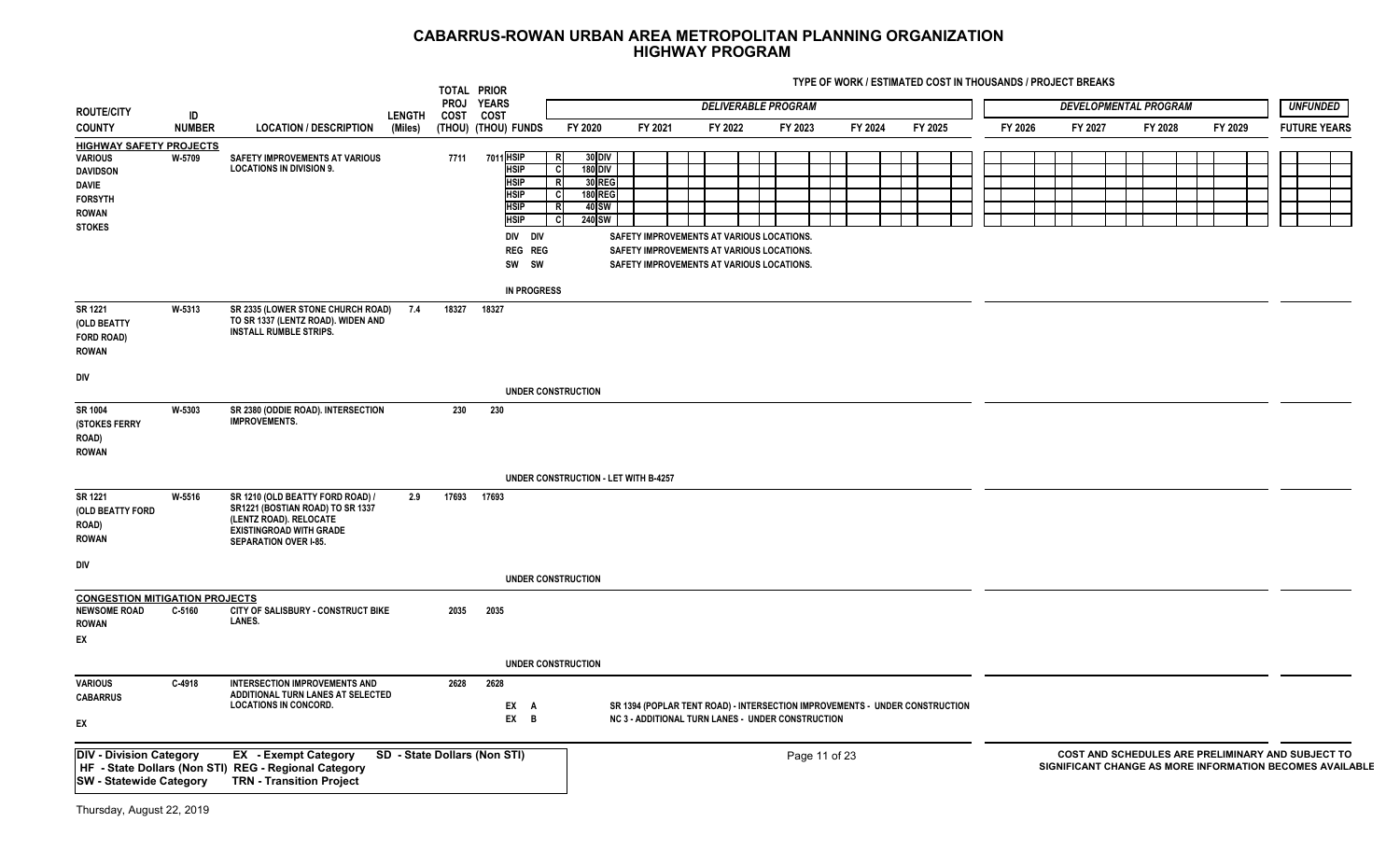|                                                                            |               |                                                                                             |               | TOTAL PRIOR<br><b>PROJ</b> | <b>YEARS</b>                 |                                 |                                                                                                           |         | <b>DELIVERABLE PROGRAM</b> |               |         |         |         |                                                                                                                        | <b>DEVELOPMENTAL PROGRAM</b> |         | <b>UNFUNDED</b>                                                                                               |
|----------------------------------------------------------------------------|---------------|---------------------------------------------------------------------------------------------|---------------|----------------------------|------------------------------|---------------------------------|-----------------------------------------------------------------------------------------------------------|---------|----------------------------|---------------|---------|---------|---------|------------------------------------------------------------------------------------------------------------------------|------------------------------|---------|---------------------------------------------------------------------------------------------------------------|
| <b>ROUTE/CITY</b>                                                          | ID            |                                                                                             | <b>LENGTH</b> | COST                       | COST                         |                                 |                                                                                                           |         |                            |               |         |         |         |                                                                                                                        |                              |         |                                                                                                               |
| <b>COUNTY</b>                                                              | <b>NUMBER</b> | <b>LOCATION / DESCRIPTION</b>                                                               | (Miles)       |                            | (THOU) (THOU) FUNDS          | FY 2020                         | FY 2021                                                                                                   | FY 2022 |                            | FY 2023       | FY 2024 | FY 2025 | FY 2026 | FY 2027                                                                                                                | FY 2028                      | FY 2029 | <b>FUTURE YEARS</b>                                                                                           |
| <b>CONGESTION MITIGATION PROJECTS</b><br><b>VARIOUS</b><br><b>CABARRUS</b> | C-4916        | <b>CONSTRUCT SIDEWALKS AT SELECTED</b><br><b>LOCATIONS IN KANNAPOLIS.</b>                   |               | 2355                       | 2355<br>EX A                 |                                 | HUDSON STREET TO SOUTH CANNON BOULEVARD - UNDER CONSTRUCTION                                              |         |                            |               |         |         |         |                                                                                                                        |                              |         |                                                                                                               |
|                                                                            |               |                                                                                             |               |                            | EX B                         |                                 | <b>FUNDS TRANSFERRED TO C-4918B</b>                                                                       |         |                            |               |         |         |         |                                                                                                                        |                              |         |                                                                                                               |
| EX                                                                         |               |                                                                                             |               |                            | EX C                         |                                 | WINDSOR DRIVE TO ROGERS LAKE ROAD - UNDER CONSTRUCTION                                                    |         |                            |               |         |         |         |                                                                                                                        |                              |         |                                                                                                               |
|                                                                            |               |                                                                                             |               |                            |                              |                                 | PLANNING / DESIGN / RIGHT-OF-WAY / CONSTRUCTION BY CITY OF KANNAPOLIS                                     |         |                            |               |         |         |         |                                                                                                                        |                              |         |                                                                                                               |
| <b>VARIOUS</b><br><b>ROWAN</b>                                             | C-4908        | <b>CONSTRUCT SIDEWALKS AT SELECTED</b><br><b>LOCATIONS IN SALISBURY.</b>                    |               | 1376                       | 1376<br>EX A                 |                                 | BRENNER AVENUE TO PARTEE STREET - PROJECT DELETED AT MPO REQUEST                                          |         |                            |               |         |         |         |                                                                                                                        |                              |         |                                                                                                               |
| EX                                                                         |               |                                                                                             |               |                            | EX<br>$\overline{B}$         |                                 |                                                                                                           |         |                            |               |         |         |         | SPORTS COMPLEX, RYAN STREET TO CELEBRATION DRIVE AND SOUTH BOUNDARY STREET, HILLBORO STREET TO HILLS STREET - COMPLETE |                              |         |                                                                                                               |
|                                                                            |               |                                                                                             |               |                            | EX<br><b>C</b>               |                                 | SALISBURY HIGH SCHOOL, ON VARIOUS STREETS AROUND HIGH SCHOOL - COMPLETE                                   |         |                            |               |         |         |         |                                                                                                                        |                              |         |                                                                                                               |
|                                                                            |               |                                                                                             |               |                            | EX<br>D                      |                                 | ARLINGTON AVENUE TO WALMART PARKING LOT - COMPLETE                                                        |         |                            |               |         |         |         |                                                                                                                        |                              |         |                                                                                                               |
|                                                                            |               |                                                                                             |               |                            | EX<br>E                      |                                 | LONG STREET TO NEWSOME ROAD - COMPLETE                                                                    |         |                            |               |         |         |         |                                                                                                                        |                              |         |                                                                                                               |
|                                                                            |               |                                                                                             |               |                            | EX<br>$\mathsf{F}$           |                                 | SR 1002 (BRINGLE FERRY ROAD) TO SR 1004 (STOKES FERRY ROAD) - PROJECT DELETED AT MPO REQUEST              |         |                            |               |         |         |         |                                                                                                                        |                              |         |                                                                                                               |
|                                                                            |               |                                                                                             |               |                            | EX<br>G<br>EX H              |                                 | US 601 (JAKE ALEXANDER BOULEVARD) - UNDER CONSTRUCTION<br>"D" AVENUE TO SUNSET DRIVE - UNDER CONSTRUCTION |         |                            |               |         |         |         |                                                                                                                        |                              |         |                                                                                                               |
|                                                                            |               |                                                                                             |               |                            |                              |                                 |                                                                                                           |         |                            |               |         |         |         |                                                                                                                        |                              |         |                                                                                                               |
| <b>VARIOUS</b>                                                             | C-5603        | PROJECTS TO IMPROVE CONGESTION                                                              |               | 1296                       | 268 CMAQ                     | <b>IPE</b><br>82                |                                                                                                           |         |                            |               |         |         |         |                                                                                                                        |                              |         |                                                                                                               |
| <b>CABARRUS</b>                                                            |               | AND AIR QUALITY IN THE CABARRUS-                                                            |               |                            |                              | <b>PE</b><br>21                 |                                                                                                           |         |                            |               |         |         |         |                                                                                                                        |                              |         |                                                                                                               |
| <b>ROWAN</b>                                                               |               | <b>ROWAN MPO.</b>                                                                           |               |                            | <b>CMAQ</b>                  | $\overline{R}$<br>82<br>R<br>21 |                                                                                                           |         |                            |               |         |         |         |                                                                                                                        |                              |         |                                                                                                               |
|                                                                            |               |                                                                                             |               |                            | <b>CMAQ</b>                  | C<br>493                        |                                                                                                           |         |                            |               |         |         |         |                                                                                                                        |                              |         |                                                                                                               |
|                                                                            |               |                                                                                             |               |                            |                              | 123<br><b>C</b>                 |                                                                                                           |         |                            |               |         |         |         |                                                                                                                        |                              |         |                                                                                                               |
|                                                                            |               |                                                                                             |               |                            | <b>CMAQ</b>                  | $\Omega$<br>82                  |                                                                                                           |         |                            |               |         |         |         |                                                                                                                        |                              |         |                                                                                                               |
|                                                                            |               |                                                                                             |               |                            | <b>CMAQ</b>                  | $\Omega$<br>21<br>82            |                                                                                                           |         |                            |               |         |         |         |                                                                                                                        |                              |         |                                                                                                               |
|                                                                            |               |                                                                                             |               |                            |                              | 21                              |                                                                                                           |         |                            |               |         |         |         |                                                                                                                        |                              |         |                                                                                                               |
|                                                                            |               |                                                                                             |               |                            |                              |                                 |                                                                                                           |         |                            |               |         |         |         |                                                                                                                        |                              |         |                                                                                                               |
| EX                                                                         |               |                                                                                             |               |                            | <b>IN PROGRESS</b>           |                                 |                                                                                                           |         |                            |               |         |         |         |                                                                                                                        |                              |         |                                                                                                               |
| <b>CONCORD</b><br><b>CABARRUS</b>                                          | C-5557        | CITY OF CONCORD'S NE SUBSET<br>SIDEWALKS. INSTALL SIDEWALKS AT<br><b>VARIOUS LOCATIONS.</b> |               | 424                        | 424                          |                                 |                                                                                                           |         |                            |               |         |         |         |                                                                                                                        |                              |         |                                                                                                               |
| EX                                                                         |               |                                                                                             |               |                            |                              |                                 |                                                                                                           |         |                            |               |         |         |         |                                                                                                                        |                              |         |                                                                                                               |
|                                                                            |               |                                                                                             |               |                            |                              | <b>UNDER CONSTRUCTION</b>       |                                                                                                           |         |                            |               |         |         |         |                                                                                                                        |                              |         |                                                                                                               |
| <b>KANNAPOLIS</b>                                                          | C-5161        | IRISH BUFFALO CREEK GREENWAY IN                                                             |               | 2167                       | 2167                         |                                 |                                                                                                           |         |                            |               |         |         |         |                                                                                                                        |                              |         |                                                                                                               |
| <b>CABARRUS</b><br>EX                                                      |               | KANNAPOLIS. CONSTRUCT GREENWAY.                                                             |               |                            |                              |                                 |                                                                                                           |         |                            |               |         |         |         |                                                                                                                        |                              |         |                                                                                                               |
|                                                                            |               |                                                                                             |               |                            |                              | UNDER CONSTRUCTION              |                                                                                                           |         |                            |               |         |         |         |                                                                                                                        |                              |         |                                                                                                               |
|                                                                            |               |                                                                                             |               |                            |                              |                                 |                                                                                                           |         |                            |               |         |         |         |                                                                                                                        |                              |         |                                                                                                               |
| <b>DIV - Division Category</b>                                             |               | <b>EX</b> - Exempt Category<br>HF - State Dollars (Non STI) REG - Regional Category         |               |                            | SD - State Dollars (Non STI) |                                 |                                                                                                           |         |                            | Page 12 of 23 |         |         |         |                                                                                                                        |                              |         | COST AND SCHEDULES ARE PRELIMINARY AND SUBJECT TO<br>SIGNIFICANT CHANGE AS MORE INFORMATION BECOMES AVAILABLE |
| <b>SW</b> - Statewide Category                                             |               | <b>TRN - Transition Project</b>                                                             |               |                            |                              |                                 |                                                                                                           |         |                            |               |         |         |         |                                                                                                                        |                              |         |                                                                                                               |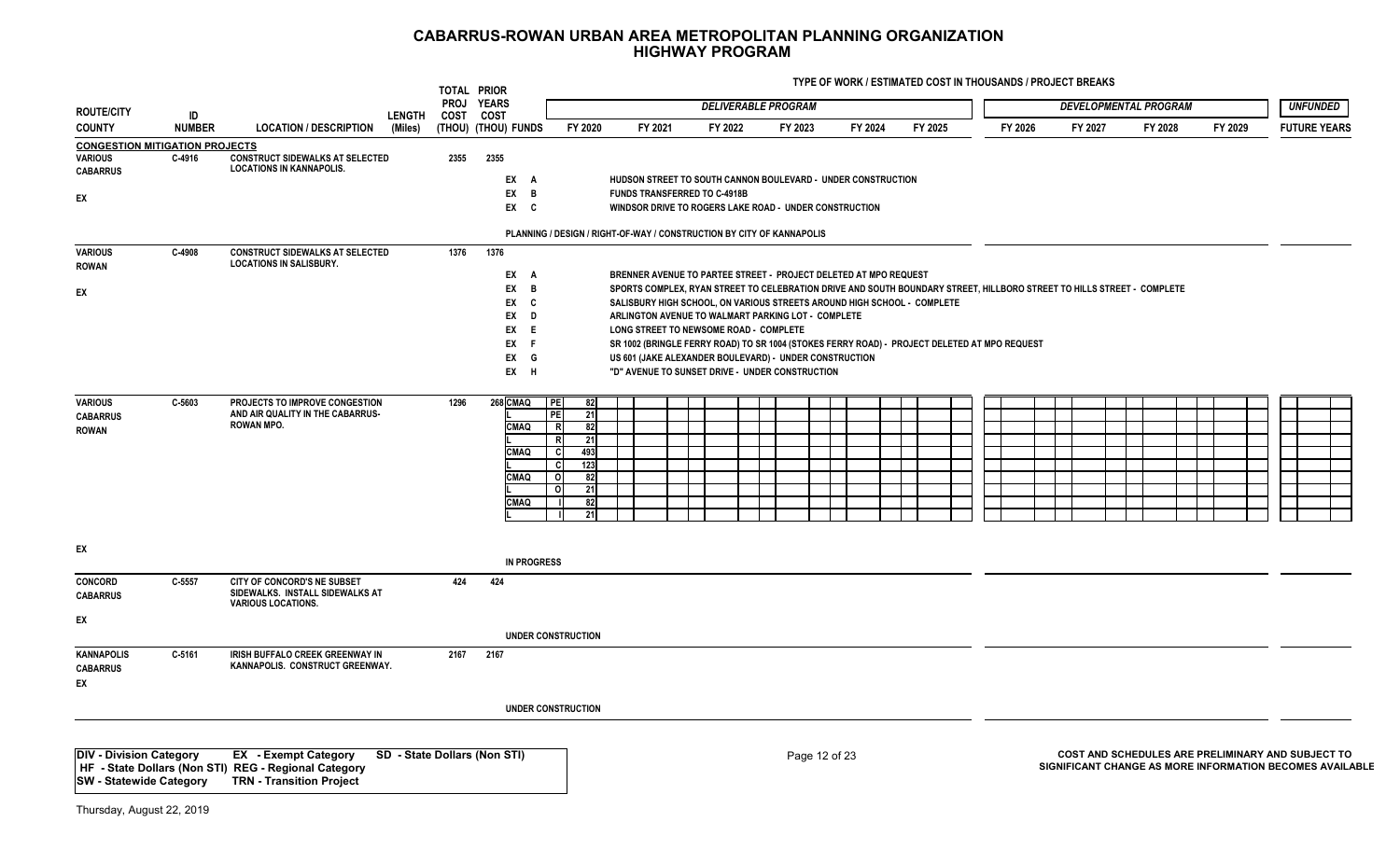**TYPE OF WORK / ESTIMATED COST IN THOUSANDS / PROJECT BREAKS**

|                                                                                                        |                    |                                                                                                                    |               |                     | TOTAL PRIOR          |                                                    |                  |             |  |         |                            |  |         |         |                            |             |         |                              |         |         |  |                     |  |
|--------------------------------------------------------------------------------------------------------|--------------------|--------------------------------------------------------------------------------------------------------------------|---------------|---------------------|----------------------|----------------------------------------------------|------------------|-------------|--|---------|----------------------------|--|---------|---------|----------------------------|-------------|---------|------------------------------|---------|---------|--|---------------------|--|
| <b>ROUTE/CITY</b>                                                                                      | ID                 |                                                                                                                    | <b>LENGTH</b> | <b>PROJ</b><br>COST | <b>YEARS</b><br>COST |                                                    |                  |             |  |         | <b>DELIVERABLE PROGRAM</b> |  |         |         |                            |             |         | <b>DEVELOPMENTAL PROGRAM</b> |         |         |  | <b>UNFUNDED</b>     |  |
| <b>COUNTY</b>                                                                                          | <b>NUMBER</b>      | <b>LOCATION / DESCRIPTION</b>                                                                                      | (Miles)       |                     | (THOU) (THOU) FUNDS  | FY 2020                                            |                  | FY 2021     |  | FY 2022 | FY 2023                    |  | FY 2024 | FY 2025 |                            | FY 2026     | FY 2027 |                              | FY 2028 | FY 2029 |  | <b>FUTURE YEARS</b> |  |
| <b>AVIATION PROJECTS</b><br>CONCORD REGIONAL AV-5889<br>AIRPORT (JQF)<br><b>CABARRUS</b><br><b>REG</b> | A170598            | <b>EXTEND RUNWAY SAFETY AREA.</b>                                                                                  |               | 300                 |                      | 300<br><b>C</b>                                    |                  |             |  |         |                            |  |         |         |                            |             |         |                              |         |         |  |                     |  |
| <b>CONCORD REGIONAL</b><br>AIRPORT (JQF)<br><b>CABARRUS</b><br><b>REG</b>                              | AV-5731<br>A130074 | SOUTH DEVELOPMENT AREA APRON<br><b>EXPANSION - PHASE II: APRON</b><br><b>EXPANSION (DESIGN &amp; CONSTRUCTION)</b> |               | 7917                | o                    |                                                    | -C I<br><b>C</b> | 300<br>7617 |  |         |                            |  |         |         |                            |             |         |                              |         |         |  |                     |  |
| <b>CONCORD REGIONAL</b><br>AIRPORT (JQF)<br><b>CABARRUS</b><br><b>REG</b>                              | AV-5890<br>A170595 | REHABILITATE APRON AND TAXIWAY<br>PAVEMENT.                                                                        |               | 300                 |                      | 300<br>-cl                                         |                  |             |  |         |                            |  |         |         |                            |             |         |                              |         |         |  |                     |  |
| <b>CONCORD REGIONAL</b><br>AIRPORT (JQF)<br><b>CABARRUS</b><br><b>REG</b>                              | AV-5892<br>A170599 | <b>CONSTRUCT NORTH APRON EXPANSION.</b>                                                                            |               | 2170                | ᢛ                    | OTHER FUNDING PROVIDED BY CONCORD REGIONAL AIRPORT |                  |             |  |         |                            |  |         |         | <b>C</b><br>$\overline{c}$ | 300<br>1870 |         |                              |         |         |  |                     |  |
| CONCORD REGIONAL AV-5732<br>AIRPORT (JQF)<br><b>CABARRUS</b><br><b>REG</b>                             | A130078            | <b>COMMERCIAL SERVICES TERMINAL</b><br>(DESIGN & CONSTRUCTION)                                                     |               | 300                 | 300                  |                                                    |                  |             |  |         |                            |  |         |         |                            |             |         |                              |         |         |  |                     |  |
| <b>ROWAN COUNTY</b><br>AIRPORT (RUQ)<br><b>ROWAN</b><br>DIV                                            | AV-5820<br>A130063 | ACQUIRE RIGHT OF WAY FOR AIRCRAFT<br>APRON / HELIPAD.                                                              |               | 400                 |                      | UNDER CONSTRUCTION                                 | R                | 400         |  |         |                            |  |         |         |                            |             |         |                              |         |         |  |                     |  |

**DIV - Division Category EX - Exempt Category SD - State Dollars (Non STI) HF - State Dollars (Non STI) REG - Regional Category SW - Statewide Category TRN - Transition Project**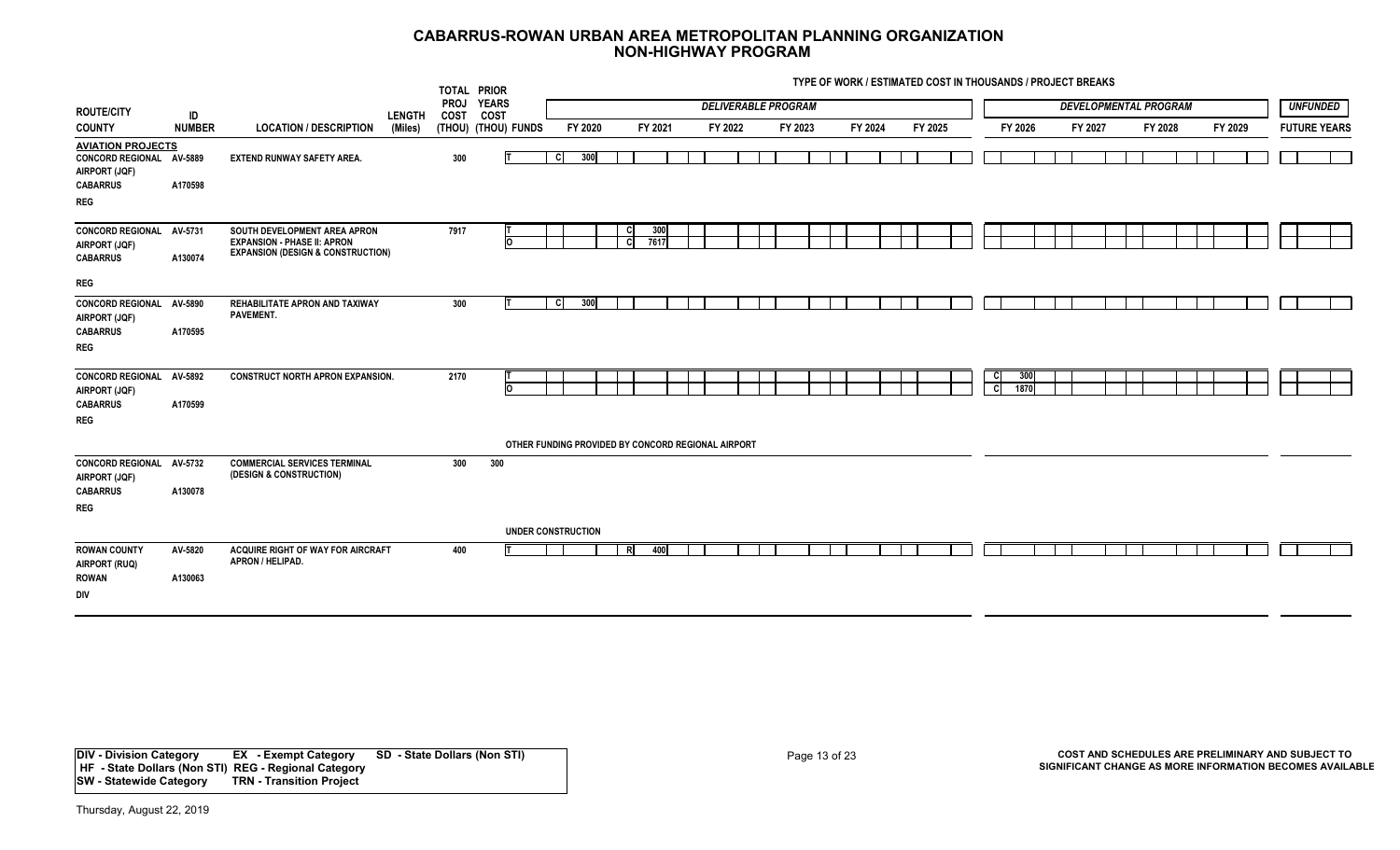**TYPE OF WORK / ESTIMATED COST IN THOUSANDS / PROJECT BREAKS**

| <b>ROUTE/CITY</b>                                                                           |                     |                                                                                                                     |                          | TOTAL PRIOR<br>PROJ YEARS |                                              |                                                              |         |          | <b>DELIVERABLE PROGRAM</b>   |                   |           |                                                                                                               |         |         | <b>DEVELOPMENTAL PROGRAM</b> |         | <b>UNFUNDED</b>     |
|---------------------------------------------------------------------------------------------|---------------------|---------------------------------------------------------------------------------------------------------------------|--------------------------|---------------------------|----------------------------------------------|--------------------------------------------------------------|---------|----------|------------------------------|-------------------|-----------|---------------------------------------------------------------------------------------------------------------|---------|---------|------------------------------|---------|---------------------|
| <b>COUNTY</b>                                                                               | ID<br><b>NUMBER</b> | <b>LOCATION / DESCRIPTION</b>                                                                                       | <b>LENGTH</b><br>(Miles) | COST                      | <b>COST</b><br>(THOU) (THOU) FUNDS           | FY 2020                                                      | FY 2021 | FY 2022  | FY 2023                      |                   | FY 2024   | FY 2025                                                                                                       | FY 2026 | FY 2027 | FY 2028                      | FY 2029 | <b>FUTURE YEARS</b> |
| <b>BICYCLE AND PEDESTRIAN PROJECTS</b><br>SR 2739<br>(NORTH MAIN<br>STREET)<br><b>ROWAN</b> | EB-5921<br>B140566  | 12TH STREET TO 22ND STREET IN<br>KANNAPOLIS. CONSTRUCT SIDEWALK.                                                    | 1.0                      | 2800                      | <b>TAANY</b><br><b>TAANY</b><br><b>TAANY</b> |                                                              |         |          | <b>PE</b><br>360<br>PE<br>90 | R<br>$\mathsf{R}$ | 360<br>90 | 1520<br>C.<br>380                                                                                             |         |         |                              |         |                     |
| DIV                                                                                         |                     |                                                                                                                     |                          |                           |                                              | <b>COORDINATE WITH U-6062</b>                                |         |          |                              |                   |           |                                                                                                               |         |         |                              |         |                     |
| <b>VARIOUS</b><br><b>CABARRUS</b><br><b>ROWAN</b>                                           | $U - 5545$          | <b>CABARRUS ROWAN MPO</b><br><b>TRANSPORTATION ALTERNATIVES (TA)</b><br>PROGRAM.                                    |                          | 2304                      | <b>TADA</b>                                  |                                                              |         | 90<br>23 | 250<br>63                    |                   | 250<br>63 | 250<br>63                                                                                                     |         | 25      | 25                           |         |                     |
| DIV                                                                                         |                     |                                                                                                                     |                          |                           |                                              |                                                              |         |          |                              |                   |           |                                                                                                               |         |         |                              |         |                     |
| <b>CONCORD</b><br><b>CABARRUS</b>                                                           | EB-5903             | UNION STREET. CONSTRUCT SIDEWALK<br><b>EXTENSION.</b>                                                               |                          | 410                       | 10 TADA                                      | <b>C</b><br>320<br>cl<br>80                                  |         |          |                              |                   |           |                                                                                                               |         |         |                              |         |                     |
| DIV                                                                                         |                     |                                                                                                                     |                          |                           |                                              | <b>RIGHT-OF-WAY IN PROGRESS</b>                              |         |          |                              |                   |           |                                                                                                               |         |         |                              |         |                     |
| <b>CONCORD</b><br><b>CABARRUS</b><br>DIV                                                    | EB-5902             | <b>DOWNTOWN PEDESTRIAN SIGNAL</b><br><b>UPGRADES.</b>                                                               |                          | 312                       | 312                                          |                                                              |         |          |                              |                   |           |                                                                                                               |         |         |                              |         |                     |
|                                                                                             |                     |                                                                                                                     |                          |                           |                                              | <b>UNDER CONSTRUCTION</b>                                    |         |          |                              |                   |           |                                                                                                               |         |         |                              |         |                     |
| <b>GRANTS CREEK</b><br><b>GREENWAY</b><br><b>ROWAN</b>                                      | EB-5619             | KELSEY SCOTT PARK TO CATAWBA<br>COLLEGE IN SALISBURY. CONSTRUCT<br><b>MULTIUSE PATH.</b>                            |                          | 1044                      | 50 TADA<br><b>TADA</b><br>DIV A              | - Cl<br>135 A<br>34A<br>660 <sub>B</sub><br>165B<br><b>C</b> |         |          |                              |                   |           | VICINITY OF FORESTDALE DRIVE TO CATAWBA COLLEGE IN SALISBURY. CONSTRUCT LOW-WATER BRIDGE GREENWAY CONNECTION. |         |         |                              |         |                     |
| DIV                                                                                         |                     |                                                                                                                     |                          |                           | DIV B                                        |                                                              |         |          |                              |                   |           | KELSEY SCOTT PARK TO VICINITY OF FORESTDALE DRIVE IN SALISBURY. CONSTRUCT MULTIUSE PATH.                      |         |         |                              |         |                     |
|                                                                                             |                     |                                                                                                                     |                          |                           | <b>IN PROGRESS</b>                           |                                                              |         |          |                              |                   |           |                                                                                                               |         |         |                              |         |                     |
| <b>THIRD STREET</b><br><b>GREENWAY</b><br><b>ROWAN</b>                                      | EB-5861<br>B141350  | 3RD STREET TO YADKIN RIVER IN<br>SPENCER. CONSTRUCT ALTERNATE<br>ROUTE, INCLUDING SPUR FROM<br><b>GRANTS CREEK.</b> | 3.1                      | 4472                      | <b>TAANY</b>                                 | -cl<br>3578<br>894<br>C                                      |         |          |                              |                   |           |                                                                                                               |         |         |                              |         |                     |
| DIV                                                                                         |                     |                                                                                                                     |                          |                           |                                              |                                                              |         |          |                              |                   |           |                                                                                                               |         |         |                              |         |                     |
|                                                                                             |                     |                                                                                                                     |                          |                           |                                              |                                                              |         |          |                              |                   |           |                                                                                                               |         |         |                              |         |                     |

**DIV - Division Category EX - Exempt Category SD - State Dollars (Non STI) HF - State Dollars (Non STI) REG - Regional Category SW - Statewide Category TRN - Transition Project**

Page 14 of 23 **COST AND SCHEDULES ARE PRELIMINARY AND SUBJECT TO SIGNIFICANT CHANGE AS MORE INFORMATION BECOMES AVAILABLE**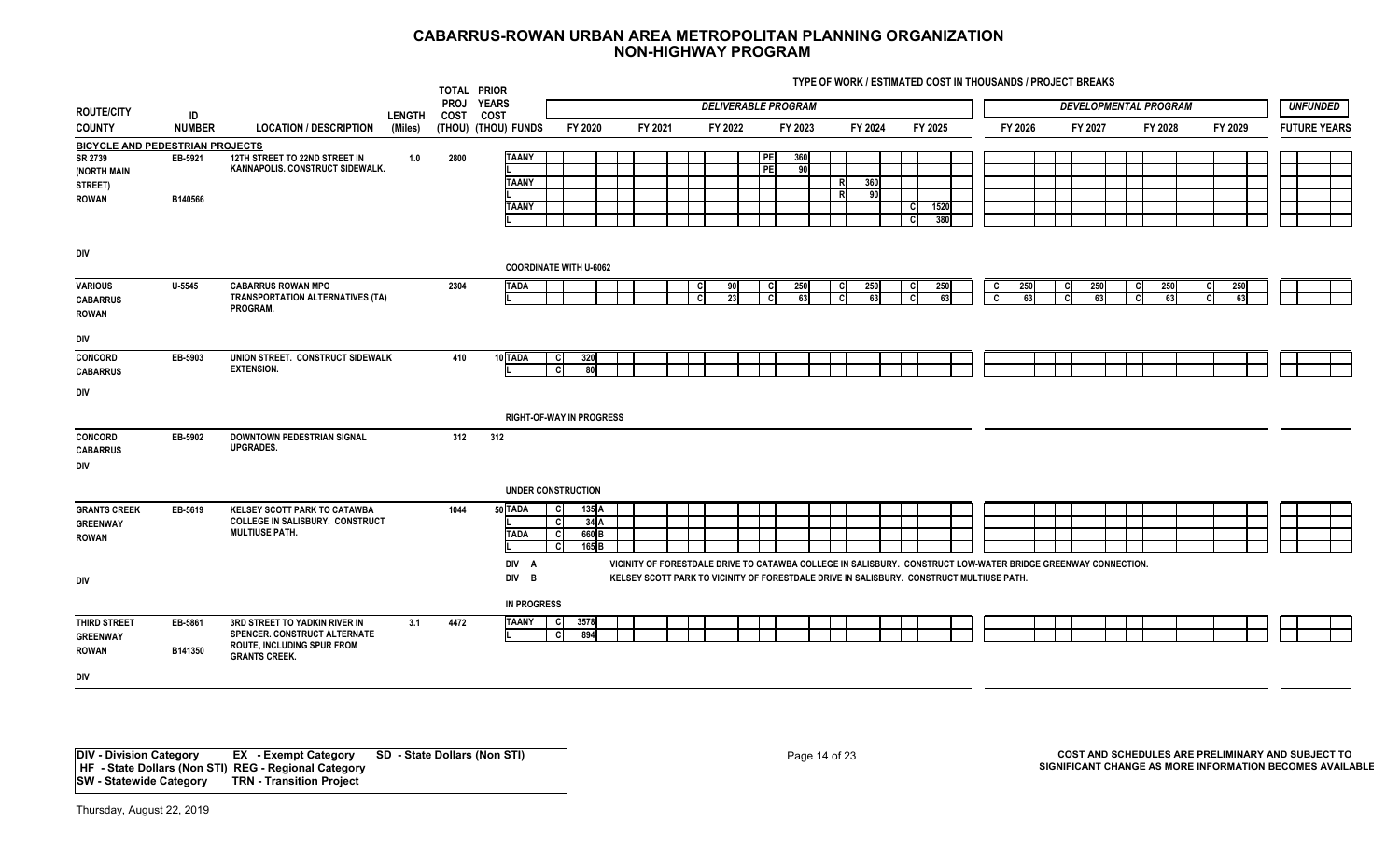| <b>ROUTE/CITY</b>                                                                                                    |                     |                                                                                                                                 |                          |      | TOTAL PRIOR<br>PROJ YEARS           |                                          |                                                  |                                     | <b>DELIVERABLE PROGRAM</b>    |               |         |                              |                               |                                    | <b>DEVELOPMENTAL PROGRAM</b> |         | <b>UNFUNDED</b>                                                                                               |
|----------------------------------------------------------------------------------------------------------------------|---------------------|---------------------------------------------------------------------------------------------------------------------------------|--------------------------|------|-------------------------------------|------------------------------------------|--------------------------------------------------|-------------------------------------|-------------------------------|---------------|---------|------------------------------|-------------------------------|------------------------------------|------------------------------|---------|---------------------------------------------------------------------------------------------------------------|
| <b>COUNTY</b>                                                                                                        | ID<br><b>NUMBER</b> | <b>LOCATION / DESCRIPTION</b>                                                                                                   | <b>LENGTH</b><br>(Miles) | COST | COST<br>(THOU) (THOU) FUNDS         | FY 2020                                  | FY 2021                                          | FY 2022                             | FY 2023                       |               | FY 2024 | FY 2025                      | FY 2026                       | FY 2027                            | FY 2028                      | FY 2029 | <b>FUTURE YEARS</b>                                                                                           |
| <b>BICYCLE AND PEDESTRIAN PROJECTS</b><br><b>KANNAPOLIS</b><br><b>CABARRUS</b>                                       | EB-5844<br>B140546  | LITTLE TEXAS ROAD, LANE STREET TO<br>DALE EARNHARDT BOULEVARD.<br>CONSTRUCT SIDEWALK AND CURB AND<br>GUTTER.                    |                          | 2804 | 640 TA5200<br>TA5200<br><b>CMAQ</b> | 320<br>80<br>R                           | 1280<br>C.<br>320<br>131<br>C.<br>33<br><b>C</b> |                                     |                               |               |         |                              |                               |                                    |                              |         |                                                                                                               |
| DIV                                                                                                                  |                     |                                                                                                                                 |                          |      |                                     |                                          |                                                  |                                     |                               |               |         |                              |                               |                                    |                              |         |                                                                                                               |
| BRUTON SMITH BLVD/ EB-5732<br><b>CONCORD MILLS</b><br><b>BLVD/</b><br>PORTION OF<br><b>WEDDINGTON</b><br><b>ROAD</b> |                     | US 29 TO WEDDINGTON ROAD.<br><b>CONSTRUCT SIDEWALK ON BOTH SIDES</b><br>OF THE ROAD, INCLUDING A PORTION<br>OF WEDDINGTON ROAD. | 1.7                      | 6820 | 720 TAANY<br><b>TAANY</b>           | R<br>80<br>$\mathsf{R}$<br>20            | 4800<br>1200<br><b>C</b>                         |                                     |                               |               |         |                              |                               |                                    |                              |         |                                                                                                               |
| <b>CABARRUS</b>                                                                                                      | B140355             |                                                                                                                                 |                          |      |                                     |                                          |                                                  |                                     |                               |               |         |                              |                               |                                    |                              |         |                                                                                                               |
| DIV                                                                                                                  |                     |                                                                                                                                 |                          |      |                                     |                                          |                                                  |                                     |                               |               |         |                              |                               |                                    |                              |         |                                                                                                               |
| <b>PUBLIC TRANSPORTATION PROJECTS</b><br><b>CABARRUS COUNTY TA-6537</b><br><b>CABARRUS</b>                           |                     | <b>CAPITAL</b>                                                                                                                  |                          | 762  | 762 FNU                             |                                          |                                                  |                                     |                               |               |         |                              |                               |                                    |                              |         |                                                                                                               |
| SD                                                                                                                   |                     |                                                                                                                                 |                          |      |                                     | <b>FUNDS AUTHORIZED IN PROGRESS</b>      |                                                  |                                     |                               |               |         |                              |                               |                                    |                              |         |                                                                                                               |
| <b>CABARRUS COUNTY</b><br><b>CABARRUS</b>                                                                            | TA-6547             | <b>CAPITAL - EXPANSION VEHICLES</b>                                                                                             |                          | 242  | 242 FEPD                            |                                          |                                                  |                                     |                               |               |         |                              |                               |                                    |                              |         |                                                                                                               |
| SD                                                                                                                   |                     |                                                                                                                                 |                          |      |                                     |                                          |                                                  |                                     |                               |               |         |                              |                               |                                    |                              |         |                                                                                                               |
| <b>CABARRUS COUNTY TG-6789</b><br><b>CABARRUS</b>                                                                    |                     | <b>CAPITAL FOR CABARRUS COUNTY</b><br>THROUGH THE CITY OF CONCORD                                                               |                          | 2493 | <b>237 FUZ</b>                      | <b>CP</b><br>200<br>C <sub>P</sub><br>40 | <b>CP</b><br>210<br>$\overline{CP}$<br>-42       | CP <br>220<br>$\overline{CP}$<br>44 | <b>CP</b><br>230<br><b>CP</b> | I CP<br>46    | 240     | <b>CP</b><br>250<br>CP<br>50 | <b>CP</b><br>260<br><b>CP</b> | <b>CP</b><br>270<br>C <sub>D</sub> |                              |         |                                                                                                               |
| SD                                                                                                                   |                     |                                                                                                                                 |                          |      |                                     |                                          |                                                  |                                     |                               |               |         |                              |                               |                                    |                              |         |                                                                                                               |
| <b>CABARRUS COUNTY TK-6113</b><br><b>CABARRUS</b>                                                                    |                     | <b>ADMINISTRATION</b>                                                                                                           |                          | 2034 | 2034 FNU                            |                                          |                                                  |                                     |                               |               |         |                              |                               |                                    |                              |         |                                                                                                               |
| SD                                                                                                                   |                     |                                                                                                                                 |                          |      |                                     |                                          |                                                  |                                     |                               |               |         |                              |                               |                                    |                              |         |                                                                                                               |
|                                                                                                                      |                     |                                                                                                                                 |                          |      |                                     | <b>FUNDS AUTHORIZED IN PROGRESS</b>      |                                                  |                                     |                               |               |         |                              |                               |                                    |                              |         |                                                                                                               |
| <b>DIV - Division Category</b><br><b>SW</b> - Statewide Category                                                     |                     | <b>EX</b> - Exempt Category<br>HF - State Dollars (Non STI) REG - Regional Category<br><b>TRN - Transition Project</b>          |                          |      | SD - State Dollars (Non STI)        |                                          |                                                  |                                     |                               | Page 15 of 23 |         |                              |                               |                                    |                              |         | COST AND SCHEDULES ARE PRELIMINARY AND SUBJECT TO<br>SIGNIFICANT CHANGE AS MORE INFORMATION BECOMES AVAILABLE |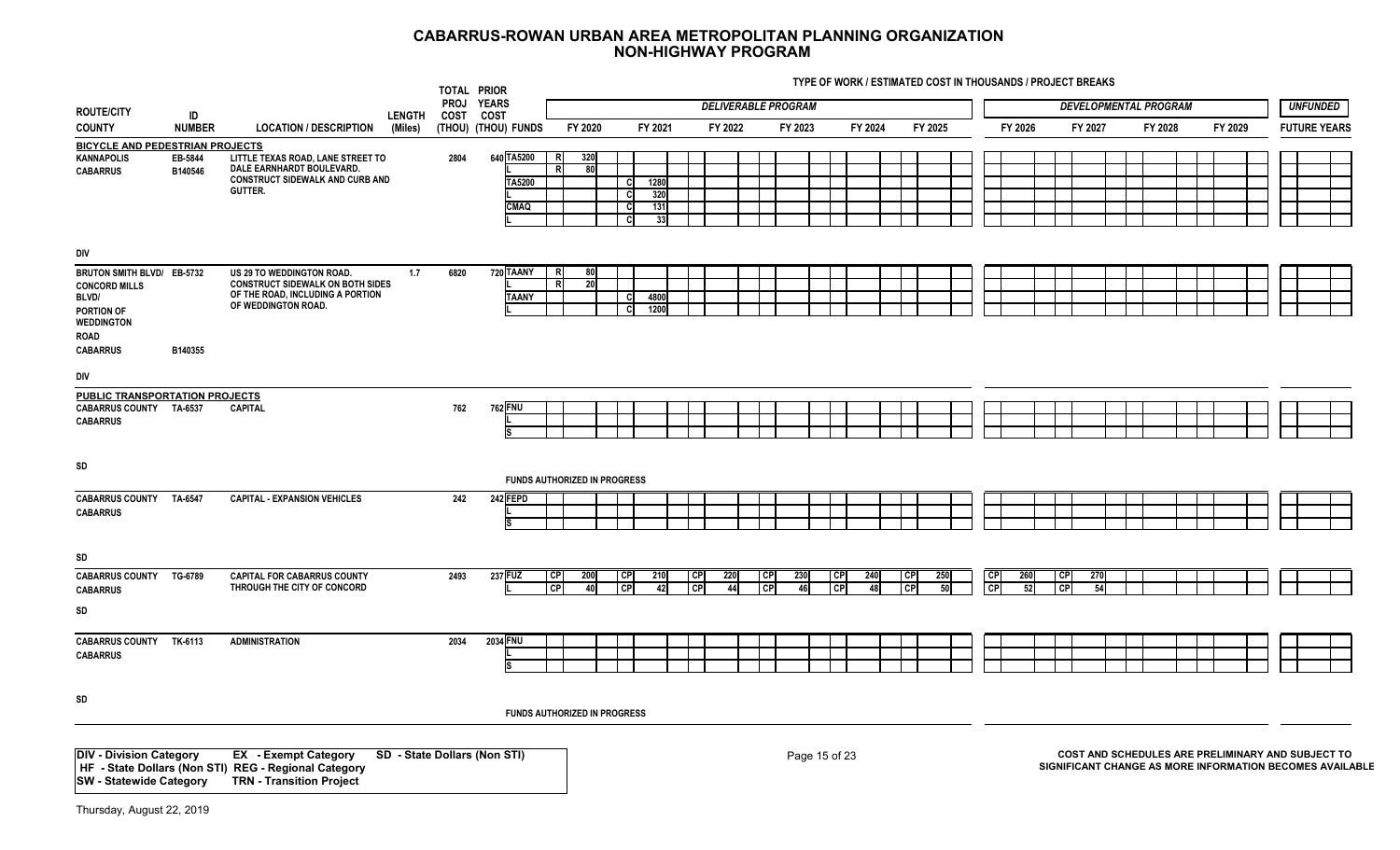| PROJ YEARS<br><b>UNFUNDED</b><br><b>DELIVERABLE PROGRAM</b><br><b>DEVELOPMENTAL PROGRAM</b><br>ID<br>COST COST<br>LENGTH<br><b>NUMBER</b><br><b>LOCATION / DESCRIPTION</b><br>(THOU) (THOU) FUNDS<br>FY 2020<br>FY 2021<br>FY 2022<br>FY 2024<br>FY 2025<br>FY 2026<br>FY 2028<br>FY 2029<br><b>FUTURE YEARS</b><br>(Miles)<br>FY 2023<br>FY 2027<br>PUBLIC TRANSPORTATION PROJECTS<br>292 JARC<br><b>CABARRUS COUNTY</b><br>TM-6146<br><b>OPERATING</b><br>292<br>SD<br>660 FEPD<br>660<br><b>CABARRUS COUNTY</b><br>TQ-6784<br><b>OPERATING</b><br>158 FEPD<br>TQ-6924<br><b>OPERATING</b><br>158<br>$\textsf{SD}{}$<br><b>FUNDS AUTHORIZED IN PROGRESS</b><br>139FEPD<br>TQ-8012<br><b>CAPITAL - MOBILITY MANAGEMENT</b><br>139<br>Is<br><b>FUNDS AUTHORIZED IN PROGRESS</b> |                                                                                                                                                                                                                             |  | TOTAL PRIOR |  |  |  |  |  |  |  |  |  |  |  |  |  |  |
|---------------------------------------------------------------------------------------------------------------------------------------------------------------------------------------------------------------------------------------------------------------------------------------------------------------------------------------------------------------------------------------------------------------------------------------------------------------------------------------------------------------------------------------------------------------------------------------------------------------------------------------------------------------------------------------------------------------------------------------------------------------------------------|-----------------------------------------------------------------------------------------------------------------------------------------------------------------------------------------------------------------------------|--|-------------|--|--|--|--|--|--|--|--|--|--|--|--|--|--|
|                                                                                                                                                                                                                                                                                                                                                                                                                                                                                                                                                                                                                                                                                                                                                                                 | <b>ROUTE/CITY</b>                                                                                                                                                                                                           |  |             |  |  |  |  |  |  |  |  |  |  |  |  |  |  |
|                                                                                                                                                                                                                                                                                                                                                                                                                                                                                                                                                                                                                                                                                                                                                                                 | <b>COUNTY</b>                                                                                                                                                                                                               |  |             |  |  |  |  |  |  |  |  |  |  |  |  |  |  |
|                                                                                                                                                                                                                                                                                                                                                                                                                                                                                                                                                                                                                                                                                                                                                                                 | <b>CABARRUS</b>                                                                                                                                                                                                             |  |             |  |  |  |  |  |  |  |  |  |  |  |  |  |  |
|                                                                                                                                                                                                                                                                                                                                                                                                                                                                                                                                                                                                                                                                                                                                                                                 |                                                                                                                                                                                                                             |  |             |  |  |  |  |  |  |  |  |  |  |  |  |  |  |
|                                                                                                                                                                                                                                                                                                                                                                                                                                                                                                                                                                                                                                                                                                                                                                                 | <b>CABARRUS</b><br>$\textsf{SD}{}$                                                                                                                                                                                          |  |             |  |  |  |  |  |  |  |  |  |  |  |  |  |  |
|                                                                                                                                                                                                                                                                                                                                                                                                                                                                                                                                                                                                                                                                                                                                                                                 | <b>CENTRALINA</b><br><b>COUNCIL OF</b><br><b>GOVERNMENTS</b><br><b>ANSON</b><br><b>CABARRUS</b><br><b>GASTON</b><br><b>IREDELL</b><br><b>LINCOLN</b><br><b>MECKLENBURG</b><br><b>ROWAN</b><br><b>STANLY</b><br><b>UNION</b> |  |             |  |  |  |  |  |  |  |  |  |  |  |  |  |  |
|                                                                                                                                                                                                                                                                                                                                                                                                                                                                                                                                                                                                                                                                                                                                                                                 |                                                                                                                                                                                                                             |  |             |  |  |  |  |  |  |  |  |  |  |  |  |  |  |
|                                                                                                                                                                                                                                                                                                                                                                                                                                                                                                                                                                                                                                                                                                                                                                                 | <b>CENTRALINA</b><br><b>COUNCIL OF</b><br><b>GOVERNMENTS</b><br><b>ANSON</b><br><b>CABARRUS</b><br><b>GASTON</b><br><b>IREDELL</b><br><b>LINCOLN</b><br><b>MECKLENBURG</b><br><b>ROWAN</b><br><b>STANLY</b><br><b>UNION</b> |  |             |  |  |  |  |  |  |  |  |  |  |  |  |  |  |
|                                                                                                                                                                                                                                                                                                                                                                                                                                                                                                                                                                                                                                                                                                                                                                                 | SD                                                                                                                                                                                                                          |  |             |  |  |  |  |  |  |  |  |  |  |  |  |  |  |
|                                                                                                                                                                                                                                                                                                                                                                                                                                                                                                                                                                                                                                                                                                                                                                                 |                                                                                                                                                                                                                             |  |             |  |  |  |  |  |  |  |  |  |  |  |  |  |  |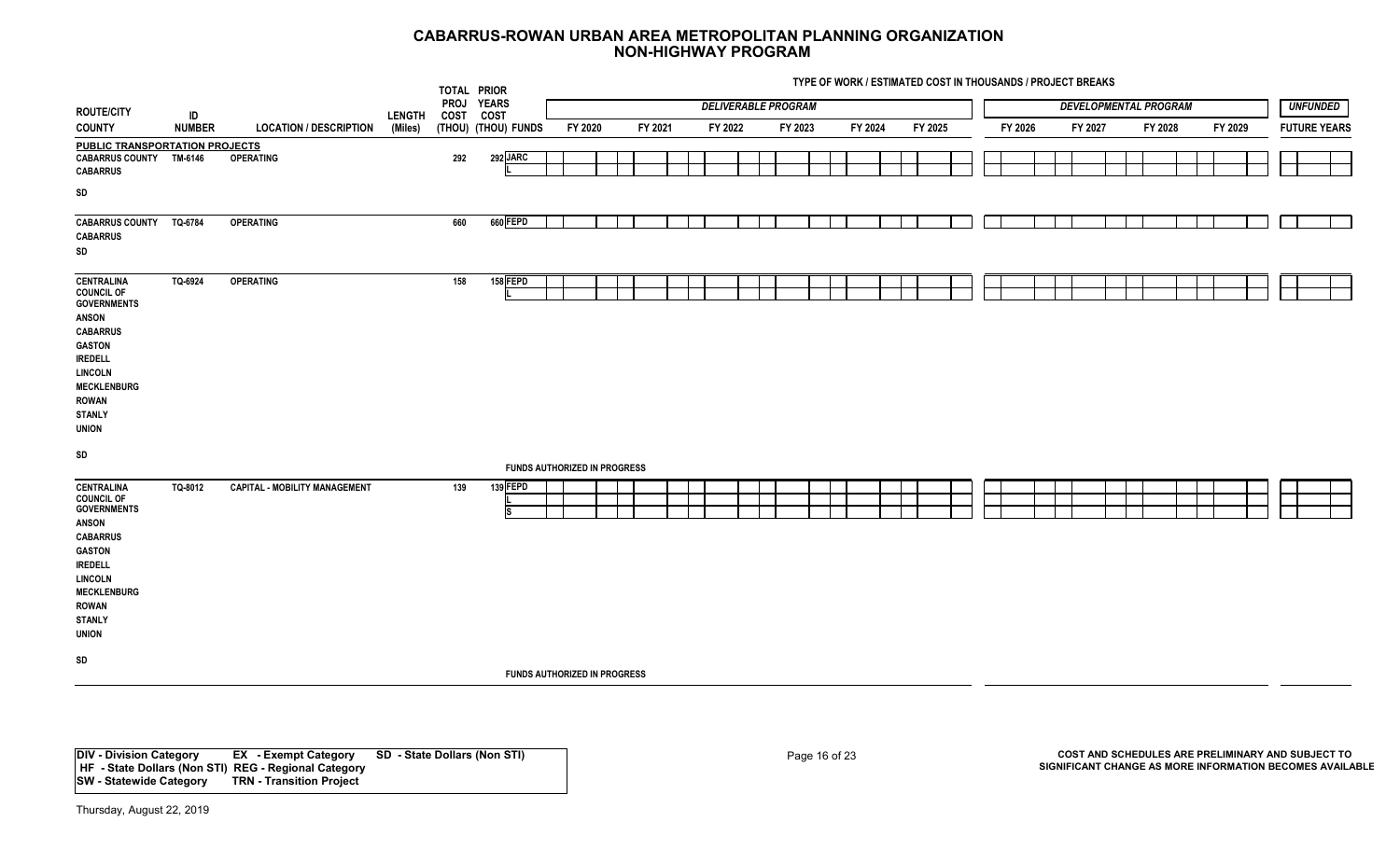|                                                                                    |                     |                                                                                                                        |                          | TOTAL PRIOR<br>PROJ YEARS |                              |                                                  |                                     |             |                                     | <b>DELIVERABLE PROGRAM</b> |               |                        |             |                |                       |                                    |            |                        |            | <b>DEVELOPMENTAL PROGRAM</b> |         |         | <b>UNFUNDED</b>                                   |                                                          |
|------------------------------------------------------------------------------------|---------------------|------------------------------------------------------------------------------------------------------------------------|--------------------------|---------------------------|------------------------------|--------------------------------------------------|-------------------------------------|-------------|-------------------------------------|----------------------------|---------------|------------------------|-------------|----------------|-----------------------|------------------------------------|------------|------------------------|------------|------------------------------|---------|---------|---------------------------------------------------|----------------------------------------------------------|
| <b>ROUTE/CITY</b><br><b>COUNTY</b>                                                 | ID<br><b>NUMBER</b> | <b>LOCATION / DESCRIPTION</b>                                                                                          | <b>LENGTH</b><br>(Miles) | COST                      | COST<br>(THOU) (THOU) FUNDS  | FY 2020                                          |                                     | FY 2021     | FY 2022                             |                            | FY 2023       |                        | FY 2024     | FY 2025        |                       |                                    | FY 2026    |                        | FY 2027    |                              | FY 2028 | FY 2029 | <b>FUTURE YEARS</b>                               |                                                          |
| <b>PUBLIC TRANSPORTATION PROJECTS</b><br>CITY OF SALISBURY TA-5181<br><b>ROWAN</b> |                     | <b>REPLACMENT BUSES</b>                                                                                                |                          | 15189                     | 6954 FUZ                     | CP <br>1464<br>CP<br>183                         | CP<br>GP                            | 1464<br>183 | <b>CP</b><br>1464<br>CP<br>183      | <b>CPI</b><br>CP           | 1464<br>183   | <b>CP</b><br>CP        | 1464<br>183 |                |                       |                                    |            |                        |            |                              |         |         |                                                   |                                                          |
| SD                                                                                 |                     |                                                                                                                        |                          |                           |                              |                                                  | <b>FUNDS AUTHORIZED IN PROGRESS</b> |             |                                     |                            |               |                        |             |                |                       |                                    |            |                        |            |                              |         |         |                                                   |                                                          |
| <b>CITY OF SALISBURY</b><br><b>ROWAN</b>                                           | TA-6240             | <b>CAPITAL</b>                                                                                                         |                          | 514                       | <b>514 FNU</b>               |                                                  |                                     |             |                                     |                            |               |                        |             |                |                       |                                    |            |                        |            |                              |         |         |                                                   |                                                          |
| SD                                                                                 |                     |                                                                                                                        |                          |                           |                              |                                                  | <b>FUNDS AUTHORIZED IN PROGRESS</b> |             |                                     |                            |               |                        |             |                |                       |                                    |            |                        |            |                              |         |         |                                                   |                                                          |
| <b>CITY OF SALISBURY</b><br><b>ROWAN</b>                                           | TG-6179             | <b>AVL SYSTEM</b>                                                                                                      |                          | 2240                      | 840 FBUS                     | 224<br> CP <br>$\overline{CP}$<br>56             | <b>CP</b><br><b>CP</b>              | 224<br>56   | <b>CP</b><br>224<br>CP<br>56        | <b>CP</b><br>l CPI         | 224<br>56     | <b>CP</b><br><b>CP</b> | 224<br>56   |                |                       |                                    |            |                        |            |                              |         |         |                                                   |                                                          |
| SD                                                                                 |                     |                                                                                                                        |                          |                           |                              |                                                  | FUNDS AUTHORIZED IN PROGRESS        |             |                                     |                            |               |                        |             |                |                       |                                    |            |                        |            |                              |         |         |                                                   |                                                          |
| <b>CITY OF SALISBURY</b><br><b>ROWAN</b>                                           | TG-5260             | ROUTINE CAPITAL - ADA SERVICES                                                                                         |                          | 1038                      | 334 FUZ                      | CP<br>70<br><b>CP</b><br>18                      | CP<br><b>CP</b>                     | 70<br>18    | CP <br>70<br><b>CP</b><br>18        | <b>CP</b><br><b>CP</b>     | 70<br>18      | <b>CP</b><br><b>CP</b> | 70<br>18    | l CP<br>l CP   | 70<br>18 <sup>1</sup> | <b>CP</b><br><b>CP</b>             | 70<br>18   | <b>CP</b><br><b>CP</b> | 70<br>18   |                              |         |         |                                                   |                                                          |
| SD                                                                                 |                     |                                                                                                                        |                          |                           |                              |                                                  | <b>FUNDS AUTHORIZED IN PROGRESS</b> |             |                                     |                            |               |                        |             |                |                       |                                    |            |                        |            |                              |         |         |                                                   |                                                          |
| <b>CITY OF SALISBURY</b><br><b>ROWAN</b>                                           | TG-5233             | BUS STOP SHELTERS, BENCHES, SHOP<br><b>EQUIPMENT, SPARE PARTS, ENGINES,</b><br><b>FAREBOX, SERVICE VEHICLES, ETC.</b>  |                          | 2240                      | 1120 FUZ                     | CP <br>224<br>$\overline{CP}$<br>56              | <b>CP</b><br>СP                     | 224<br>56   | <b>CP</b><br>224<br>S<br>56         | <b>CP</b><br>CP            | 224<br>56     |                        |             |                |                       |                                    |            |                        |            |                              |         |         |                                                   |                                                          |
| SD                                                                                 |                     |                                                                                                                        |                          |                           |                              |                                                  | FUNDS AUTHORIZED IN PROGRESS        |             |                                     |                            |               |                        |             |                |                       |                                    |            |                        |            |                              |         |         |                                                   |                                                          |
| <b>CITY OF SALISBURY</b><br><b>ROWAN</b>                                           | TG-5232             | PREVENTIVE MAINTENANCE - BUS,<br><b>FACILITIES</b>                                                                     |                          | 5004                      | 1668 FUZ                     | <b>CP</b><br>334<br><b>CPI</b><br>83             | СP<br><b>CP</b>                     | 334<br>83   | <b>CP</b><br>334<br><b>CP</b><br>83 | <b>CP</b><br><b>CP</b>     | 334<br>83     | <b>CP</b><br><b>CP</b> | 334         |                | 33 <sub>4</sub>       | СP<br>CP                           | 334        | <b>CP</b><br><b>CP</b> | 334        |                              |         |         |                                                   |                                                          |
| SD                                                                                 |                     |                                                                                                                        |                          |                           |                              |                                                  | <b>FUNDS AUTHORIZED IN PROGRESS</b> |             |                                     |                            |               |                        |             |                |                       |                                    |            |                        |            |                              |         |         |                                                   |                                                          |
| <b>CITY OF SALISBURY</b><br><b>ROWAN</b>                                           | TO-5135             | <b>OPERATING</b>                                                                                                       |                          | 5770                      | 2210 FUZ<br><b>SMAP</b>      | 285<br>$\circ$<br>$\overline{\mathbf{c}}$<br>160 | $\circ$<br>$\circ$                  | 285<br>160  | 285<br>o l<br>o<br>160              | οl<br>οI                   | 285<br>160    | οI<br>$\mathbf{o}$     | 285<br>160  | $\Omega$<br>οI | 285<br>160            | $\circ$<br>$\overline{\mathbf{c}}$ | 285<br>160 | - ol<br>o              | 285<br>160 |                              |         |         |                                                   |                                                          |
| SD                                                                                 |                     |                                                                                                                        |                          |                           |                              |                                                  | FUNDS AUTHORIZED IN PROGRESS        |             |                                     |                            |               |                        |             |                |                       |                                    |            |                        |            |                              |         |         |                                                   |                                                          |
| <b>DIV - Division Category</b><br><b>SW</b> - Statewide Category                   |                     | <b>EX</b> - Exempt Category<br>HF - State Dollars (Non STI) REG - Regional Category<br><b>TRN - Transition Project</b> |                          |                           | SD - State Dollars (Non STI) |                                                  |                                     |             |                                     |                            | Page 17 of 23 |                        |             |                |                       |                                    |            |                        |            |                              |         |         | COST AND SCHEDULES ARE PRELIMINARY AND SUBJECT TO | SIGNIFICANT CHANGE AS MORE INFORMATION BECOMES AVAILABLE |
| Thursday, August 22, 2019                                                          |                     |                                                                                                                        |                          |                           |                              |                                                  |                                     |             |                                     |                            |               |                        |             |                |                       |                                    |            |                        |            |                              |         |         |                                                   |                                                          |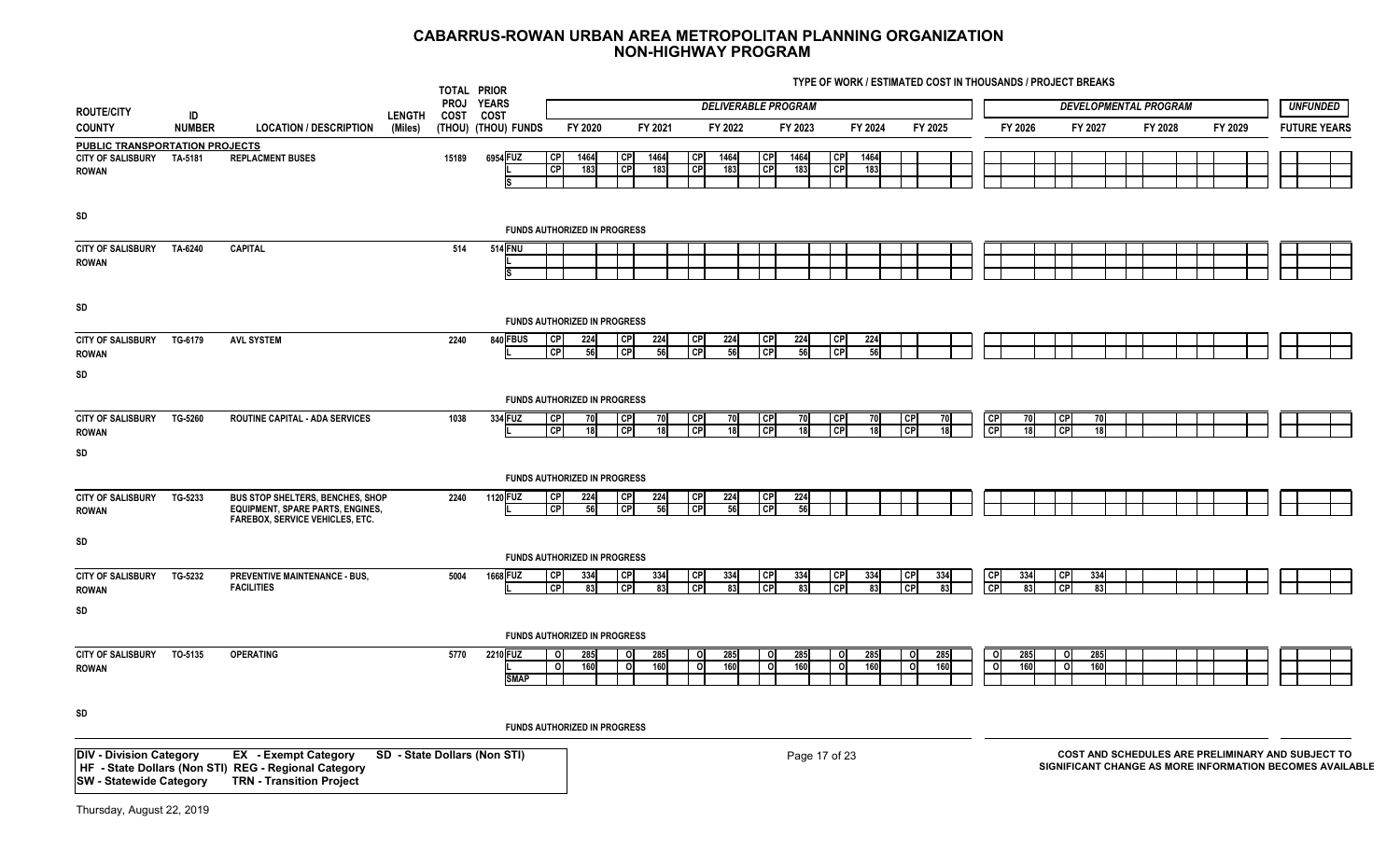**TYPE OF WORK / ESTIMATED COST IN THOUSANDS / PROJECT BREAKS**

|                                                                            |               |                                     |               | TOTAL PRIOR             |                                     |                                                      |                |              |                 |                     |                            |                  |         | $111 = 01$ . The rate $120$ and the properties are contributed to the state $111$ |         |          |         |            |         |                |         |                              |         |  |                     |
|----------------------------------------------------------------------------|---------------|-------------------------------------|---------------|-------------------------|-------------------------------------|------------------------------------------------------|----------------|--------------|-----------------|---------------------|----------------------------|------------------|---------|-----------------------------------------------------------------------------------|---------|----------|---------|------------|---------|----------------|---------|------------------------------|---------|--|---------------------|
| <b>ROUTE/CITY</b>                                                          | ID            |                                     | <b>LENGTH</b> | PROJ YEARS<br>COST COST |                                     |                                                      |                |              |                 |                     | <b>DELIVERABLE PROGRAM</b> |                  |         |                                                                                   |         |          |         |            |         |                |         | <b>DEVELOPMENTAL PROGRAM</b> |         |  | <b>UNFUNDED</b>     |
| <b>COUNTY</b>                                                              | <b>NUMBER</b> | <b>LOCATION / DESCRIPTION</b>       | (Miles)       |                         | (THOU) (THOU) FUNDS                 |                                                      | FY 2020        |              | FY 2021         |                     | FY 2022                    |                  | FY 2023 |                                                                                   | FY 2024 |          | FY 2025 |            | FY 2026 |                | FY 2027 | FY 2028                      | FY 2029 |  | <b>FUTURE YEARS</b> |
| PUBLIC TRANSPORTATION PROJECTS<br><b>CITY OF SALISBURY</b><br><b>ROWAN</b> | TO-5139       | <b>OPERATING - FREE FARE</b>        |               | 504                     | 168 CMAQ                            | - Ol<br>ി                                            | 34             | $\circ$<br>0 | 34              | $\circ$<br>$\Omega$ | 34                         | οI<br>ΩI         | 34      | οI<br>$\Omega$                                                                    | 34      | οI<br>ΩI | 34      | οI<br>- ol | 34      | 0l<br>$\Omega$ | 34      |                              |         |  |                     |
| SD                                                                         |               |                                     |               |                         | FUNDS AUTHORIZED IN PROGRESS        |                                                      |                |              |                 |                     |                            |                  |         |                                                                                   |         |          |         |            |         |                |         |                              |         |  |                     |
| CITY OF SALISBURY TO-5201<br><b>ROWAN</b><br>SD                            |               | <b>OPERATING ASSISTANCE</b>         |               | 4475                    | 3571 CMAQ<br><b>SMAP</b>            | $\begin{array}{ c c c }\n\hline\n0&226\n\end{array}$ |                | $O$ 226      |                 |                     | $0 \overline{\smash)226}$  | $\circ$          | 226     |                                                                                   |         |          |         |            |         |                |         |                              |         |  |                     |
|                                                                            |               |                                     |               |                         | <b>FUNDS AUTHORIZED IN PROGRESS</b> |                                                      |                |              |                 |                     |                            |                  |         |                                                                                   |         |          |         |            |         |                |         |                              |         |  |                     |
| <b>CITY OF SALISBURY</b><br><b>ROWAN</b>                                   | TP-5150       | PLANNING ASSISTANCE - 5303          |               | 314                     | 144 FMPL<br>IS                      | PLI<br>l PLI                                         | - 30           | PL.<br>PL    | 30 <sup>l</sup> | PL<br>PL            | 30                         | <b>PL</b><br>PL. | 30      | PL<br>P                                                                           | -30     |          |         |            |         |                |         |                              |         |  |                     |
| SD                                                                         |               |                                     |               |                         | <b>FUNDS AUTHORIZED IN PROGRESS</b> |                                                      |                |              |                 |                     |                            |                  |         |                                                                                   |         |          |         |            |         |                |         |                              |         |  |                     |
| <b>CITY OF SALISBURY</b><br><b>ROWAN</b><br>SD                             | TS-5133       | SAFETY & SECURITY MIN. 1% SET ASIDE |               | 56                      | 28 FUZ                              | <b>CPI</b>                                           | $\overline{7}$ | CP           | 71              | $\overline{C}$      | -71                        | CP               | -71     |                                                                                   |         |          |         |            |         |                |         |                              |         |  |                     |
|                                                                            |               |                                     |               |                         | FUNDS AUTHORIZED IN PROGRESS        |                                                      |                |              |                 |                     |                            |                  |         |                                                                                   |         |          |         |            |         |                |         |                              |         |  |                     |
| <b>RIDER TRANSIT /</b><br><b>CONCORD</b><br><b>CABARRUS</b><br>SD          | TA-5125       | <b>EXPANSION BUS</b>                |               | 2029                    | 2029 FUZ                            |                                                      |                |              |                 |                     |                            |                  |         |                                                                                   |         |          |         |            |         |                |         |                              |         |  |                     |
|                                                                            |               |                                     |               |                         | <b>FUNDS AUTHORIZED IN PROGRESS</b> |                                                      |                |              |                 |                     |                            |                  |         |                                                                                   |         |          |         |            |         |                |         |                              |         |  |                     |
| <b>RIDER TRANSIT /</b><br><b>CONCORD</b><br><b>CABARRUS</b><br>SD          | TA-5173       | PURCHASE REPLACEMENT BUSES          |               | 1630                    | 1630 FUZ                            |                                                      |                |              |                 |                     |                            |                  |         |                                                                                   |         |          |         |            |         |                |         |                              |         |  |                     |
| <b>RIDER TRANSIT /</b><br><b>CONCORD</b><br><b>CABARRUS</b>                | TA-4961       | <b>REPLACEMENT BUS</b>              |               | 6675                    | 6675 FUZ<br>IS                      |                                                      |                |              |                 |                     |                            |                  |         |                                                                                   |         |          |         |            |         |                |         |                              |         |  |                     |
| SD                                                                         |               |                                     |               |                         |                                     |                                                      |                |              |                 |                     |                            |                  |         |                                                                                   |         |          |         |            |         |                |         |                              |         |  |                     |

**DIV - Division Category EX - Exempt Category SD - State Dollars (Non STI) HF - State Dollars (Non STI) REG - Regional Category SW - Statewide Category TRN - Transition Project**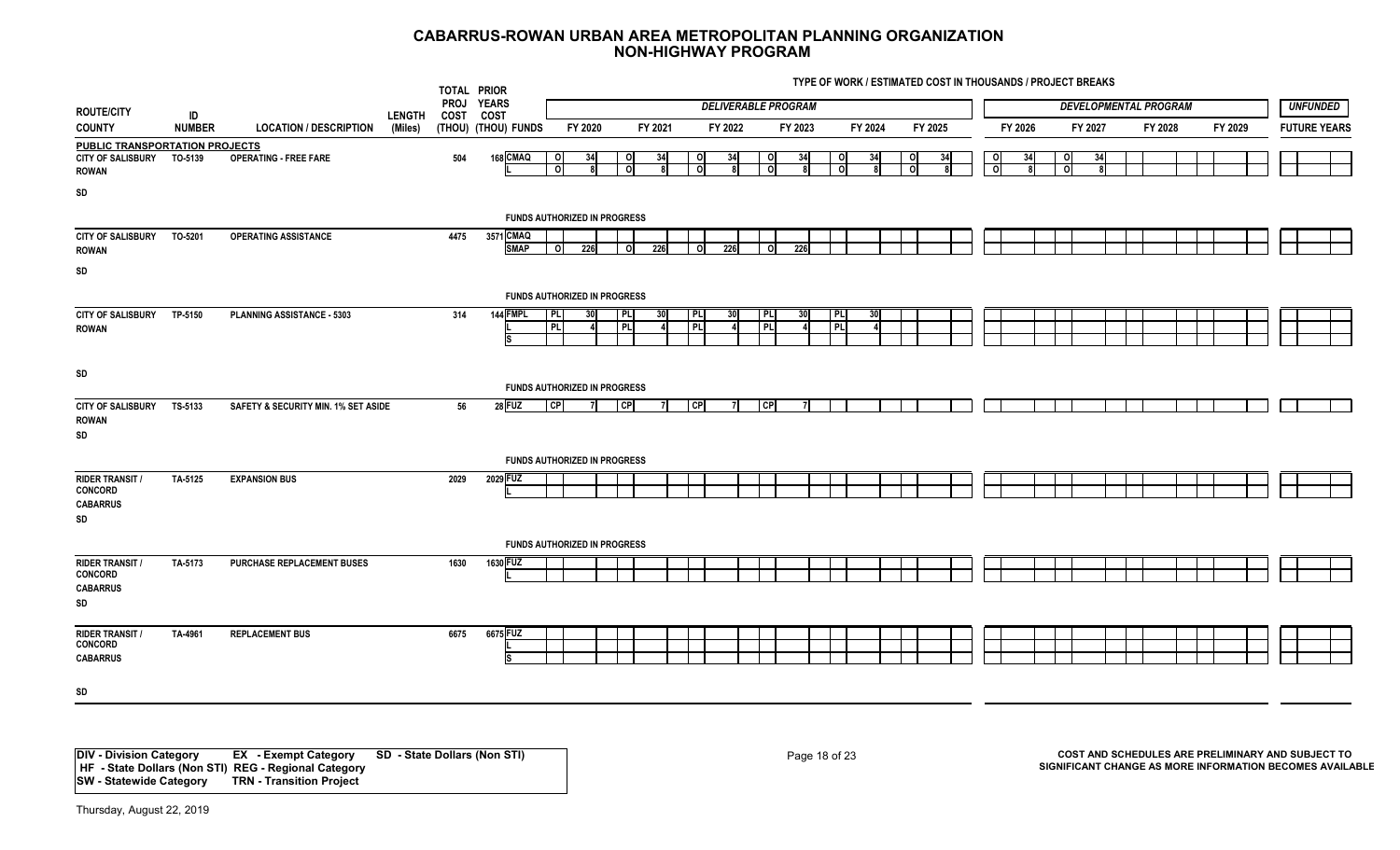**TYPE OF WORK / ESTIMATED COST IN THOUSANDS / PROJECT BREAKS**

|                                                                                                            |               |                                                                                                                                                  |               | TOTAL PRIOR         |                                                 |                                      |                        |                       |                        |                            |                        |            |         |         |  |         |         |  |                              |         |  |                     |
|------------------------------------------------------------------------------------------------------------|---------------|--------------------------------------------------------------------------------------------------------------------------------------------------|---------------|---------------------|-------------------------------------------------|--------------------------------------|------------------------|-----------------------|------------------------|----------------------------|------------------------|------------|---------|---------|--|---------|---------|--|------------------------------|---------|--|---------------------|
| <b>ROUTE/CITY</b>                                                                                          | ID            |                                                                                                                                                  | <b>LENGTH</b> | <b>PROJ</b><br>COST | <b>YEARS</b><br>COST                            |                                      |                        |                       |                        | <b>DELIVERABLE PROGRAM</b> |                        |            |         |         |  |         |         |  | <b>DEVELOPMENTAL PROGRAM</b> |         |  | <b>UNFUNDED</b>     |
| <b>COUNTY</b>                                                                                              | <b>NUMBER</b> | <b>LOCATION / DESCRIPTION</b>                                                                                                                    | (Miles)       |                     | (THOU) (THOU) FUNDS                             | FY 2020                              |                        | FY 2021               |                        | FY 2022                    |                        | FY 2023    | FY 2024 | FY 2025 |  | FY 2026 | FY 2027 |  | FY 2028                      | FY 2029 |  | <b>FUTURE YEARS</b> |
| <b>PUBLIC TRANSPORTATION PROJECTS</b><br><b>RIDER TRANSIT /</b><br><b>CONCORD</b><br><b>CABARRUS</b><br>SD | TA-5128A      | 5310 PROGRAM PROJECTS - CAPITAL                                                                                                                  |               | 4250                | 1750 FEPD                                       | l CP<br>500<br><b>CP</b><br>125      | <b>CP</b><br><b>CP</b> | 500<br>125            | <b>CP</b><br>CP        | 500<br>125                 | <b>CP</b><br>CP        | 500<br>125 |         |         |  |         |         |  |                              |         |  |                     |
|                                                                                                            |               |                                                                                                                                                  |               |                     | <b>FUNDS AUTHORIZED IN PROGRESS</b>             |                                      |                        |                       |                        |                            |                        |            |         |         |  |         |         |  |                              |         |  |                     |
| <b>RIDER TRANSIT /</b><br><b>CONCORD</b><br><b>CABARRUS</b><br>SD                                          | TA-5130B      | 5339 BUS AND BUS FACILITIES -<br><b>EXPANSION VEHICLES</b>                                                                                       |               | 3626                | <b>1626 FBUS</b>                                | <b>CP</b><br>400<br><b>CP</b><br>100 | CP<br><b>CP</b>        | 400<br>100            | <b>CP</b><br> cP       | 400<br>100                 | <b>CP</b><br>CP        | 400<br>100 |         |         |  |         |         |  |                              |         |  |                     |
|                                                                                                            |               |                                                                                                                                                  |               |                     | <b>FUNDS AUTHORIZED IN PROGRESS</b>             |                                      |                        |                       |                        |                            |                        |            |         |         |  |         |         |  |                              |         |  |                     |
| <b>RIDER TRANSIT /</b><br><b>CONCORD</b><br><b>CABARRUS</b><br>SD                                          | TA-5128B      | 5310 PROGRAM PROJECTS - OPERATING                                                                                                                |               | 2610                | <b>1260 FEPD</b>                                | 225<br>ി<br>225<br>- ol              |                        | 225<br>o<br>225<br>ol | $\circ$<br>ᅌ           | 225<br>225                 |                        |            |         |         |  |         |         |  |                              |         |  |                     |
|                                                                                                            |               |                                                                                                                                                  |               |                     | <b>FUNDS AUTHORIZED IN PROGRESS</b>             |                                      |                        |                       |                        |                            |                        |            |         |         |  |         |         |  |                              |         |  |                     |
| <b>RIDER TRANSIT /</b><br><b>CONCORD</b><br><b>CABARRUS</b><br>SD                                          | TA-5128C      | <b>ADMINISTRATION OF 5310 PROGRAM</b>                                                                                                            |               | 340                 | 140 FEPD                                        | I AD I                               | 50<br><b>AD</b>        | <b>50</b>             | <b>AD</b>              | 50                         | <b>AD</b>              | 50         |         |         |  |         |         |  |                              |         |  |                     |
|                                                                                                            |               |                                                                                                                                                  |               |                     | <b>FUNDS AUTHORIZED IN PROGRESS</b>             |                                      |                        |                       |                        |                            |                        |            |         |         |  |         |         |  |                              |         |  |                     |
| <b>RIDER TRANSIT /</b><br><b>CONCORD</b><br><b>CABARRUS</b><br><b>ROWAN</b>                                | TG-5103A      | <b>ROUTINE CAPITAL - BUS STOP</b><br>SHELTERS, BENCHES, SHOP<br><b>EQUIPMENT, SPARE PARTS, ENGINES,</b><br><b>FAREBOX, SERVICE VEHICLES, ETC</b> |               | 7243                | 4743 FUZ                                        | <b>CP</b><br>500<br>l CP<br>125      | l CPI<br> CP           | 500<br>125            | CP <br>$\overline{CP}$ | 500<br>125                 | <b>CP</b><br><b>CP</b> | 500<br>125 |         |         |  |         |         |  |                              |         |  |                     |
| SD                                                                                                         |               |                                                                                                                                                  |               |                     |                                                 |                                      |                        |                       |                        |                            |                        |            |         |         |  |         |         |  |                              |         |  |                     |
| <b>RIDER TRANSIT /</b><br><b>CONCORD</b><br><b>CABARRUS</b><br><b>ROWAN</b>                                | TG-5103B      | <b>ROUTINE CAPITAL - ADA SERVICES</b>                                                                                                            |               | 3446                | <b>FUNDS AUTHORIZED IN PROGRESS</b><br>1883 FUZ | 300<br>- Ol<br>o<br>- 75             |                        | 300<br>οI<br>οI<br>75 | o<br>- Ol              | 300<br>75                  | οI<br>οI               | 350<br>88  |         |         |  |         |         |  |                              |         |  |                     |
| SD                                                                                                         |               |                                                                                                                                                  |               |                     | <b>FUNDS AUTHORIZED IN PROGRESS</b>             |                                      |                        |                       |                        |                            |                        |            |         |         |  |         |         |  |                              |         |  |                     |
|                                                                                                            |               |                                                                                                                                                  |               |                     |                                                 |                                      |                        |                       |                        |                            |                        |            |         |         |  |         |         |  |                              |         |  |                     |

**DIV - Division Category EX - Exempt Category SD - State Dollars (Non STI) HF - State Dollars (Non STI) REG - Regional Category SW - Statewide Category TRN - Transition Project**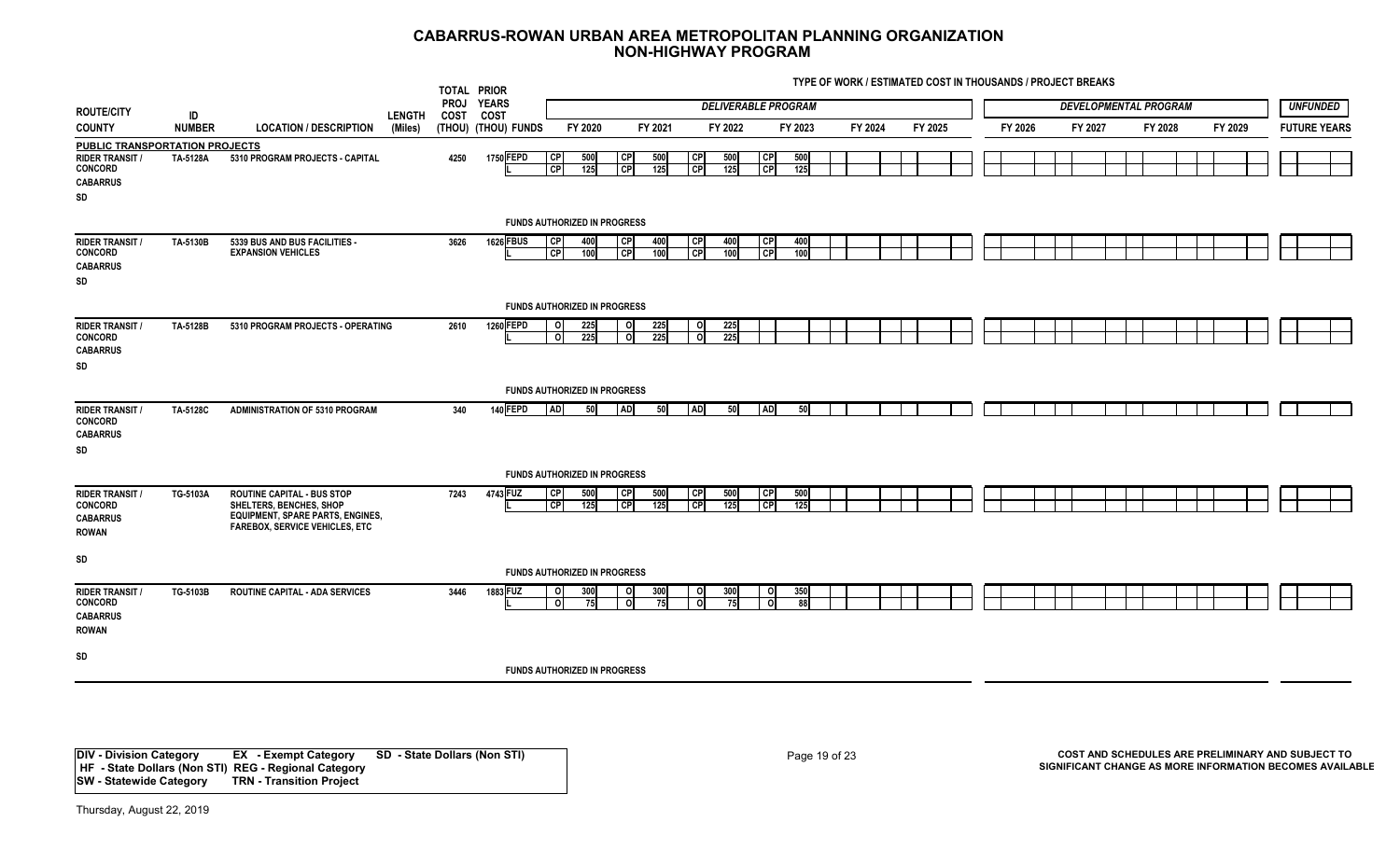**TYPE OF WORK / ESTIMATED COST IN THOUSANDS / PROJECT BREAKS**

|                                                                                                                      |               |                                                            |               | TOTAL PRIOR<br><b>PROJ</b> | <b>YEARS</b>             |                                           |                                                                                |                              |                     | <b>DELIVERABLE PROGRAM</b>                     |                         |         |         |         |         |  | <b>DEVELOPMENTAL PROGRAM</b> |         | <b>UNFUNDED</b>     |
|----------------------------------------------------------------------------------------------------------------------|---------------|------------------------------------------------------------|---------------|----------------------------|--------------------------|-------------------------------------------|--------------------------------------------------------------------------------|------------------------------|---------------------|------------------------------------------------|-------------------------|---------|---------|---------|---------|--|------------------------------|---------|---------------------|
| <b>ROUTE/CITY</b>                                                                                                    | ID            |                                                            | <b>LENGTH</b> | <b>COST</b>                | COST                     |                                           |                                                                                |                              |                     |                                                |                         |         |         |         |         |  |                              |         |                     |
| <b>COUNTY</b>                                                                                                        | <b>NUMBER</b> | <b>LOCATION / DESCRIPTION</b>                              | (Miles)       |                            | (THOU) (THOU) FUNDS      | FY 2020                                   | FY 2021                                                                        |                              | FY 2022             | FY 2023                                        |                         | FY 2024 | FY 2025 | FY 2026 | FY 2027 |  | FY 2028                      | FY 2029 | <b>FUTURE YEARS</b> |
| <b>PUBLIC TRANSPORTATION PROJECTS</b><br><b>RIDER TRANSIT /</b><br><b>CONCORD</b><br><b>CABARRUS</b><br><b>ROWAN</b> | TG-5103C      | <b>PREVENTIVE MAINTENANCE</b>                              |               | 14975                      | 8225 FUZ                 | $\circ$<br>1200<br>이<br>300               | o<br>1400<br>$\overline{\mathbf{c}}$<br>350                                    | ΟI<br>οl                     | 1400<br>350         | 1400<br>ΟI<br>350<br>οl                        |                         |         |         |         |         |  |                              |         |                     |
| SD                                                                                                                   |               |                                                            |               |                            |                          | FUNDS AUTHORIZED IN PROGRESS              |                                                                                |                              |                     |                                                |                         |         |         |         |         |  |                              |         |                     |
| <b>RIDER TRANSIT /</b><br><b>CONCORD</b><br><b>CABARRUS</b>                                                          | TO-5138       | <b>OPERATING ASSISTANCE</b>                                |               | 34868                      | 24016 FUZ<br><b>SMAP</b> | 1300<br>$\circ$<br>ō<br>1100<br>οI<br>313 | 1300<br>$\overline{\mathbf{0}}$<br>$\overline{\mathbf{c}}$<br>1100<br>0<br>313 | O.<br>o<br>0.                | 1300<br>1100<br>313 | 1300<br>$\circ$<br>1100<br>이<br>313<br>$\circ$ |                         |         |         |         |         |  |                              |         |                     |
| SD                                                                                                                   |               |                                                            |               |                            |                          | <b>FUNDS AUTHORIZED IN PROGRESS</b>       |                                                                                |                              |                     |                                                |                         |         |         |         |         |  |                              |         |                     |
| <b>RIDER TRANSIT /</b><br><b>CONCORD</b><br><b>CABARRUS</b><br>SD                                                    | TO-5138B      | <b>OPERATING ASSISTANCE - NEW</b><br><b>SUNDAY SERVICE</b> |               | 1050                       | 1050 CMAQ                |                                           |                                                                                |                              |                     |                                                |                         |         |         |         |         |  |                              |         |                     |
| <b>RIDER TRANSIT /</b><br><b>CONCORD</b><br><b>CABARRUS</b>                                                          | TP-5118       | PLANNING ASSISTANCE - CABARRUS-<br><b>ROWAN</b>            |               | 760                        | 456 FMPL<br>ls           | <b>CP</b><br>60<br>CP<br>CP               | <b>CPI</b><br>60<br>CP<br>-8<br> CP                                            | <b>CP</b><br><b>CP</b><br>CP | 60                  | CP <br> CP <br>$\overline{\mathsf{C}}$ P       | 60<br>R<br>$\mathbf{R}$ |         |         |         |         |  |                              |         |                     |
| SD                                                                                                                   |               |                                                            |               |                            |                          | FUNDS AUTHORIZED IN PROGRESS              |                                                                                |                              |                     |                                                |                         |         |         |         |         |  |                              |         |                     |
| <b>RIDER TRANSIT /</b><br><b>CONCORD</b><br><b>CABARRUS</b><br>SD                                                    | TS-5116       | SAFETY & SECURITY - MIN. 1% SET<br><b>ASIDE</b>            |               | 303                        | 203 FUZ                  | CP<br>25                                  | CP <br>25                                                                      | CP                           | 25                  | $\overline{C}$                                 | 25                      |         |         |         |         |  |                              |         |                     |
|                                                                                                                      |               |                                                            |               |                            |                          | <b>FUNDS AUTHORIZED IN PROGRESS</b>       |                                                                                |                              |                     |                                                |                         |         |         |         |         |  |                              |         |                     |
| <b>ROWAN COUNTY</b><br><b>ROWAN</b>                                                                                  | TA-6214       | <b>CAPITAL</b>                                             |               | 682                        | 682 FNU<br>Is            |                                           |                                                                                |                              |                     |                                                |                         |         |         |         |         |  |                              |         |                     |
| SD                                                                                                                   |               |                                                            |               |                            |                          | <b>FUNDS AUTHORIZED IN PROGRESS</b>       |                                                                                |                              |                     |                                                |                         |         |         |         |         |  |                              |         |                     |

**DIV - Division Category EX - Exempt Category SD - State Dollars (Non STI) HF - State Dollars (Non STI) REG - Regional Category SW - Statewide Category TRN - Transition Project**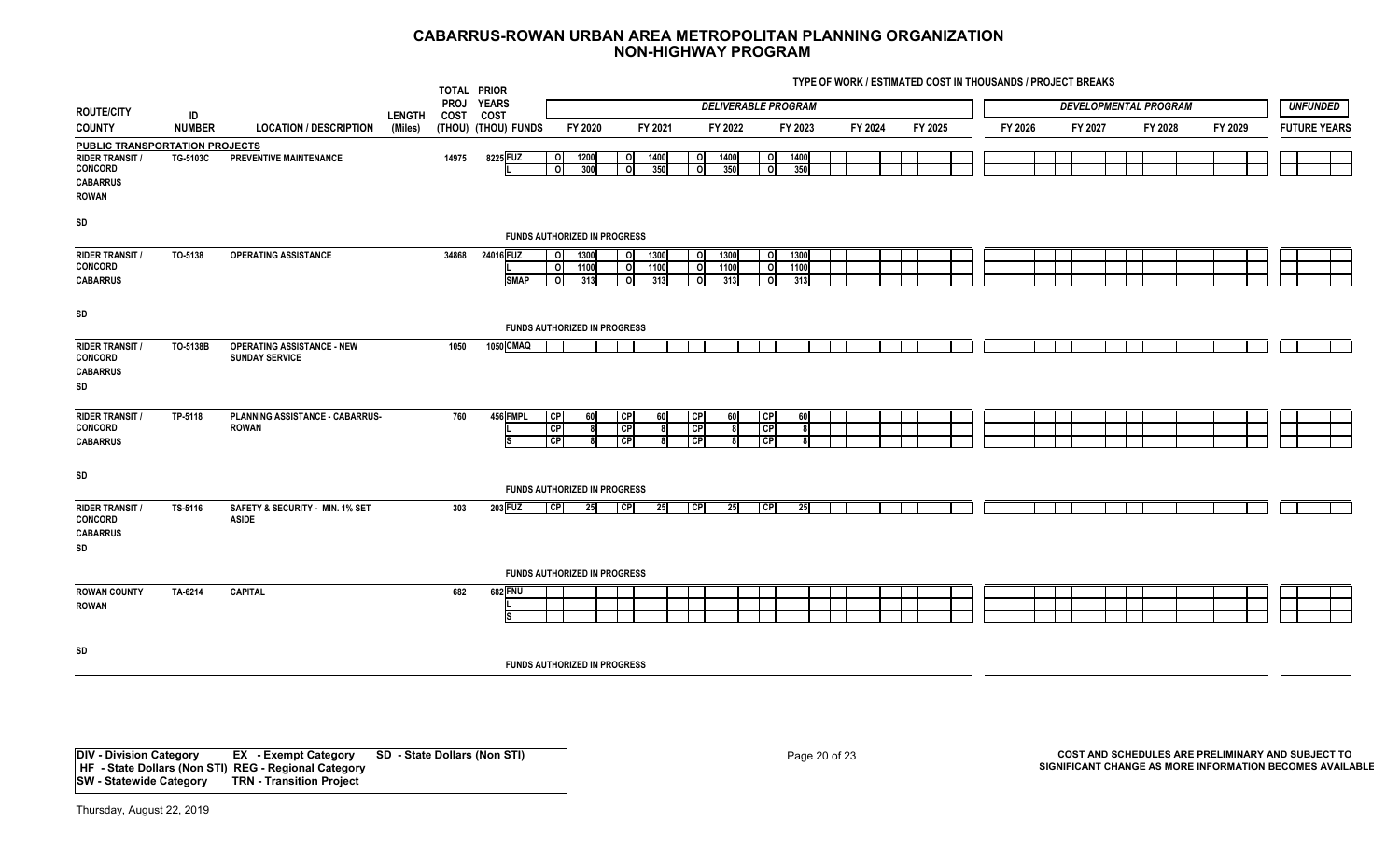**TYPE OF WORK / ESTIMATED COST IN THOUSANDS / PROJECT BREAKS**

|                                                                                         |                    |                                                                                                                                                  |               | TOTAL PRIOR        |                               |                                                  |                                                               |                |                            |                |                                  |                            |                                 |              |            |                         |                              |         |         |  |                     |
|-----------------------------------------------------------------------------------------|--------------------|--------------------------------------------------------------------------------------------------------------------------------------------------|---------------|--------------------|-------------------------------|--------------------------------------------------|---------------------------------------------------------------|----------------|----------------------------|----------------|----------------------------------|----------------------------|---------------------------------|--------------|------------|-------------------------|------------------------------|---------|---------|--|---------------------|
| <b>ROUTE/CITY</b>                                                                       | ID                 |                                                                                                                                                  | <b>LENGTH</b> | PROJ YEARS<br>COST | <b>COST</b>                   |                                                  |                                                               |                | <b>DELIVERABLE PROGRAM</b> |                |                                  |                            |                                 |              |            |                         | <b>DEVELOPMENTAL PROGRAM</b> |         |         |  | <b>UNFUNDED</b>     |
| <b>COUNTY</b>                                                                           | <b>NUMBER</b>      | <b>LOCATION / DESCRIPTION</b>                                                                                                                    | (Miles)       |                    | (THOU) (THOU) FUNDS           | FY 2020                                          | FY 2021                                                       |                | FY 2022                    |                | FY 2023                          | FY 2024                    | FY 2025                         |              | FY 2026    |                         | FY 2027                      | FY 2028 | FY 2029 |  | <b>FUTURE YEARS</b> |
| <b>PUBLIC TRANSPORTATION PROJECTS</b>                                                   |                    |                                                                                                                                                  |               |                    |                               |                                                  |                                                               |                |                            |                |                                  |                            |                                 |              |            |                         |                              |         |         |  |                     |
| <b>ROWAN COUNTY</b><br><b>ROWAN</b>                                                     | TK-6160            | <b>ADMINISTRATION</b>                                                                                                                            |               | 2555               | <b>1827 FNU</b><br><b>FNU</b> | 146<br>οI<br>27<br>οI<br>οl                      | o<br>$\circ$<br>$\overline{\mathbf{c}}$                       | 146<br>27<br>9 | 146<br>0<br>o<br>27<br>o   | οI<br>ΟI<br>οl | <b>146</b><br>27<br>$\mathbf{Q}$ |                            |                                 |              |            |                         |                              |         |         |  |                     |
| SD                                                                                      |                    |                                                                                                                                                  |               |                    |                               |                                                  |                                                               |                |                            |                |                                  |                            |                                 |              |            |                         |                              |         |         |  |                     |
|                                                                                         |                    |                                                                                                                                                  |               |                    |                               | <b>FUNDS AUTHORIZED IN PROGRESS</b>              |                                                               |                |                            |                |                                  |                            |                                 |              |            |                         |                              |         |         |  |                     |
| <b>ROWAN COUNTY</b><br><b>ROWAN</b>                                                     | TM-6132            | <b>OPERATING ASSISTANCE</b>                                                                                                                      |               | 480                | 480 JARC                      |                                                  |                                                               |                |                            |                |                                  |                            |                                 |              |            |                         |                              |         |         |  |                     |
| SD                                                                                      |                    |                                                                                                                                                  |               |                    |                               |                                                  |                                                               |                |                            |                |                                  |                            |                                 |              |            |                         |                              |         |         |  |                     |
| <b>ROWAN COUNTY</b><br>ROWAN                                                            | TO-6160            | OPERATING FOR ROWAN COUNTY<br>THROUGH THE CITY OF CONCORD                                                                                        |               | 2700               | 240 FUZ                       | 170<br>$\circ$<br>$\overline{\phantom{a}}$<br>85 | o<br>$\overline{\mathbf{c}}$                                  | 180<br>90      | 190<br>$\circ$<br>ा<br>95  | ΟI<br>- Ol     | 200<br>100                       | 210<br>o<br>105<br>$\circ$ | 220<br>0<br>110<br>$\mathbf{o}$ | $\circ$<br>ō | 230<br>115 | $\mathbf{o}$<br>$\circ$ | 240<br>120                   |         |         |  |                     |
| SD                                                                                      |                    |                                                                                                                                                  |               |                    |                               |                                                  |                                                               |                |                            |                |                                  |                            |                                 |              |            |                         |                              |         |         |  |                     |
| <b>ROWAN COUNTY</b><br><b>ROWAN</b>                                                     | TQ-9025            | <b>CAPITAL - PURCHASE OF SERVICE</b>                                                                                                             |               | 250                | 250 FEPD<br>۱s                |                                                  |                                                               |                |                            |                |                                  |                            |                                 |              |            |                         |                              |         |         |  |                     |
| SD                                                                                      |                    |                                                                                                                                                  |               |                    |                               |                                                  |                                                               |                |                            |                |                                  |                            |                                 |              |            |                         |                              |         |         |  |                     |
|                                                                                         |                    |                                                                                                                                                  |               |                    |                               | <b>FUNDS AUTHORIZED IN PROGRESS</b>              |                                                               |                |                            |                |                                  |                            |                                 |              |            |                         |                              |         |         |  |                     |
| <b>CHARLOTTE AREA</b><br><b>TRANSIT SYSTEM</b><br><b>CABARRUS</b><br><b>MECKLENBURG</b> | TA-6672<br>T150402 | <b>PURCHASE 6 BUSES FOR THE</b><br>UNIVERSITY TO CONCORD MILLS BUS<br><b>ROUTE.</b>                                                              |               | 3000               | <b>O</b>                      | 2700<br>300<br>A                                 |                                                               |                |                            |                |                                  |                            |                                 |              |            |                         |                              |         |         |  |                     |
| <b>REG</b>                                                                              |                    |                                                                                                                                                  |               |                    |                               |                                                  |                                                               |                |                            |                |                                  |                            |                                 |              |            |                         |                              |         |         |  |                     |
|                                                                                         |                    |                                                                                                                                                  |               |                    |                               |                                                  | OTHER FUNDING PROVIDED BY CHARLOTTE AREA TRANSIT (CATS) FUNDS |                |                            |                |                                  |                            |                                 |              |            |                         |                              |         |         |  |                     |
| <b>FREIGHT RAIL PROJECTS</b>                                                            |                    |                                                                                                                                                  |               |                    |                               |                                                  |                                                               |                |                            |                |                                  |                            |                                 |              |            |                         |                              |         |         |  |                     |
| <b>KANNAPOLIS</b><br><b>CABARRUS</b>                                                    | P-5725<br>R150224  | <b>CONSTRUCT TRACK IMPROVEMENTS,</b><br>SECOND PLATFORM, PEDESTRIAN<br><b>UNDERPASS, SITEWORK, RETAINING</b><br><b>WALL, SIGNALING EQUIPMENT</b> |               | 6550               | 1850 T                        | 235<br>- Cl                                      | - CI                                                          | 4465           |                            |                |                                  |                            |                                 |              |            |                         |                              |         |         |  |                     |
| <b>REG</b>                                                                              |                    |                                                                                                                                                  |               |                    |                               |                                                  |                                                               |                |                            |                |                                  |                            |                                 |              |            |                         |                              |         |         |  |                     |
|                                                                                         |                    |                                                                                                                                                  |               |                    |                               | <b>RIGHT-OF-WAY IN PROGRESS</b>                  |                                                               |                |                            |                |                                  |                            |                                 |              |            |                         |                              |         |         |  |                     |

**DIV - Division Category EX - Exempt Category SD - State Dollars (Non STI) HF - State Dollars (Non STI) REG - Regional Category SW - Statewide Category TRN - Transition Project**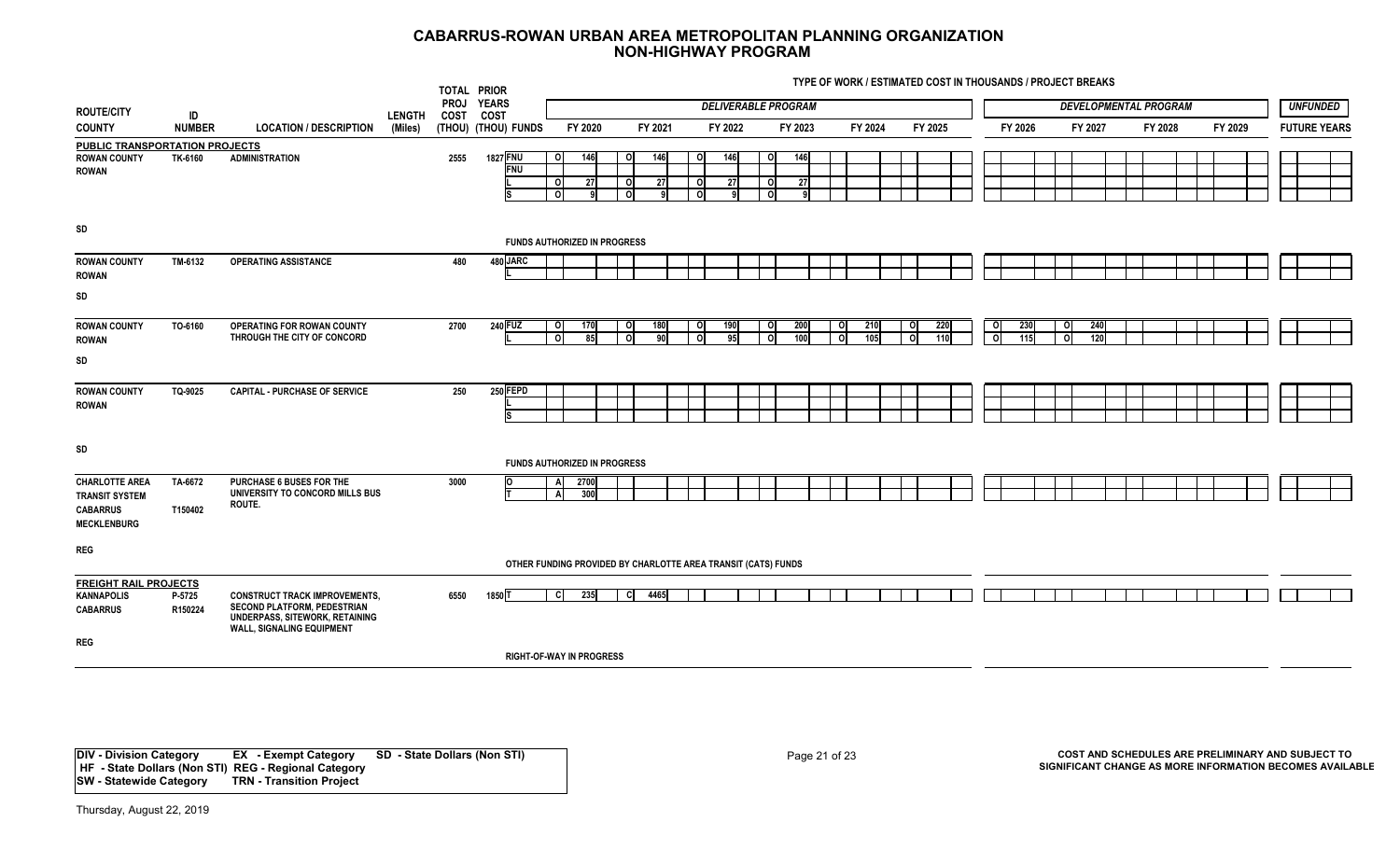**TYPE OF WORK / ESTIMATED COST IN THOUSANDS / PROJECT BREAKS**

|                                                                                                                                                                                                                            |                   |                                                                                                                                                                                   |               | TOTAL PRIOR<br><b>PROJ</b> | <b>YEARS</b>                |                                                                                              |             |                |            |     |         |    | <b>DELIVERABLE PROGRAM</b>                                                                                                                                                                  |         |  |         |  |         |  |         | <b>DEVELOPMENTAL PROGRAM</b> |         |  |         | <b>UNFUNDED</b> |                     |
|----------------------------------------------------------------------------------------------------------------------------------------------------------------------------------------------------------------------------|-------------------|-----------------------------------------------------------------------------------------------------------------------------------------------------------------------------------|---------------|----------------------------|-----------------------------|----------------------------------------------------------------------------------------------|-------------|----------------|------------|-----|---------|----|---------------------------------------------------------------------------------------------------------------------------------------------------------------------------------------------|---------|--|---------|--|---------|--|---------|------------------------------|---------|--|---------|-----------------|---------------------|
| <b>ROUTE/CITY</b>                                                                                                                                                                                                          | ID                |                                                                                                                                                                                   | <b>LENGTH</b> | <b>COST</b>                | COST                        |                                                                                              |             |                |            |     |         |    |                                                                                                                                                                                             |         |  |         |  |         |  |         |                              |         |  |         |                 |                     |
| <b>COUNTY</b>                                                                                                                                                                                                              | <b>NUMBER</b>     | <b>LOCATION / DESCRIPTION</b>                                                                                                                                                     | (Miles)       |                            | (THOU) (THOU) FUNDS         |                                                                                              | FY 2020     |                | FY 2021    |     | FY 2022 |    | FY 2023                                                                                                                                                                                     | FY 2024 |  | FY 2025 |  | FY 2026 |  | FY 2027 |                              | FY 2028 |  | FY 2029 |                 | <b>FUTURE YEARS</b> |
| <b>FREIGHT RAIL PROJECTS</b><br>NORFOLK SOUTHERN P-5726<br><b>ROWAN</b>                                                                                                                                                    | H150221           | NS MAINLINE IN ROWAN COUNTY.<br><b>CONSTRUCT TRACK IMPROVEMENTS,</b><br><b>SECOND PLATFORM, PEDESTRIAN</b><br>UNDERPASS, SITEWORK, RETAINING<br><b>WALL AND SIGNAL EQUIPMENT.</b> |               | 8769                       | 2338 T<br>O                 |                                                                                              |             | <b>C</b><br>c, | 269<br>780 | -CI | 2691    | C. | 2691                                                                                                                                                                                        |         |  |         |  |         |  |         |                              |         |  |         |                 |                     |
| <b>REG</b>                                                                                                                                                                                                                 |                   |                                                                                                                                                                                   |               |                            |                             |                                                                                              |             |                |            |     |         |    |                                                                                                                                                                                             |         |  |         |  |         |  |         |                              |         |  |         |                 |                     |
|                                                                                                                                                                                                                            |                   |                                                                                                                                                                                   |               |                            |                             | RIGHT-OF-WAY IN PROGRESS; "O" FUNDING REFLECTS PARTICIPATION BY NORFOLK SOUTHERN CORPORATION |             |                |            |     |         |    |                                                                                                                                                                                             |         |  |         |  |         |  |         |                              |         |  |         |                 |                     |
| NORFOLK SOUTHERN Y-4810K<br><b>MAINLINE</b><br><b>CABARRUS</b>                                                                                                                                                             | R140011           | <b>GRADE SEPARATION AT ROGERS LAKE</b><br>ROAD CROSSING (724408Y) IN<br><b>KANNAPOLIS.</b>                                                                                        |               | 12100                      | 2800 T<br>I٥                | -CI<br><b>cl</b>                                                                             | 8850<br>450 |                |            |     |         |    |                                                                                                                                                                                             |         |  |         |  |         |  |         |                              |         |  |         |                 |                     |
| SW                                                                                                                                                                                                                         |                   |                                                                                                                                                                                   |               |                            |                             | RIGHT-OF-WAY IN PROGRESS. OTHER FUNDING PROVIDED BY NORFOLK SOUTHERN                         |             |                |            |     |         |    |                                                                                                                                                                                             |         |  |         |  |         |  |         |                              |         |  |         |                 |                     |
| <b>PASSENGER RAIL PROJECTS</b><br><b>VARIOUS</b><br><b>ALAMANCE</b><br><b>CABARRUS</b><br><b>DAVIDSON</b><br><b>DURHAM</b><br><b>GUILFORD</b><br><b>MECKLENBURG</b><br><b>ORANGE</b><br><b>ROWAN</b><br>WAKE<br><b>TRN</b> | P-4405            | PRIVATE CROSSING SAFETY INITIATIVE<br>TO CLOSE OR ENHANCE PROTECTION<br>AT RAILROAD CROSSINGS BETWEEN<br><b>RALEIGH AND CHARLOTTE.</b>                                            |               | 10291                      | 10291<br><b>IN PROGRESS</b> |                                                                                              |             |                |            |     |         |    |                                                                                                                                                                                             |         |  |         |  |         |  |         |                              |         |  |         |                 |                     |
| <b>NCRR</b><br><b>ALAMANCE</b><br><b>CABARRUS</b><br><b>DAVIDSON</b><br><b>DURHAM</b><br><b>GUILFORD</b><br><b>MECKLENBURG</b><br><b>ORANGE</b><br><b>RANDOLPH</b><br><b>ROWAN</b><br>WAKE                                 | P-5719<br>R150274 | PURCHASE AND REFURBISH RAIL CARS<br>FOR PIEDMONT SERVICE EXPANSION.                                                                                                               |               | 45277 45277                | EX A<br>EX B<br>REG C       |                                                                                              |             |                |            |     |         |    | ACQUIRE AND REBUILD 2 ADDITIONAL LOCOMOTIVES - IN PROGRESS<br>ACQUIRE AND REFURBISH 2 COACH AND 1 LOUNGE/BAGGAGE RAIL CARS - IN PROGRESS<br>ACQUIRE AND REFURBISH 8 RAIL CARS - IN PROGRESS |         |  |         |  |         |  |         |                              |         |  |         |                 |                     |

**DIV - Division Category EX - Exempt Category SD - State Dollars (Non STI) HF - State Dollars (Non STI) REG - Regional Category SW - Statewide Category TRN - Transition Project**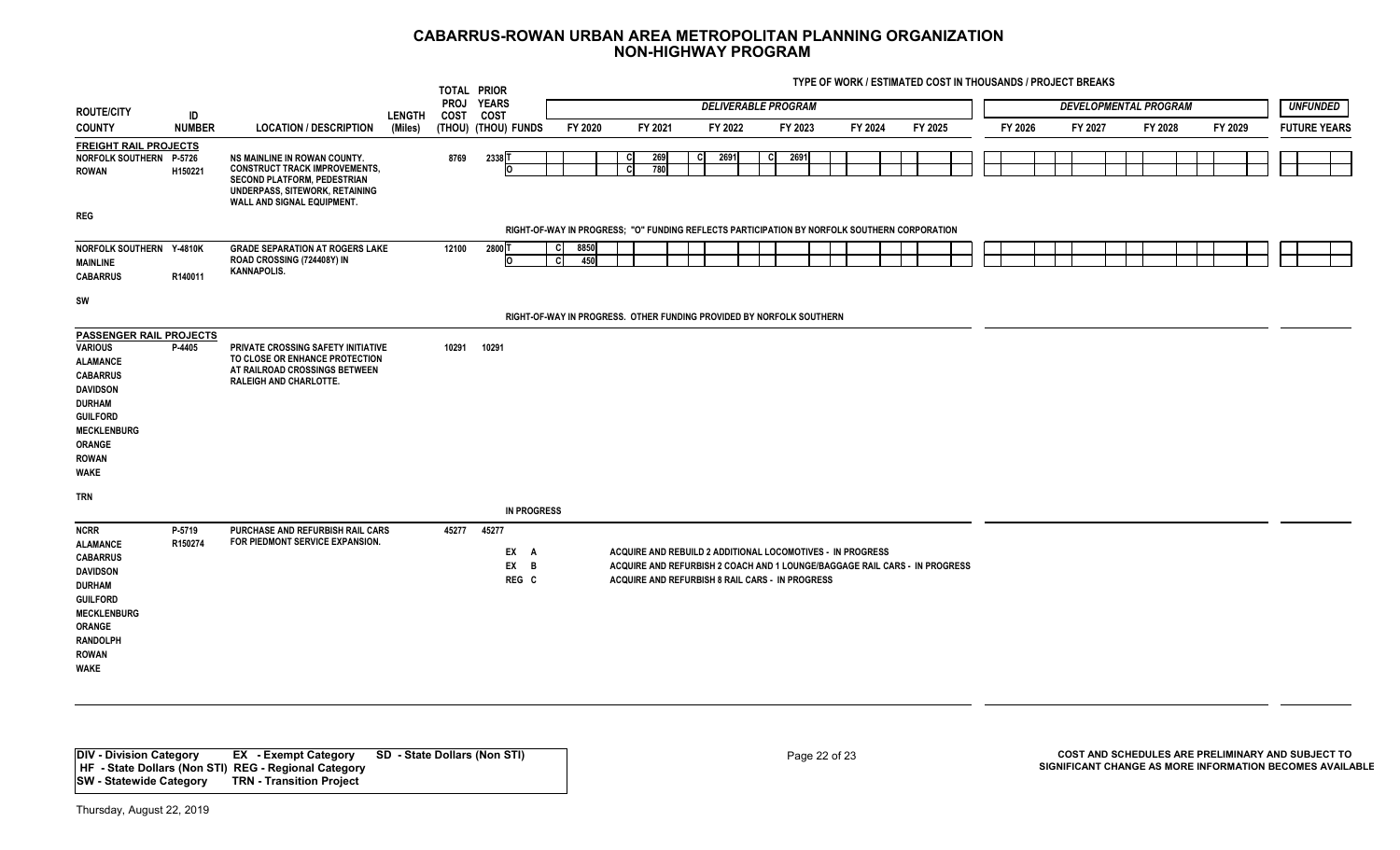**TYPE OF WORK / ESTIMATED COST IN THOUSANDS / PROJECT BREAKS**

|                                                                                                                                                                                                                                    |               |                                                                                                                                        |         |                            | TOTAL PRIOR               |         |                                                                                                                                                                                                                                                                                                                                                                                                                                                                                                                                                                                                                                                                                                |  |         |                            |         |     |         |                     |             |         |                              |         |  |          |                     |
|------------------------------------------------------------------------------------------------------------------------------------------------------------------------------------------------------------------------------------|---------------|----------------------------------------------------------------------------------------------------------------------------------------|---------|----------------------------|---------------------------|---------|------------------------------------------------------------------------------------------------------------------------------------------------------------------------------------------------------------------------------------------------------------------------------------------------------------------------------------------------------------------------------------------------------------------------------------------------------------------------------------------------------------------------------------------------------------------------------------------------------------------------------------------------------------------------------------------------|--|---------|----------------------------|---------|-----|---------|---------------------|-------------|---------|------------------------------|---------|--|----------|---------------------|
| <b>ROUTE/CITY</b>                                                                                                                                                                                                                  | ID            |                                                                                                                                        | LENGTH  | <b>PROJ</b><br><b>COST</b> | <b>YEARS</b><br>COST      |         |                                                                                                                                                                                                                                                                                                                                                                                                                                                                                                                                                                                                                                                                                                |  |         | <b>DELIVERABLE PROGRAM</b> |         |     |         |                     |             |         | <b>DEVELOPMENTAL PROGRAM</b> |         |  | UNFUNDED |                     |
| <b>COUNTY</b>                                                                                                                                                                                                                      | <b>NUMBER</b> | <b>LOCATION / DESCRIPTION</b>                                                                                                          | (Miles) |                            | (THOU) (THOU) FUNDS       | FY 2020 | FY 2021                                                                                                                                                                                                                                                                                                                                                                                                                                                                                                                                                                                                                                                                                        |  | FY 2022 | FY 2023                    | FY 2024 |     | FY 2025 |                     | FY 2026     | FY 2027 | FY 2028                      | FY 2029 |  |          | <b>FUTURE YEARS</b> |
| <b>PASSENGER RAIL PROJECTS</b><br>NORFOLK SOUTHERN P-5733<br><b>ROWAN</b>                                                                                                                                                          | R150219       | CITY OF SALISBURY, UPGRADE<br>STATION BUILDING, EXPAND WAITING<br><b>SPACE AND SURFACE PARKING.</b>                                    |         | 3230                       | 30 <sup>T</sup>           |         |                                                                                                                                                                                                                                                                                                                                                                                                                                                                                                                                                                                                                                                                                                |  |         |                            |         | -RI | 600     | <sub>C</sub><br>-cl | 2300<br>300 |         |                              |         |  |          |                     |
| <b>DIV</b><br>PIEDMONT CORRIDOR P-2918<br><b>ALAMANCE</b><br><b>CABARRUS</b><br><b>DAVIDSON</b><br><b>DURHAM</b><br><b>GUILFORD</b><br><b>MECKLENBURG</b><br><b>ORANGE</b><br><b>RANDOLPH</b><br><b>ROWAN</b><br><b>WAKE</b><br>EX |               | <b>TRAIN 74 / 75 OPERATIONS BETWEEN</b><br><b>CHARLOTTE AND RALEIGH, EQUIPMENT</b><br>AND CAPITAL YARD MAINTENANCE<br><b>FACILITY.</b> |         |                            | 174422 174422             |         | <b>EQUIPMENT REBUILD - 2 F59PHI LOCOMOTIVES - IN PROGRESS</b><br>PURCHASE 2 USED LOCOMOTIVES - COMPLETE<br><b>EQUIPMENT REHABILITATION - 3 LOCOMOTIVES - IN PROGRESS</b><br><b>EQUIPMENT REHABILITATION - 3 PASSENGER CARS - COMPLETE</b><br><b>PASSENGER TRAIN SECURITY SYSTEM. CCTV DATA NETWORK AND GENERATORS - IN PROGRESS</b><br><b>CRISP CHARLOTTE MAINTENANCE FACILITY - TRACK EXTENSION AND SHOP BUILDING - IN PROGRESS</b><br>PURCHASE 4 USED PASSENGER CARS AND REHABILITATE 7 PASSENGER CARS - IN PROGRESS<br>CAPITAL YARD PHASE 1 IMPROVEMENTS - EXTEND TRACKS 1 AND 2, MAJOR WORK TRACK 3 - IN PROGRESS<br><b>EQUIP 9 STATIONS AND PLATFORMS WITH ADA/FRA PIDS - IN PROGRESS</b> |  |         |                            |         |     |         |                     |             |         |                              |         |  |          |                     |
| PIEDMONT CORRIDOR P-5208<br><b>CABARRUS</b><br><b>MECKLENBURG</b>                                                                                                                                                                  |               | PIEDMONT CORRIDOR, RESTORE<br>DOUBLE TRACK, HAYDOCK TO JUNKER.                                                                         |         |                            | 151176 151176             |         |                                                                                                                                                                                                                                                                                                                                                                                                                                                                                                                                                                                                                                                                                                |  |         |                            |         |     |         |                     |             |         |                              |         |  |          |                     |
| <b>TRN</b>                                                                                                                                                                                                                         |               |                                                                                                                                        |         |                            | <b>UNDER CONSTRUCTION</b> |         |                                                                                                                                                                                                                                                                                                                                                                                                                                                                                                                                                                                                                                                                                                |  |         |                            |         |     |         |                     |             |         |                              |         |  |          |                     |

**DIV - Division Category EX - Exempt Category SD - State Dollars (Non STI) HF - State Dollars (Non STI) REG - Regional Category SW - Statewide Category TRN - Transition Project**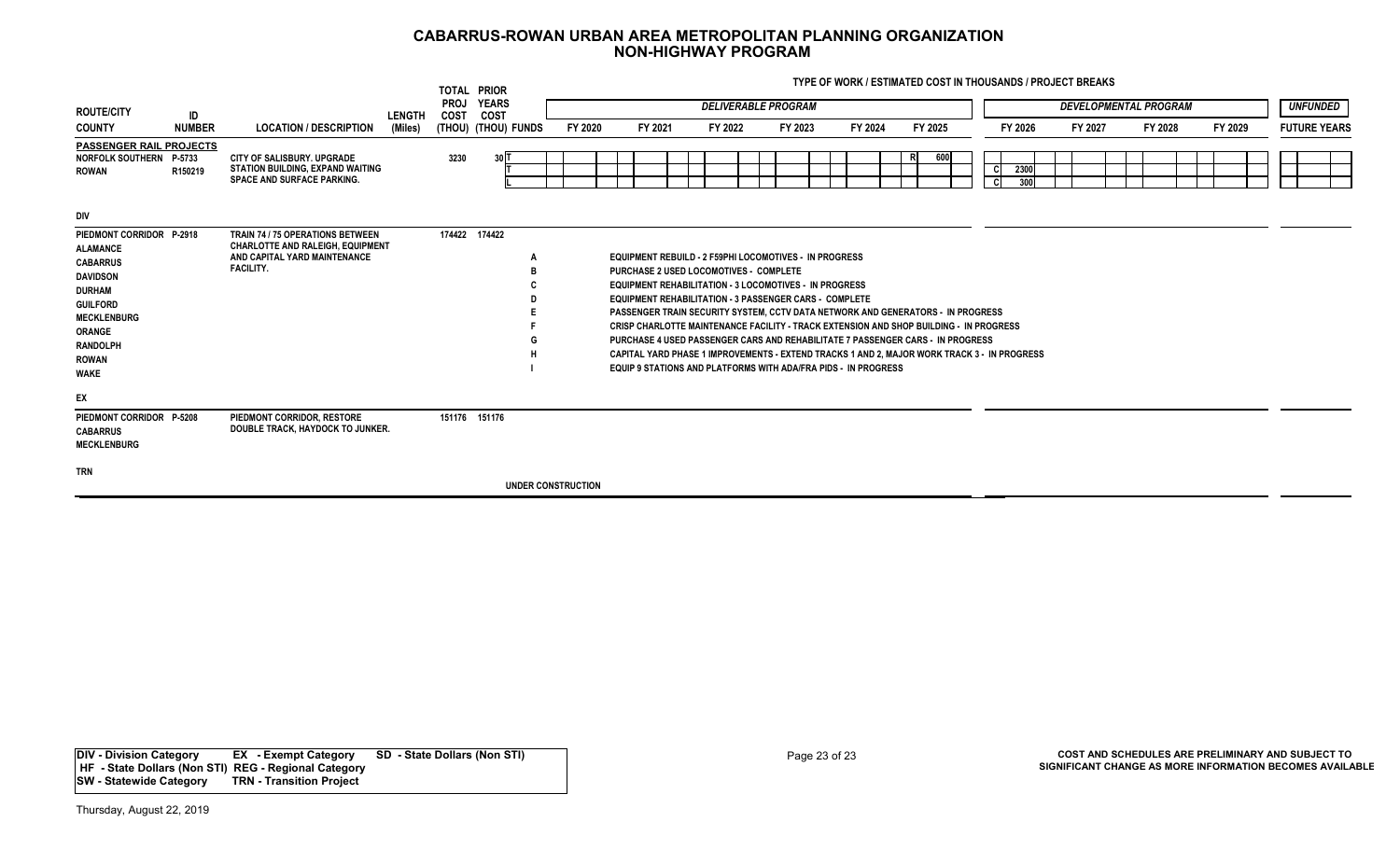**TYPE OF WORK / ESTIMATED COST IN THOUSANDS / PROJECT BREAKS**

|                                                                        |               |                                                                                                                                                                                                       |               |                            | TOTAL PRIOR                                                 |                                                                  |                                                                                                                                                                                                                                                                                                                       |                                       |                                       |                                       |                              |                       |                                       |                              |                                    |                                       |                                |                     |
|------------------------------------------------------------------------|---------------|-------------------------------------------------------------------------------------------------------------------------------------------------------------------------------------------------------|---------------|----------------------------|-------------------------------------------------------------|------------------------------------------------------------------|-----------------------------------------------------------------------------------------------------------------------------------------------------------------------------------------------------------------------------------------------------------------------------------------------------------------------|---------------------------------------|---------------------------------------|---------------------------------------|------------------------------|-----------------------|---------------------------------------|------------------------------|------------------------------------|---------------------------------------|--------------------------------|---------------------|
| <b>ROUTE/CITY</b>                                                      | ID            |                                                                                                                                                                                                       | <b>LENGTH</b> | <b>PROJ</b><br><b>COST</b> | <b>YEARS</b><br>COST                                        |                                                                  |                                                                                                                                                                                                                                                                                                                       | <b>DELIVERABLE PROGRAM</b>            |                                       |                                       |                              |                       |                                       | <b>DEVELOPMENTAL PROGRAM</b> |                                    |                                       |                                | <b>UNFUNDED</b>     |
| <b>COUNTY</b>                                                          | <b>NUMBER</b> | <b>LOCATION / DESCRIPTION</b>                                                                                                                                                                         | (Miles)       |                            | (THOU) (THOU) FUNDS                                         | FY 2020                                                          | FY 2021                                                                                                                                                                                                                                                                                                               | FY 2022                               | FY 2023                               | FY 2024                               | FY 2025                      |                       | FY 2026                               | FY 2027                      |                                    | FY 2028                               | FY 2029                        | <b>FUTURE YEARS</b> |
| <b>INTERSTATE PROJECTS</b><br><b>VARIOUS</b><br><b>STATEWIDE</b><br>SW | <b>I-9999</b> | <b>INTERSTATE MAINTENANCE BALANCE.</b>                                                                                                                                                                |               | 451003                     | <b>NHPIM</b>                                                |                                                                  |                                                                                                                                                                                                                                                                                                                       |                                       |                                       |                                       | 69588<br>CI.                 |                       | C 85615                               | C 95800                      | C 100000                           |                                       | C 100000                       |                     |
| <b>RURAL PROJECTS</b><br><b>VARIOUS</b><br><b>STATEWIDE</b>            | M-0392        | <b>HYDRAULICS, PRELIMINARY</b><br><b>ENGINEERING FOR MISCELLANEOUS</b><br>PROJECTS.                                                                                                                   |               | 5780                       | 4180 T<br>DIV DIV<br>REG REG<br>SW SW<br><b>IN PROGRESS</b> | PE<br>48 DIV PE<br>PE<br>48 REG PE<br>PE<br>64 SW PE             | 48 DIV PE<br>48 REG PE<br>64 SW PE<br>HYDRAULICS, PRELIMINARY ENGINEERING FOR MISCELLANEOUS PROJECTS.<br>HYDRAULICS, PRELIMINARY ENGINEERING FOR MISCELLANEOUS PROJECTS.<br>HYDRAULICS, PRELIMINARY ENGINEERING FOR MISCELLANEOUS PROJECTS.                                                                           | 48 DIV PE<br>48 REG PE<br>64 SW PE    | 48 DIV PE<br>48 REG PE<br>64 SW PE    | 48 DIV PE<br>48 REG PE<br>64 SW PE    | 48 DIV<br>48 REG<br>64 SW    | PE<br>PE<br><b>PE</b> | 48 DIV PE<br>48 REG PE<br>64 SW PE    |                              | 48 DIV PE<br>48 REG PE<br>64 SW PE | 48 DIV PE<br>48 REG PE<br>64 SW PE    | 48 DIV<br>48 REG<br>64 SW      |                     |
| <b>VARIOUS</b><br><b>STATEWIDE</b>                                     | M-0521        | <b>TRANSPORTATION PLANNING BRANCH,</b><br><b>TRAFFIC FORECASTING FOR</b><br><b>MISCELLANEOUS PROJECTS.</b>                                                                                            |               | 684                        | 384 T<br>DIV DIV<br>REG REG<br>SW SW<br><b>IN PROGRESS</b>  | 100 DIV<br>PE<br><b>PE</b><br><b>100 REG</b><br>PE<br>100 SW     | TRANSPORTATION PLANNING BRANCH. TRAFFIC FORECASTING FOR MISCELLANEOUS PROJECTS ON THE DIVISION TIER.<br>TRANSPORTATION PLANNING BRANCH, TRAFFIC FORECASTING FOR MISCELLANEOUS PROJECTS ON THE REGIONAL TIER.<br>TRANSPORTATION PLANNING BRANCH, TRAFFIC FORECASTING FOR MISCELLANEOUS PROJECTS ON THE STATEWIDE TIER. |                                       |                                       |                                       |                              |                       |                                       |                              |                                    |                                       |                                |                     |
| <b>VARIOUS</b><br><b>STATEWIDE</b>                                     | M-0360        | <b>TECHNICAL SERVICES, PRELIMINARY</b><br><b>ENGINEERING FOR MISCELLANEOUS</b><br>PROJECTS.                                                                                                           |               | 27088                      | 17088T<br>DIV DIV<br>REG REG<br>SW SW                       | 300 DIV PE<br>PE<br><b>TPEI</b><br>300 REG PE<br>PE<br>400 SW PE | 300 DIV PE<br>300 REG PE<br>400 SW PE<br>TECHNICAL SERVICES. PRELIMINARY ENGINEERING FOR MISCELLANEOUS PROJECTS.<br>TECHNICAL SERVICES, PRELIMINARY ENGINEERING FOR MISCELLANEOUS PROJECTS.<br>TECHNICAL SERVICES. PRELIMINARY ENGINEERING FOR MISCELLANEOUS PROJECTS.                                                | 300 DIV PE<br>300 REG PE<br>400 SW PE | 300 DIV PE<br>300 REG PE<br>400 SW PE | 300 DIV PE<br>300 REG PE<br>400 SW PE | 300 DIV<br>300 REG<br>400 SW | PE<br><b>PE</b><br>PE | 300 DIV PE<br>300 REG PE<br>400 SW PE | 300 DIV PE<br>300 REG PE     | 400 SW PE                          | 300 DIV PE<br>300 REG PE<br>400 SW PE | $300$ DIV<br>300 REG<br>400 SW |                     |
| <b>VARIOUS</b><br><b>STATEWIDE</b><br><b>DIV</b>                       | M-0505        | <b>TRANSPORTATION PROGRAM</b><br><b>MANAGEMENT UNIT (TPMU) OVERSIGHT</b><br>FOR LOCALLY-ADMINISTERED<br>PROJECTS INCLUDING PREPARATION<br>OF AGREEMENTS AND FUNDING<br><b>AUTHORIZATION REQUESTS.</b> |               | 3535                       | <b>IN PROGRESS</b><br>535T                                  | PE <br>300                                                       | 300<br><b>TPEI</b><br>l PEI                                                                                                                                                                                                                                                                                           | 300<br><b>TPE</b>                     | 300<br><b>TPEI</b>                    | 300                                   | 300<br>PE                    | <b>PE</b>             | 300                                   | 300<br><b>PE</b>             | <b>PEI</b>                         | 300<br><b>TPE</b>                     | 300                            |                     |

**DIV - Division Category EX - Exempt Category SD - State Dollars (Non STI) HF - State Dollars (Non STI) REG - Regional Category SW - Statewide Category TRN - Transition Project**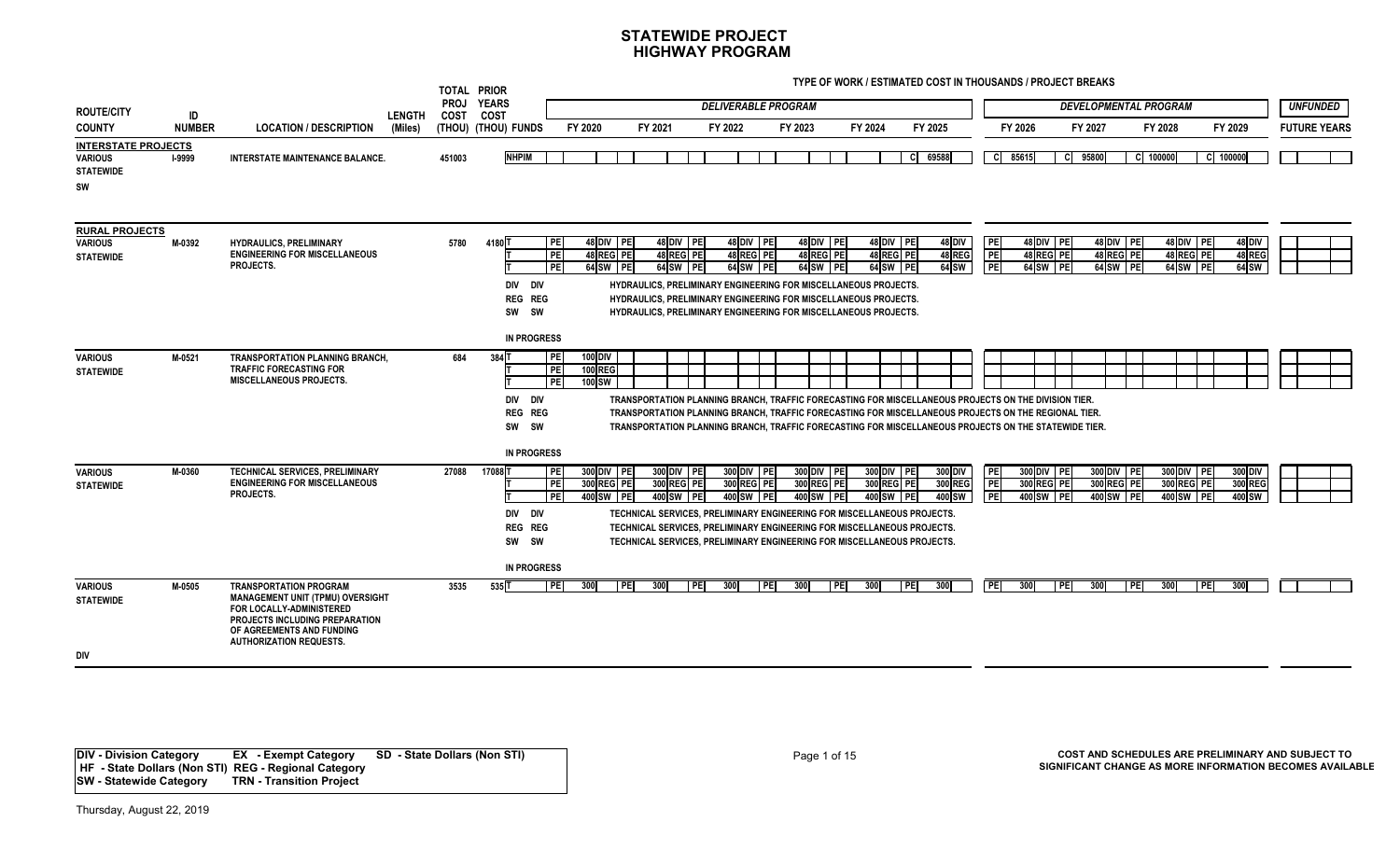**TYPE OF WORK / ESTIMATED COST IN THOUSANDS / PROJECT BREAKS**

| <b>ROUTE/CITY</b>                                           |                     |                                                                                                                                                                                                                                                                                   |                          | TOTAL PRIOR<br><b>PROJ</b> | <b>YEARS</b>                                                        |                                     |                                       |                                                                                                                                                                                                | <b>DELIVERABLE PROGRAM</b>            |                                                                                                                                                                                                                                                                  |                                       |                                                                                                                                                                                                                                                                                                                                                                                        |                              |                                       | <b>DEVELOPMENTAL PROGRAM</b>          |                                       |                                                    | <b>UNFUNDED</b>                                                                                                                                                                                                                                                                                                                                                                                                                                                            |
|-------------------------------------------------------------|---------------------|-----------------------------------------------------------------------------------------------------------------------------------------------------------------------------------------------------------------------------------------------------------------------------------|--------------------------|----------------------------|---------------------------------------------------------------------|-------------------------------------|---------------------------------------|------------------------------------------------------------------------------------------------------------------------------------------------------------------------------------------------|---------------------------------------|------------------------------------------------------------------------------------------------------------------------------------------------------------------------------------------------------------------------------------------------------------------|---------------------------------------|----------------------------------------------------------------------------------------------------------------------------------------------------------------------------------------------------------------------------------------------------------------------------------------------------------------------------------------------------------------------------------------|------------------------------|---------------------------------------|---------------------------------------|---------------------------------------|----------------------------------------------------|----------------------------------------------------------------------------------------------------------------------------------------------------------------------------------------------------------------------------------------------------------------------------------------------------------------------------------------------------------------------------------------------------------------------------------------------------------------------------|
| <b>COUNTY</b>                                               | ID<br><b>NUMBER</b> | <b>LOCATION / DESCRIPTION</b>                                                                                                                                                                                                                                                     | <b>LENGTH</b><br>(Miles) | <b>COST</b>                | COST<br>(THOU) (THOU) FUNDS                                         |                                     | FY 2020                               | FY 2021                                                                                                                                                                                        | FY 2022                               | FY 2023                                                                                                                                                                                                                                                          | FY 2024                               | FY 2025                                                                                                                                                                                                                                                                                                                                                                                |                              | FY 2026                               | FY 2027                               | FY 2028                               | FY 2029                                            | <b>FUTURE YEARS</b>                                                                                                                                                                                                                                                                                                                                                                                                                                                        |
| <b>RURAL PROJECTS</b><br><b>VARIOUS</b><br><b>STATEWIDE</b> | M-0391              | <b>STRUCTURE DESIGN, PRELIMINARY</b><br><b>ENGINEERING FOR MISCELLANEOUS</b><br>PROJECTS.                                                                                                                                                                                         |                          | 8076                       | 4076<br>DIV DIV<br><b>REG REG</b><br>SW<br>sw<br><b>IN PROGRESS</b> | <b>PE</b><br><b>PE</b><br><b>PE</b> | 120 DIV PE<br>120 REG PE<br>160 SW PE | 120 DIV PE<br>120 REG PE<br>160 SW PE                                                                                                                                                          | 120 DIV PE<br>120 REG PE<br>160 SW PE | 120 DIV PE<br>120 REG PE<br>160 SW PE<br>STRUCTURE DESIGN. PRELIMINARY ENGINEERING FOR MISCELLANEOUS PROJECTS.<br>STRUCTURE DESIGN, PRELIMINARY ENGINEERING FOR MISCELLANEOUS PROJECTS.<br>STRUCTURE DESIGN, PRELIMINARY ENGINEERING FOR MISCELLANEOUS PROJECTS. | 120 DIV PE<br>120 REG PE<br>160 SW PE | <b>120 DIV</b><br><b>120 REG</b><br>160 SW                                                                                                                                                                                                                                                                                                                                             | PE<br>PE<br><b>PE</b>        | 120 DIV PE<br>120 REG PE<br>160 SW PE | 120 DIV PE<br>120 REG PE<br>160 SW PE | 120 DIV PE<br>120 REG PE<br>160 SW PE | 120 DIV<br><b>120 REG</b><br>160 SW                |                                                                                                                                                                                                                                                                                                                                                                                                                                                                            |
| <b>VARIOUS</b><br><b>STATEWIDE</b>                          | M-0534              | <b>HYDRAULICS, PRELIMINARY</b><br><b>ENGINEERING FOR THE HIGHWAY</b><br>FLOODPLAIN PROGRAM (HFP) TO<br><b>FACILITATE FEDERAL EMERGENCY</b><br><b>MANAGEMENT AGENCY (FEMA) AND</b><br><b>NATIONAL FLOOD INSURANCE</b><br>PROGRAM (NFIP) COMPLIANCE AND<br><b>FLOOD RESILIENCE.</b> |                          | 22000                      | 20001<br>DIV DIV<br><b>REG REG</b><br>SW SW<br><b>IN PROGRESS</b>   | <b>PE</b><br><b>PE</b><br>PE        | 600 DIV PE<br>600 REG PE<br>800 SW PE | 600 DIV PE<br>600 REG PE<br>800 SW PE<br>PROGRAM (NFIP) COMPLIANCE AND FLOOD RESILIENCE.<br>PROGRAM (NFIP) COMPLIANCE AND FLOOD RESILIENCE.<br>PROGRAM (NFIP) COMPLIANCE AND FLOOD RESILIENCE. | 600 DIV PE<br>600 REG PE<br>800 SW PE | 600 DIV PE<br>600 REG PE<br>800 SW PE                                                                                                                                                                                                                            | 600 DIV PE<br>600 REG PE<br>800 SW PE | 600 DIV<br>600REG<br>$800$ <sub>SW</sub>                                                                                                                                                                                                                                                                                                                                               | <b>PE</b><br>PE<br><b>PE</b> | 600 DIV PE<br>600 REG PE<br>800 SW PE | 600 DIV PE<br>600 REG PE<br>800 SW PE | 600 DIV PE<br>600 REG PE<br>800 SW PE | 600 DIV<br>600 REG<br>800 SW                       | PRELIMINARY ENGINEERING FOR THE HIGHWAY FLOODPLAIN PROGRAM (HFP) TO FACILITATE FEDERAL EMERGENCY MANAGEMENT AGENCY (FEMA) AND NATIONAL FLOOD INSURANCE<br>PRELIMINARY ENGINEERING FOR THE HIGHWAY FLOODPLAIN PROGRAM (HFP) TO FACILITATE FEDERAL EMERGENCY MANAGEMENT AGENCY (FEMA) AND NATIONAL FLOOD INSURANCE<br>PRELIMINARY ENGINEERING FOR THE HIGHWAY FLOODPLAIN PROGRAM (HFP) TO FACILITATE FEDERAL EMERGENCY MANAGEMENT AGENCY (FEMA) AND NATIONAL FLOOD INSURANCE |
| <b>VARIOUS</b><br><b>STATEWIDE</b>                          | M-0479              | <b>STATEWIDE PROJECT DEVELOPMENT</b><br>AND ENVIRONMENTAL ANALYSIS.<br><b>PRELIMINARY ENGINEERING FOR</b><br><b>MISCELLANEOUS PROJECTS.</b>                                                                                                                                       |                          | 12000                      | 7000 <b>1</b><br>DIV DIV<br>REG REG<br>SW SW                        | <b>PE</b><br><b>PE</b><br><b>PE</b> | 150 DIV PE<br>150 REG PE<br>200 SW PE | 150 DIV PE<br>150 REG PE<br>200 SW PE                                                                                                                                                          | 150 DIV PE<br>150 REG PE<br>200 SW PE | 150 DIV PE<br>150 REG PE<br>200 SW PE                                                                                                                                                                                                                            | 150 DIV PE<br>150 REG PE<br>200 SW PE | 150 DIV<br><b>150 REG</b><br>200 SW<br>STATEWIDE PROJECT DEVELOPMENT AND ENVIRONMENTAL ANALYSIS. PRELIMINARY ENGINEERING FOR MISCELLANEOUS PROJECTS.<br>STATEWIDE PROJECT DEVELOPMENT AND ENVIRONMENTAL ANALYSIS. PRELIMINARY ENGINEERING FOR MISCELLANEOUS PROJECTS.<br>STATEWIDE PROJECT DEVELOPMENT AND ENVIRONMENTAL ANALYSIS. PRELIMINARY ENGINEERING FOR MISCELLANEOUS PROJECTS. | PE<br>PE<br><b>PE</b>        | 150 DIV PE<br>150 REG PE<br>200 SW PE | 150 DIV PE<br>150 REG PE<br>200 SW PE | 150 DIV PE<br>150 REG PE<br>200 SW PE | $150$ <sub>DIV</sub><br><b>150 REG</b><br>$200$ SW |                                                                                                                                                                                                                                                                                                                                                                                                                                                                            |
| <b>VARIOUS</b><br><b>STATEWIDE</b><br>sw                    | M-0219              | PHOTOGRAMMETRY, PRELIMINARY<br><b>ENGINEERING FOR MISCELLANEOUS</b><br><b>PROJECTS</b>                                                                                                                                                                                            |                          | 6758                       | 42581<br>DIV DIV<br>REG REG<br>SW SW                                | <b>PE</b><br><b>PE</b><br><b>PE</b> | 75 DIV PE<br>75 REG PE<br>100 SW PE   | 75 DIV PE<br>75 REG PE<br>100 SW PE                                                                                                                                                            | 75 DIV PE<br>75 REG PE<br>100 SW PE   | 75 DIV PE<br>75 REG PE<br>100 SW PE<br>PHOTOGRAMMETRY, PRELIMINARY ENGINEERING FOR MISCELLANEOUS PROJECTS<br>PHOTOGRAMMETRY, PRELIMINARY ENGINEERING FOR MISCELLANEOUS PROJECTS<br>PHOTOGRAMMETRY, PRELIMINARY ENGINEERING FOR MISCELLANEOUS PROJECTS            | 75 DIV PE<br>75 REG PE<br>100 SW PE   | <b>75 DIV</b><br>75 REG<br>100 SW                                                                                                                                                                                                                                                                                                                                                      | PE<br>PE<br><b>PE</b>        | 75 DIV PE<br>75 REG PE<br>100 SW PE   | 75 DIV PE<br>75 REG PE<br>100 SW PE   | 75 DIV PE<br>75 REG PE<br>100 SW PE   | <b>75 DIV</b><br>75 REG<br>100 SW                  |                                                                                                                                                                                                                                                                                                                                                                                                                                                                            |
| <b>VARIOUS</b><br><b>STATEWIDE</b><br>div                   | M-0515              | <b>RIGHT-OF-WAY BRANCH, REVIEW OF</b><br><b>LOCAL PUBLIC AGENCY (LPA)</b><br>PROJECTS BY THE APPRAISAL SECTION.                                                                                                                                                                   |                          | 2750                       | $250$ T                                                             | -RI                                 | 250<br>$\overline{R}$                 | 250<br>-R.                                                                                                                                                                                     | 250<br>-R.                            | 250                                                                                                                                                                                                                                                              | 250                                   | 250<br>R                                                                                                                                                                                                                                                                                                                                                                               | $R_{\rm}$                    | 250<br>R                              | 250<br><b>R</b>                       | 250                                   | R<br>250                                           |                                                                                                                                                                                                                                                                                                                                                                                                                                                                            |

**DIV - Division Category EX - Exempt Category SD - State Dollars (Non STI) HF - State Dollars (Non STI) REG - Regional Category SW - Statewide Category TRN - Transition Project**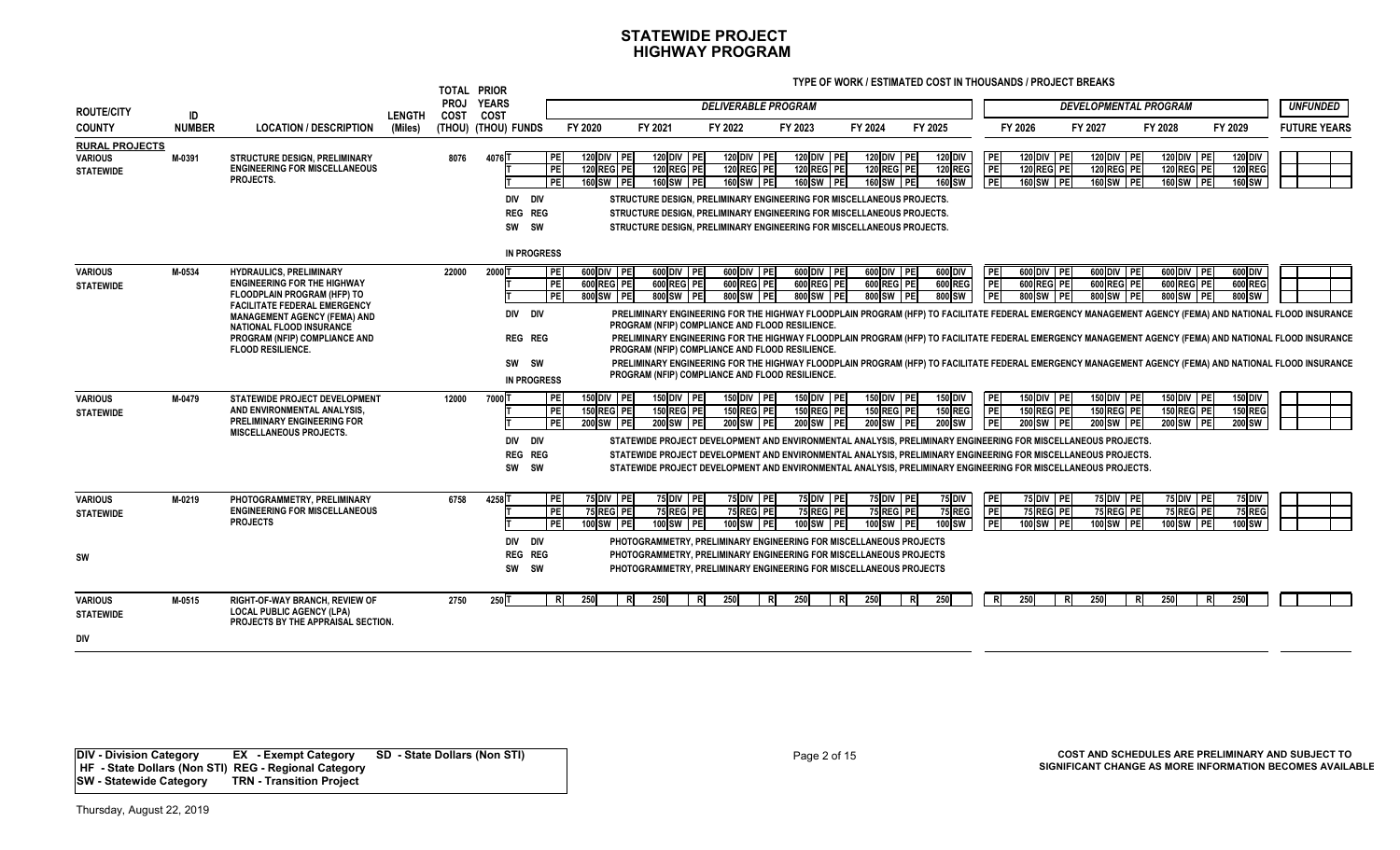|                                                                  |               |                                                                                                                                                                                                                                         |         | TOTAL PRIOR<br><b>PROJ</b> | <b>YEARS</b>                           |                       |                                                        |                                              |                                         |                                                                                                                                                                                                                                                                                                                                         |     |                                       |                                            |                         |                                              |                                                                                                               |                                          |                                       |                                     |                     |
|------------------------------------------------------------------|---------------|-----------------------------------------------------------------------------------------------------------------------------------------------------------------------------------------------------------------------------------------|---------|----------------------------|----------------------------------------|-----------------------|--------------------------------------------------------|----------------------------------------------|-----------------------------------------|-----------------------------------------------------------------------------------------------------------------------------------------------------------------------------------------------------------------------------------------------------------------------------------------------------------------------------------------|-----|---------------------------------------|--------------------------------------------|-------------------------|----------------------------------------------|---------------------------------------------------------------------------------------------------------------|------------------------------------------|---------------------------------------|-------------------------------------|---------------------|
| <b>ROUTE/CITY</b>                                                | ID            |                                                                                                                                                                                                                                         | LENGTH  | COST                       | COST                                   |                       |                                                        |                                              | <b>DELIVERABLE PROGRAM</b>              |                                                                                                                                                                                                                                                                                                                                         |     |                                       |                                            |                         |                                              | <b>DEVELOPMENTAL PROGRAM</b>                                                                                  |                                          |                                       |                                     | <b>UNFUNDED</b>     |
| <b>COUNTY</b>                                                    | <b>NUMBER</b> | <b>LOCATION / DESCRIPTION</b>                                                                                                                                                                                                           | (Miles) |                            | (THOU) (THOU) FUNDS                    |                       | FY 2020                                                | FY 2021                                      | FY 2022                                 | FY 2023                                                                                                                                                                                                                                                                                                                                 |     | FY 2024                               | FY 2025                                    |                         | FY 2026                                      | FY 2027                                                                                                       | FY 2028                                  |                                       | FY 2029                             | <b>FUTURE YEARS</b> |
| <b>RURAL PROJECTS</b><br><b>VARIOUS</b><br><b>STATEWIDE</b>      | M-0376        | <b>STATEWIDE GEOTECHNICAL STUDIES</b><br>AND INVESTIGATIONS PROJECT TO<br><b>COVER NON-PROJECT SPECIFIC WORK.</b>                                                                                                                       |         | 21841                      | 129311<br>DIV DIV                      | PE<br>PE<br>PE        | 270 DIV PE<br><b>270 REG PE</b><br>360 SW PE           | 270 DIV PE<br><b>270 REG PE</b><br>360 SW PE | 270 DIV PE<br>270 REGI PEI<br>360 SW PE | 270 DIV PE<br><b>270 REG PE</b><br>360 SW PE<br>STATEWIDE GEOTECHNICAL STUDIES AND INVESTIGATIONS PROJECT TO COVER NON-PROJECT SPECIFIC WORK.                                                                                                                                                                                           |     | 270 DIV PE<br>270 REG PE<br>360 SW PE | <b>270 DIV</b><br><b>270 REG</b><br>360 SW | PE<br><b>PE</b><br>  PE | 270 DIV PE<br><b>270 REG PE</b><br>270 SW PE | 270 DIV PE<br><b>270 REG PE</b><br>360 SW PE                                                                  |                                          | 270 DIV PE<br>270 REG PE<br>360 SW PE | 270 DIV<br><b>270 REG</b><br>360 SW |                     |
|                                                                  |               |                                                                                                                                                                                                                                         |         |                            | REG REG<br>SW SW<br><b>IN PROGRESS</b> |                       |                                                        |                                              |                                         | STATEWIDE GEOTECHNICAL STUDIES AND INVESTIGATIONS PROJECT TO COVER NON-PROJECT SPECIFIC WORK.<br>STATEWIDE GEOTECHNICAL STUDIES AND INVESTIGATIONS PROJECT TO COVER NON-PROJECT SPECIFIC WORK.                                                                                                                                          |     |                                       |                                            |                         |                                              |                                                                                                               |                                          |                                       |                                     |                     |
| <b>VARIOUS</b><br><b>STATEWIDE</b>                               | R-4049        | <b>TRAFFIC OPERATIONS (INCIDENT</b><br><b>MANAGEMENT, 511, SMARTLINK, TEC,</b><br>TMC).                                                                                                                                                 |         | 244131 244131              |                                        |                       |                                                        |                                              |                                         |                                                                                                                                                                                                                                                                                                                                         |     |                                       |                                            |                         |                                              |                                                                                                               |                                          |                                       |                                     |                     |
|                                                                  |               |                                                                                                                                                                                                                                         |         |                            | <b>IN PROGRESS</b>                     |                       |                                                        |                                              |                                         |                                                                                                                                                                                                                                                                                                                                         |     |                                       |                                            |                         |                                              |                                                                                                               |                                          |                                       |                                     |                     |
| <b>VARIOUS</b><br><b>STATEWIDE</b>                               | R-5753        | FEDERAL LANDS TRANSPORTATION<br>PROGRAM (FLTP). ROAD AND BRIDGE<br><b>IMPROVEMENTS TO BE CONSTRUCTED</b><br>ON TRANSPORTATION FACILITIES THAT<br>ARE OWNED BY THE FEDERAL<br><b>GOVERNMENT THAT PROVIDE ACCESS</b><br>TO FEDERAL LANDS. |         | 35062                      | <b>FLTP</b>                            | 35062<br>- CI         |                                                        |                                              |                                         |                                                                                                                                                                                                                                                                                                                                         |     |                                       |                                            |                         |                                              |                                                                                                               |                                          |                                       |                                     |                     |
| EX                                                               |               |                                                                                                                                                                                                                                         |         |                            |                                        |                       |                                                        |                                              |                                         |                                                                                                                                                                                                                                                                                                                                         |     |                                       |                                            |                         |                                              |                                                                                                               |                                          |                                       |                                     |                     |
| <b>VARIOUS</b>                                                   | R-4701        | <b>TRAFFIC SYSTEM OPERATIONS</b>                                                                                                                                                                                                        |         | 278058 278058              | <b>PROGRAM IN PROGRESS</b>             |                       |                                                        |                                              |                                         |                                                                                                                                                                                                                                                                                                                                         |     |                                       |                                            |                         |                                              |                                                                                                               |                                          |                                       |                                     |                     |
| <b>STATEWIDE</b>                                                 |               | PROGRAM (SIGNAL MAINTENANCE).                                                                                                                                                                                                           |         |                            |                                        |                       |                                                        |                                              |                                         |                                                                                                                                                                                                                                                                                                                                         |     |                                       |                                            |                         |                                              |                                                                                                               |                                          |                                       |                                     |                     |
|                                                                  |               |                                                                                                                                                                                                                                         |         |                            | <b>IN PROGRESS</b>                     |                       |                                                        |                                              |                                         |                                                                                                                                                                                                                                                                                                                                         |     |                                       |                                            |                         |                                              |                                                                                                               |                                          |                                       |                                     |                     |
| <b>VARIOUS</b><br><b>STATEWIDE</b>                               | R-4436        | NPDES PERMIT. RETROFIT FOURTEEN<br>SITES PER YEAR TO PROTECT WATER<br>QUALITY.                                                                                                                                                          |         | 73915                      | 43915 BG<br>BG<br>BG                   | <b>C</b><br>- C<br>C. | 900 DIV<br>C<br>900 REG<br><b>C</b><br>1200 SW<br>- Cl | 900 DIV C<br>900 REG<br>1200 SW C            | 900 DIV<br>900 REG<br>1200 SW C         | 900 DIV  <br>900 REG<br>1200 SW                                                                                                                                                                                                                                                                                                         | -CI | 900 DIV<br>c<br>900 REG<br>1200 SW    | 900 DIV<br>900 REG<br>1200 SW              | C<br>-cl                | 900 DIV C<br>900 REG<br>1200 SW              | 900 DIV<br>900 REG<br>1200 SW<br>- CI                                                                         | 900 DIV  <br>900 REG<br>1200 SW  <br>-CI |                                       | 900 DIV<br>900 REG<br>1200 SW       |                     |
|                                                                  |               |                                                                                                                                                                                                                                         |         |                            | DIV DIV<br>REG REG<br>SW SW            |                       |                                                        |                                              |                                         | NPDES PERMIT, RETROFIT FOURTEEN SITES PER YEAR TO PROTECT WATER QUALITY - DIVISION CATEGORY. - IN PROGRESS<br>NPDES PERMIT, RETROFIT FOURTEEN SITES PER YEAR TO PROTECT WATER QUALITY - REGIONAL CATEGORY. - IN PROGRESS<br>NPDES PERMIT, RETROFIT FOURTEEN SITES PER YEAR TO PROTECT WATER QUALITY - STATEWIDE CATEGORY. - IN PROGRESS |     |                                       |                                            |                         |                                              |                                                                                                               |                                          |                                       |                                     |                     |
|                                                                  |               |                                                                                                                                                                                                                                         |         |                            | <b>IN PROGRESS</b>                     |                       |                                                        |                                              |                                         |                                                                                                                                                                                                                                                                                                                                         |     |                                       |                                            |                         |                                              |                                                                                                               |                                          |                                       |                                     |                     |
| <b>VARIOUS</b><br><b>STATEWIDE</b>                               | R-4067        | <b>POSITIVE GUIDANCE PROGRAM</b><br>(PAVEMENT MARKINGS AND MARKERS.<br>LED SIGNAL HEAD REPLACEMENT).                                                                                                                                    |         | 91242 91242                |                                        |                       |                                                        |                                              |                                         |                                                                                                                                                                                                                                                                                                                                         |     |                                       |                                            |                         |                                              |                                                                                                               |                                          |                                       |                                     |                     |
|                                                                  |               |                                                                                                                                                                                                                                         |         |                            | <b>IN PROGRESS</b>                     |                       |                                                        |                                              |                                         |                                                                                                                                                                                                                                                                                                                                         |     |                                       |                                            |                         |                                              |                                                                                                               |                                          |                                       |                                     |                     |
| <b>VARIOUS</b><br><b>STATEWIDE</b>                               | R-4073        | <b>ASPHALT MATERIALS TESTING</b><br><b>LABORATORIES CORRECTIVE ACTION</b><br>PLAN FOR GROUNDWATER CLEAN-UP<br>AT 54 SITES.                                                                                                              |         | 20234                      | 20234                                  |                       |                                                        |                                              |                                         |                                                                                                                                                                                                                                                                                                                                         |     |                                       |                                            |                         |                                              |                                                                                                               |                                          |                                       |                                     |                     |
|                                                                  |               |                                                                                                                                                                                                                                         |         |                            | <b>IN PROGRESS</b>                     |                       |                                                        |                                              |                                         |                                                                                                                                                                                                                                                                                                                                         |     |                                       |                                            |                         |                                              |                                                                                                               |                                          |                                       |                                     |                     |
| <b>DIV - Division Category</b><br><b>SW</b> - Statewide Category |               | <b>EX</b> - Exempt Category<br>HF - State Dollars (Non STI) REG - Regional Category<br><b>TRN - Transition Project</b>                                                                                                                  |         |                            | SD - State Dollars (Non STI)           |                       |                                                        |                                              |                                         | Page 3 of 15                                                                                                                                                                                                                                                                                                                            |     |                                       |                                            |                         |                                              | COST AND SCHEDULES ARE PRELIMINARY AND SUBJECT TO<br>SIGNIFICANT CHANGE AS MORE INFORMATION BECOMES AVAILABLE |                                          |                                       |                                     |                     |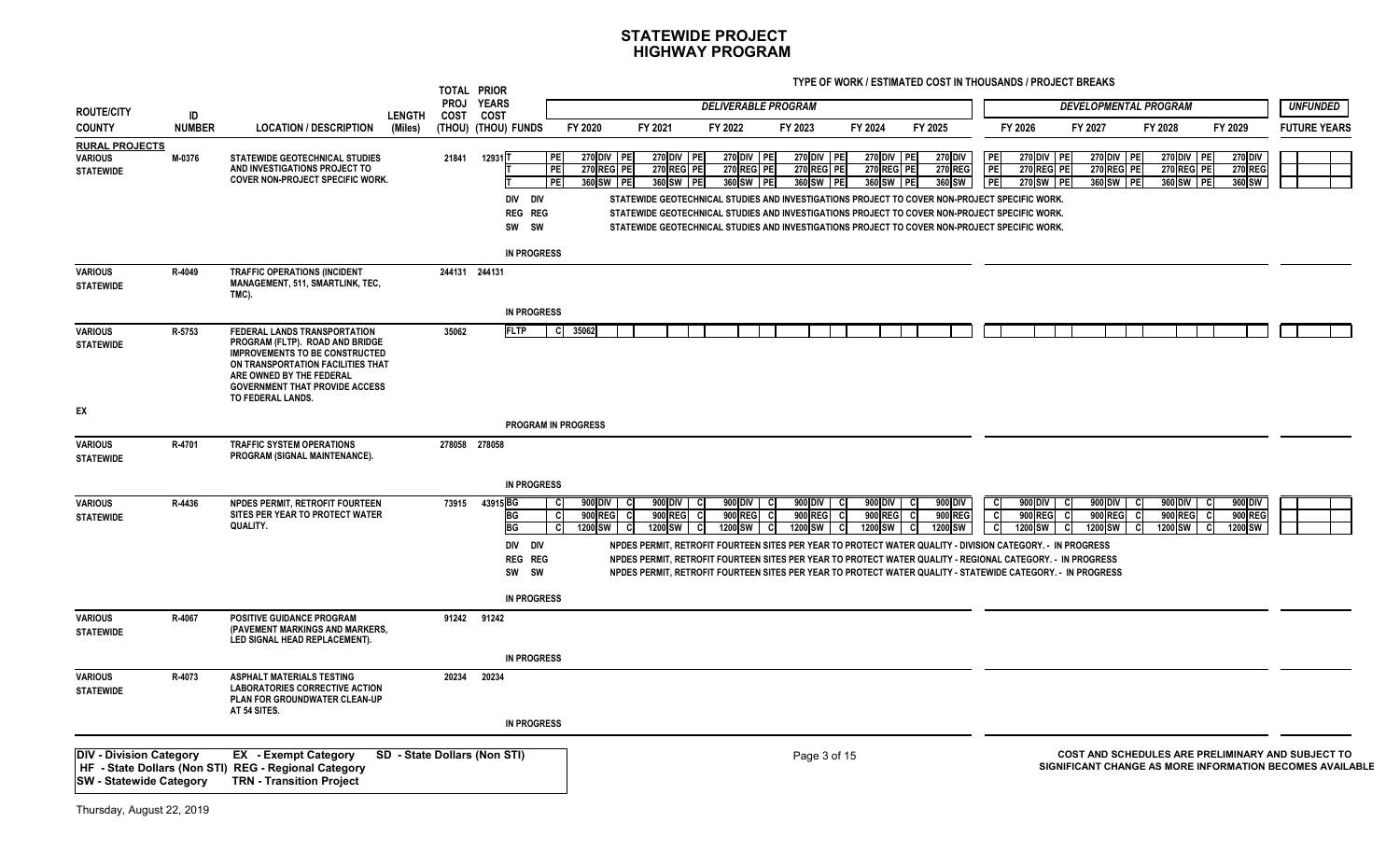**TYPE OF WORK / ESTIMATED COST IN THOUSANDS / PROJECT BREAKS**

|                                                                        |                 |                                                            |               |           | TOTAL PRIOR<br>PROJ YEARS                                                                              |                                                                            |                                                                                                                                                                                                                                                       |                                                                               |                                                                                                    |                                                                                                                       |                                                                                                  |                                           |                                                                                   |                                                                                  |                                                                                   |                                                                                                                   |                                                   |
|------------------------------------------------------------------------|-----------------|------------------------------------------------------------|---------------|-----------|--------------------------------------------------------------------------------------------------------|----------------------------------------------------------------------------|-------------------------------------------------------------------------------------------------------------------------------------------------------------------------------------------------------------------------------------------------------|-------------------------------------------------------------------------------|----------------------------------------------------------------------------------------------------|-----------------------------------------------------------------------------------------------------------------------|--------------------------------------------------------------------------------------------------|-------------------------------------------|-----------------------------------------------------------------------------------|----------------------------------------------------------------------------------|-----------------------------------------------------------------------------------|-------------------------------------------------------------------------------------------------------------------|---------------------------------------------------|
| <b>ROUTE/CITY</b>                                                      | ID              |                                                            | <b>LENGTH</b> | COST COST |                                                                                                        |                                                                            |                                                                                                                                                                                                                                                       |                                                                               | <b>DELIVERABLE PROGRAM</b>                                                                         |                                                                                                                       |                                                                                                  |                                           |                                                                                   | <b>DEVELOPMENTAL PROGRAM</b>                                                     |                                                                                   |                                                                                                                   | <b>UNFUNDED</b>                                   |
| <b>COUNTY</b>                                                          | <b>NUMBER</b>   | <b>LOCATION / DESCRIPTION</b>                              | (Miles)       |           | (THOU) (THOU) FUNDS                                                                                    | FY 2020                                                                    | FY 2021                                                                                                                                                                                                                                               | FY 2022                                                                       | FY 2023                                                                                            | FY 2024                                                                                                               | FY 2025                                                                                          | FY 2026                                   | FY 2027                                                                           |                                                                                  | FY 2028                                                                           | FY 2029                                                                                                           | <b>FUTURE YEARS</b>                               |
| <b>RURAL PROJECTS</b><br>VARIOUS<br><b>STATEWIDE</b>                   | <b>R-9999WM</b> | <b>ENVIRONMENTAL MITIGATION AND</b><br>MINIMIZATION.       |               |           | 155559 145559 NHP<br>M<br><b>NHP</b><br>M<br><b>NHP</b><br><b>M</b><br>DIV DIV<br>REG REG<br>SW SW     | 150 DIV<br><b>150 REG</b><br>200 SW<br>150 DIV<br><b>150 REG</b><br>200 SW | <b>150 DIV</b><br>150 REG M<br>M<br>200 SW<br>M<br>$150$ DIV<br>M<br>150 REG M<br><b>M</b><br>200 SW M<br>M<br>ENVIRONMENTAL MITIGATION AND MINIMIZATION.<br>ENVIRONMENTAL MITIGATION AND MINIMIZATION.<br>ENVIRONMENTAL MITIGATION AND MINIMIZATION. | 150 DIV<br>150 REG M<br>200 SW<br>M<br>150 DIV M<br>lм<br>150 REG M<br>200 SW | 150 DIV<br>M<br><b>150 REG</b><br>$200$ SW<br>M<br><b>150 DIV</b><br><b>150 REG</b><br>200 SW<br>M | <b>150 DIV</b><br><b>150 REG</b><br>M<br>$200$ SW<br>M<br><b>150 DIV</b><br>M<br>150 REG M<br>M<br><b>200 SW</b><br>M | 150 DIV<br><b>150 REG</b><br><b>M</b><br>200 SW<br>M<br>150 DIV<br><b>150 REG</b><br>200 SW<br>M | M<br>M<br>M<br>$\overline{M}$<br><b>M</b> | 150 DIV<br><b>150 REG</b><br>200 SW<br><b>150 DIV</b><br><b>150 REG</b><br>200 SW | 150 DIV  <br><b>150 REG</b><br>200 SW M<br>150 DIV M<br>150 REG M<br>200 SW<br>M | 150 DIV<br><b>150 REG</b><br><b>200 SW</b><br>150 DIV<br><b>150 REG</b><br>200 SW | 150 DIV<br>м<br><b>150 REG</b><br><b>200 SW</b><br>M<br><b>150 DIV</b><br>M<br><b>150 REG</b><br>м<br>200 SW<br>M |                                                   |
|                                                                        |                 |                                                            |               |           | <b>IN PROGRESS</b>                                                                                     |                                                                            |                                                                                                                                                                                                                                                       |                                                                               |                                                                                                    |                                                                                                                       |                                                                                                  |                                           |                                                                                   |                                                                                  |                                                                                   |                                                                                                                   |                                                   |
| <b>FEASIBILITY STUDIES</b><br><b>VARIOUS</b><br><b>STATEWIDE</b><br>SW | M-0452          | TOLLING/FINANCIAL FEASIBILITY<br>STUDIES.                  |               | 3064      | PE<br>1064                                                                                             | 200                                                                        | PE<br>200                                                                                                                                                                                                                                             | 200<br> PE                                                                    | 200<br>  PE                                                                                        | PEI<br>200                                                                                                            | 200<br>  PEI                                                                                     | PE <br>200                                | PE                                                                                | 200<br>  PE                                                                      | 200                                                                               | <b>PE</b><br>200                                                                                                  |                                                   |
| <b>BRIDGE PROJECTS</b><br><b>VARIOUS</b><br><b>STATEWIDE</b><br>DIV    | B-8888          | <b>BRIDGE REPLACEMENT HOLDOUT.</b>                         |               | 162322    | <b>BGOFF</b>                                                                                           |                                                                            |                                                                                                                                                                                                                                                       |                                                                               | 12031<br><b>C</b>                                                                                  | 21682<br>CI                                                                                                           | C 25157                                                                                          | C 26509                                   | C 16943                                                                           |                                                                                  | C 30000                                                                           | C 30000                                                                                                           |                                                   |
| <b>VARIOUS</b><br><b>STATEWIDE</b>                                     | B-9999          | <b>BRIDGE INSPECTION PROGRAM.</b>                          |               |           | 497354 257354 BG<br><b>BG</b><br><b>BG</b><br>DIV DIV<br><b>REG REG</b><br>SW SW<br><b>IN PROGRESS</b> | 7200 DIV<br>7200 REG<br>9600 SW                                            | 7200 DIV<br>7200 REG<br>9600 SW<br><b>BRIDGE INSPECTION PROGRAM.</b><br><b>BRIDGE INSPECTION PROGRAM.</b><br><b>BRIDGE INSPECTION PROGRAM.</b>                                                                                                        | 7200 DIV<br>7200 REG<br>9600 SW                                               | 7200 DIV<br>7200 REG<br>9600 SW                                                                    | 7200 DIV<br>7200 REG<br>9600 SW                                                                                       | 7200 DIV<br>7200 REG<br>9600 SW                                                                  |                                           | 7200 DIV<br>7200 REG<br>9600 SW                                                   | 7200 DIV<br>7200 REG<br>9600 SW                                                  | 7200 DIV<br>7200 REG<br>9600 SW                                                   | 7200 DIV<br>7200 REG<br>9600 SW                                                                                   |                                                   |
| <b>VARIOUS</b><br><b>STATEWIDE</b><br><b>DIV</b>                       | <b>BK-5102</b>  | <b>BRIDGE PAINTING AT 19 SELECTED</b><br><b>LOCATIONS.</b> |               |           | 10918 10918                                                                                            |                                                                            |                                                                                                                                                                                                                                                       |                                                                               |                                                                                                    |                                                                                                                       |                                                                                                  |                                           |                                                                                   |                                                                                  |                                                                                   |                                                                                                                   |                                                   |
|                                                                        |                 |                                                            |               |           | <b>IN PROGRESS</b>                                                                                     |                                                                            |                                                                                                                                                                                                                                                       |                                                                               |                                                                                                    |                                                                                                                       |                                                                                                  |                                           |                                                                                   |                                                                                  |                                                                                   |                                                                                                                   |                                                   |
| <b>VARIOUS</b><br><b>STATEWIDE</b><br>DIV                              | <b>BK-5101</b>  | DECK PRESERVATION AT 15 SELECTED<br><b>LOCATIONS.</b>      |               |           | 12337 12337                                                                                            |                                                                            |                                                                                                                                                                                                                                                       |                                                                               |                                                                                                    |                                                                                                                       |                                                                                                  |                                           |                                                                                   |                                                                                  |                                                                                   |                                                                                                                   |                                                   |
|                                                                        |                 |                                                            |               |           | <b>UNDER CONSTRUCTION</b>                                                                              |                                                                            |                                                                                                                                                                                                                                                       |                                                                               |                                                                                                    |                                                                                                                       |                                                                                                  |                                           |                                                                                   |                                                                                  |                                                                                   |                                                                                                                   |                                                   |
| <b>DIV - Division Category</b>                                         |                 | <b>EX</b> - Exempt Category                                |               |           | SD - State Dollars (Non STI)                                                                           |                                                                            |                                                                                                                                                                                                                                                       |                                                                               | Page 4 of 15                                                                                       |                                                                                                                       |                                                                                                  |                                           |                                                                                   |                                                                                  |                                                                                   |                                                                                                                   | COST AND SCHEDULES ARE PRELIMINARY AND SUBJECT TO |

 **HF - State Dollars (Non STI) REG - Regional Category SW - Statewide Category TRN - Transition Project**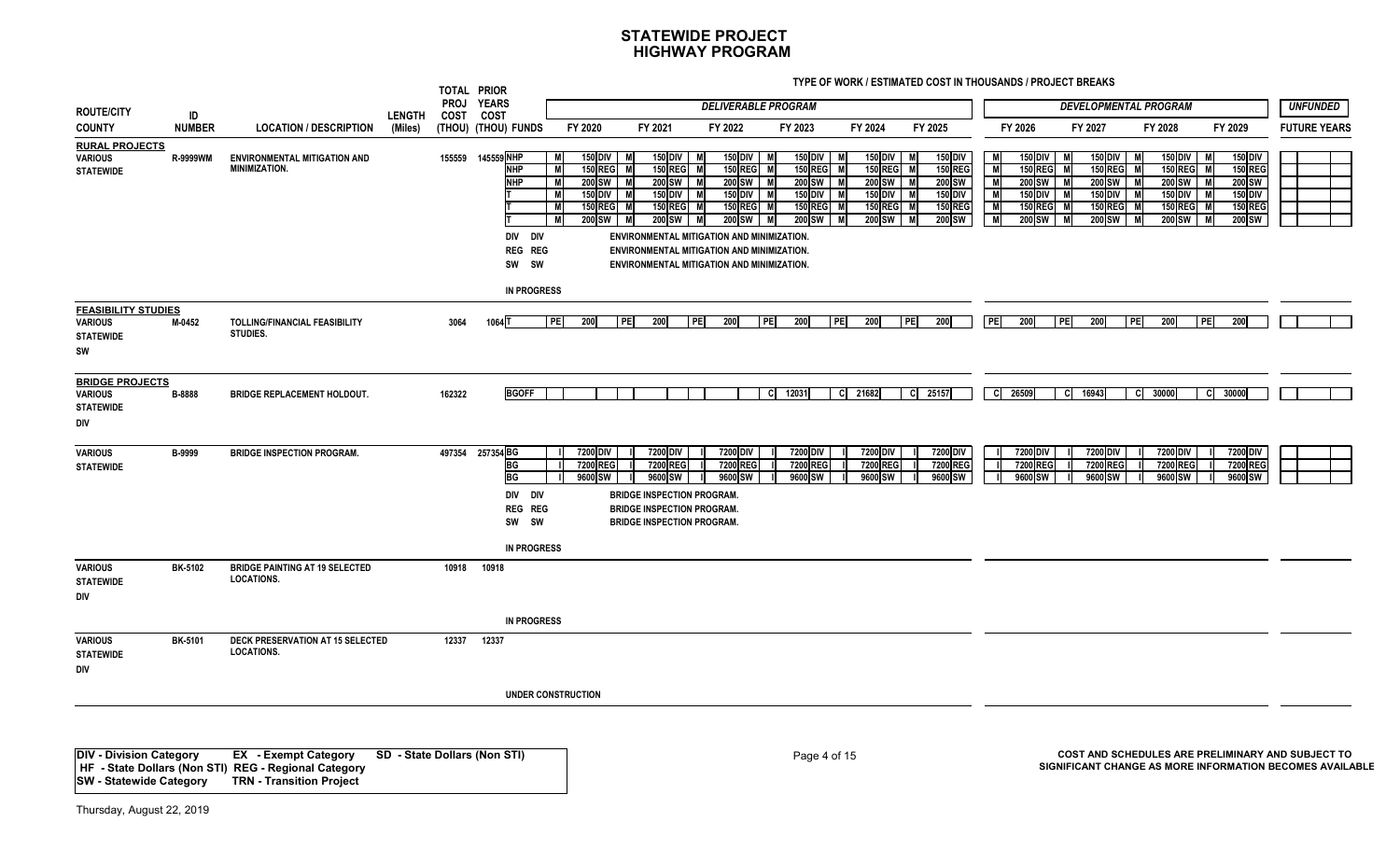**TYPE OF WORK / ESTIMATED COST IN THOUSANDS / PROJECT BREAKS**

|                                                                      |                |                                                                                                                                            |               |        | TOTAL PRIOR                                                                     |                                                         |                                                                                                                                                                                                 |                                                       |                                                    |                                      |                                    |                                                          |                                                   |                                                                    |                                                         |                     |
|----------------------------------------------------------------------|----------------|--------------------------------------------------------------------------------------------------------------------------------------------|---------------|--------|---------------------------------------------------------------------------------|---------------------------------------------------------|-------------------------------------------------------------------------------------------------------------------------------------------------------------------------------------------------|-------------------------------------------------------|----------------------------------------------------|--------------------------------------|------------------------------------|----------------------------------------------------------|---------------------------------------------------|--------------------------------------------------------------------|---------------------------------------------------------|---------------------|
| <b>ROUTE/CITY</b>                                                    | ID             |                                                                                                                                            | <b>LENGTH</b> | COST   | PROJ YEARS<br>COST                                                              |                                                         |                                                                                                                                                                                                 | <b>DELIVERABLE PROGRAM</b>                            |                                                    |                                      |                                    |                                                          |                                                   | <b>DEVELOPMENTAL PROGRAM</b>                                       |                                                         | <b>UNFUNDED</b>     |
| <b>COUNTY</b>                                                        | <b>NUMBER</b>  | <b>LOCATION / DESCRIPTION</b>                                                                                                              | (Miles)       |        | (THOU) (THOU) FUNDS                                                             | FY 2020                                                 | FY 2021                                                                                                                                                                                         | FY 2022                                               | FY 2023                                            | FY 2024                              | FY 2025                            | FY 2026                                                  | FY 2027                                           | FY 2028                                                            | FY 2029                                                 | <b>FUTURE YEARS</b> |
| <b>BRIDGE PROJECTS</b><br><b>VARIOUS</b><br><b>STATEWIDE</b><br>DIV  | <b>BK-5100</b> | <b>ESTABLISH BRIDGE MANAGEMENT</b><br>SYSTEM.                                                                                              |               | 2500   | 2500                                                                            |                                                         |                                                                                                                                                                                                 |                                                       |                                                    |                                      |                                    |                                                          |                                                   |                                                                    |                                                         |                     |
|                                                                      |                |                                                                                                                                            |               |        | <b>IN PROGRESS</b>                                                              |                                                         |                                                                                                                                                                                                 |                                                       |                                                    |                                      |                                    |                                                          |                                                   |                                                                    |                                                         |                     |
| <b>VARIOUS</b><br><b>STATEWIDE</b>                                   | BP-5500        | <b>BRIDGE PRESERVATION ISSUES AT</b><br><b>SELECTED SITES.</b>                                                                             |               | 32648  | 32648<br>DIV DIV<br><b>REG REG</b><br>SW SW                                     |                                                         | <b>BRIDGE PRESERVATION ISSUES AT SELECTED SITES.</b><br><b>BRIDGE PRESERVATION ISSUES AT SELECTED SITES.</b><br>BRIDGE PRESERVATION ISSUES AT SELECTED SITES.                                   |                                                       |                                                    |                                      |                                    |                                                          |                                                   |                                                                    |                                                         |                     |
| <b>VARIOUS</b><br><b>STATEWIDE</b>                                   | M-0418         | STORM WATER RUNOFF. RESEARCH,<br>DESIGN, CONSTRUCT, MAINTAIN AND<br><b>MONITOR STORM WATER DRAINAGE</b><br>FROM 50 BRIDGES OVER WATERWAYS. |               | 6994   | 6994                                                                            |                                                         |                                                                                                                                                                                                 |                                                       |                                                    |                                      |                                    |                                                          |                                                   |                                                                    |                                                         |                     |
| DIV                                                                  |                | (HB 2346, SECTION 25.18)                                                                                                                   |               |        |                                                                                 |                                                         |                                                                                                                                                                                                 |                                                       |                                                    |                                      |                                    |                                                          |                                                   |                                                                    |                                                         |                     |
|                                                                      |                |                                                                                                                                            |               |        |                                                                                 | <b>UNDER CONSTRUCTION</b>                               |                                                                                                                                                                                                 |                                                       |                                                    |                                      |                                    |                                                          |                                                   |                                                                    |                                                         |                     |
| <b>VARIOUS</b><br><b>STATEWIDE</b><br>DIV                            | M-0379         | <b>SCOUR EVALUATION PROGRAM OF</b><br><b>EXISTING BRIDGES.</b>                                                                             |               | 3100   | 3100                                                                            |                                                         |                                                                                                                                                                                                 |                                                       |                                                    |                                      |                                    |                                                          |                                                   |                                                                    |                                                         |                     |
|                                                                      |                |                                                                                                                                            |               |        | <b>IN PROGRESS</b>                                                              |                                                         |                                                                                                                                                                                                 |                                                       |                                                    |                                      |                                    |                                                          |                                                   |                                                                    |                                                         |                     |
| <b>HIGHWAY SAFETY PROJECTS</b><br><b>VARIOUS</b><br><b>STATEWIDE</b> | W-5508         | HIGHWAY SYSTEM DATA COLLECTION.<br><b>TRAFFIC ENGINEERING BRANCH TO</b><br>PARTICIPATE IN A THREE YEAR DATA<br><b>COLLECTION PROGRAM.</b>  |               | 1500   | 1500                                                                            |                                                         |                                                                                                                                                                                                 |                                                       |                                                    |                                      |                                    |                                                          |                                                   |                                                                    |                                                         |                     |
| <b>VARIOUS</b><br><b>STATEWIDE</b>                                   | W-9999         | <b>HIGHWAY SAFETY IMPROVEMENT</b><br><b>PROGRAM BALANCE.</b>                                                                               |               | 505525 | <b>HSIP</b><br><b>HSIP</b><br><b>HSIP</b><br>DIV DIV<br><b>REG REG</b><br>SW SW | 12750 DIV<br>- CI<br>12675 REG<br>- CI<br>16900 SW<br>C | 12960 DIV<br>-CI<br>C 12960 REG<br>17280 SW<br>-CI<br>HIGHWAY SAFETY IMPROVEMENT PROGRAM BALANCE.<br>HIGHWAY SAFETY IMPROVEMENT PROGRAM BALANCE.<br>HIGHWAY SAFETY IMPROVEMENT PROGRAM BALANCE. | 15750 DIV<br>C<br>15750 REG<br>-CI<br>21000 SW<br>-CI | 15750 DIV<br>15750 REG C<br>-cl<br>21000 SW<br>C I | 15750 DIV<br>15750 REG C<br>21000 SW | 15750 DIV<br>15750 REG<br>21000 SW | 15750 DIV<br>- Cl<br>15750 REG<br>-cl<br>21000 SW<br>-cl | 15750 DIV<br>15750 REG<br>- CI<br>21000 SW<br>-CI | 15750 DIV<br><b>CI</b><br>15750 REG<br><b>c</b><br>21000 SW<br>.cl | 15750 DIV<br>-CI<br>-cl<br>15750 REG<br>21000 SW<br>-CI |                     |

**DIV - Division Category EX - Exempt Category SD - State Dollars (Non STI) HF - State Dollars (Non STI) REG - Regional Category SW - Statewide Category TRN - Transition Project**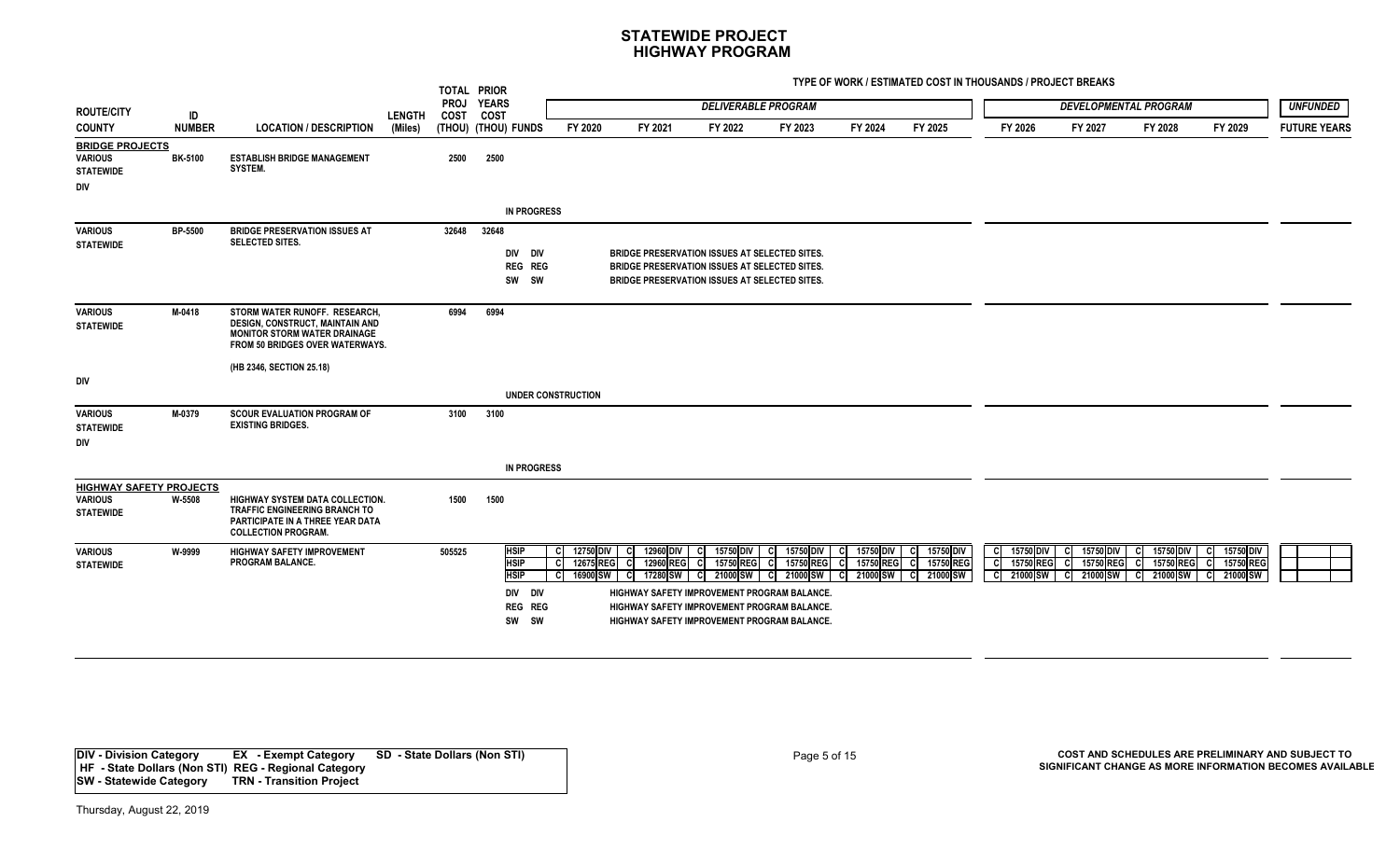**TYPE OF WORK / ESTIMATED COST IN THOUSANDS / PROJECT BREAKS**

| <b>ROUTE/CITY</b>                                                    | ID            |                                                                                                              | <b>LENGTH</b> | <b>PROJ</b><br><b>COST</b> | TOTAL PRIOR<br><b>YEARS</b><br>COST                                                                                                                |                                                                                                           |                                                                                                                                                                                                                                                                                                                                                                                                                                          | <b>DELIVERABLE PROGRAM</b>               |                                          |                                          |                                     |                                   |                                          |         | <b>DEVELOPMENTAL PROGRAM</b>                       |                                                 |         |                                        | <b>UNFUNDED</b>     |
|----------------------------------------------------------------------|---------------|--------------------------------------------------------------------------------------------------------------|---------------|----------------------------|----------------------------------------------------------------------------------------------------------------------------------------------------|-----------------------------------------------------------------------------------------------------------|------------------------------------------------------------------------------------------------------------------------------------------------------------------------------------------------------------------------------------------------------------------------------------------------------------------------------------------------------------------------------------------------------------------------------------------|------------------------------------------|------------------------------------------|------------------------------------------|-------------------------------------|-----------------------------------|------------------------------------------|---------|----------------------------------------------------|-------------------------------------------------|---------|----------------------------------------|---------------------|
| <b>COUNTY</b>                                                        | <b>NUMBER</b> | <b>LOCATION / DESCRIPTION</b>                                                                                | (Miles)       |                            | (THOU) (THOU) FUNDS                                                                                                                                | FY 2020                                                                                                   | FY 2021                                                                                                                                                                                                                                                                                                                                                                                                                                  | FY 2022                                  | FY 2023                                  | FY 2024                                  | FY 2025                             |                                   | FY 2026                                  | FY 2027 |                                                    | FY 2028                                         | FY 2029 |                                        | <b>FUTURE YEARS</b> |
| <b>HIGHWAY SAFETY PROJECTS</b><br><b>VARIOUS</b><br><b>STATEWIDE</b> | W-5717        | <b>HIGHWAY SYSTEM DATA COLLECTION.</b>                                                                       |               | 5000                       | <b>HSIP</b><br><b>HSIP</b><br><b>HSIP</b><br>DIV DIV<br>REG REG<br>SW SW                                                                           | 150 DIV PE<br><b>PE</b><br>PE<br>150 REG PE<br>PE<br>200 SW PE                                            | 150 DIV PE<br>150 REG PE<br>200 SW PE<br>HIGHWAY SYSTEM DATA COLLECTION.<br><b>HIGHWAY SYSTEM DATA COLLECTION.</b><br><b>HIGHWAY SYSTEM DATA COLLECTION.</b>                                                                                                                                                                                                                                                                             | 150 DIV PE<br>150 REG PE<br>200 SW PE    | 150 DIV PE<br>150 REG PE<br>200 SW PE    | 150 DIV PE<br>150 REG PE<br>200 SW PE    | 150 DIV<br><b>150 REG</b><br>200 SW | PE <br><b>PE</b><br><b>TPE</b>    | 150 DIV PE<br>150 REG PE<br>200 SW PE    |         | 150 DIV PE<br>150 REG PE<br>200 SW PE              | 150 DIV PE<br>150 REG PE<br>200 SW PE           |         | 150 DIV<br><b>150 REG</b><br>200 SW    |                     |
| <b>VARIOUS</b><br><b>STATEWIDE</b>                                   | W-5716        | <b>SAFETY MANAGEMENT PROGRAM.</b><br>PROJECT IDENTIFICATION, ANALYSIS<br>AND PRELIMINARY ENGINEERING.        |               | 55000                      | <b>HSIP</b><br><b>HSIP</b><br><b>HSIP</b><br>DIV DIV<br>REG REG<br>SW SW                                                                           | 1650 DIV PE<br>PE<br>PE<br>1650 REG PE<br>PE<br>2200 SW PE                                                | 1650 DIV PE<br>1650 REG PE<br>2200 SW PE<br>SAFETY MANAGEMENT PROGRAM, PROJECT IDENTIFICATION, ANALYSIS AND PRELIMINARY ENGINEERING.<br>SAFETY MANAGEMENT PROGRAM, PROJECT IDENTIFICATION, ANALYSIS AND PRELIMINARY ENGINEERING.<br>SAFETY MANAGEMENT PROGRAM. PROJECT IDENTIFICATION. ANALYSIS AND PRELIMINARY ENGINEERING.                                                                                                             | 1650 DIV PE<br>1650 REG PE<br>2200 SW PE | 1650 DIV PE<br>1650 REG PE<br>2200 SW PE | 1650 DIV PE<br>1650 REG PE<br>2200 SW PE | 1650 DIV<br>1650 REG<br>2200 SW     | <b>PE</b><br><b>TPE</b><br>l PE l | 1650 DIV PE<br>1650 REG PE<br>2200 SW PE |         | <b>1650 DIV</b><br>PE<br>1650 REG PE<br>2200 SW PE | 1650 DIV PE<br><b>1650 REG PE</b><br>2200 SW PE |         | <b>1650 DIV</b><br>1650 REG<br>2200 SW |                     |
| <b>VARIOUS</b><br><b>STATEWIDE</b>                                   | W-5517        | <b>SAFETY MANAGEMENT PROGRAM.</b><br><b>PROJECT IDENTIFICATION, ANALYSIS</b><br>AND PRELIMINARY ENGINEERING. |               | 22101                      | 22101<br>DIV DIV<br>REG REG<br>SW SW                                                                                                               |                                                                                                           | SAFETY MANAGEMENT PROGRAM, PROJECT IDENTIFICATION, ANALYSIS AND PRELIMINARY ENGINEERING.<br>SAFETY MANAGEMENT PROGRAM. PROJECT IDENTIFICATION. ANALYSIS AND PRELIMINARY ENGINEERING.<br>SAFETY MANAGEMENT PROGRAM, PROJECT IDENTIFICATION, ANALYSIS AND PRELIMINARY ENGINEERING.                                                                                                                                                         |                                          |                                          |                                          |                                     |                                   |                                          |         |                                                    |                                                 |         |                                        |                     |
| <b>VARIOUS</b><br><b>STATEWIDE</b>                                   | W-5700        | SIGNAL RETIMING TO IMPROVE SAFETY.                                                                           |               | 3500                       | 3500<br>DIV DIV<br><b>REG REG</b><br>SW SW<br><b>IN PROGRESS</b>                                                                                   |                                                                                                           | SIGNAL RETIMING TO IMPROVE SAFETY.<br>SIGNAL RETIMING TO IMPROVE SAFETY.<br>SIGNAL RETIMING TO IMPROVE SAFETY.                                                                                                                                                                                                                                                                                                                           |                                          |                                          |                                          |                                     |                                   |                                          |         |                                                    |                                                 |         |                                        |                     |
| <b>VARIOUS</b><br><b>STATEWIDE</b>                                   | W-5601        | <b>RUMBLE STRIPS, GUARDRAIL, SAFETY</b><br>AND LIGHTING IMPROVEMENTS AT<br><b>SELECTED LOCATIONS.</b>        |               |                            | 149943 130343 HSIP<br><b>HSIP</b><br><b>HSIP</b><br><b>HSIP</b><br><b>HSIP</b><br><b>HSIP</b><br>DIV DIV<br>REG REG<br>SW SW<br><b>IN PROGRESS</b> | 420 DIV<br>R.<br>2520 DIV<br>-CI<br>420 REG<br>R<br>2520 REG<br>- CI<br>560 SW  <br>R.<br>3360 SW<br>- CI | 420 DIV<br>R<br>2520 DIV<br>- Cl<br>420 REG<br>-R.<br>2520 REG<br>-C I<br>560 SW<br>-RI<br>3360 SW<br>- CI<br>RUMBLE STRIPS. GUARDRAIL. SAFETY AND LIGHTING IMPROVEMENTS AT SELECTED LOCATIONS ON DIVISION CATEGORY.<br>RUMBLE STRIPS, GUARDRAIL, SAFETY AND LIGHTING IMPROVEMENTS AT SELECTED LOCATIONS ON REGIONAL CATEGORY.<br>RUMBLE STRIPS, GUARDRAIL, SAFETY AND LIGHTING IMPROVEMENTS AT SELECTED LOCATIONS ON STATWIDE CATEGORY. |                                          |                                          |                                          |                                     |                                   |                                          |         |                                                    |                                                 |         |                                        |                     |

**DIV - Division Category EX - Exempt Category SD - State Dollars (Non STI) HF - State Dollars (Non STI) REG - Regional Category SW - Statewide Category TRN - Transition Project**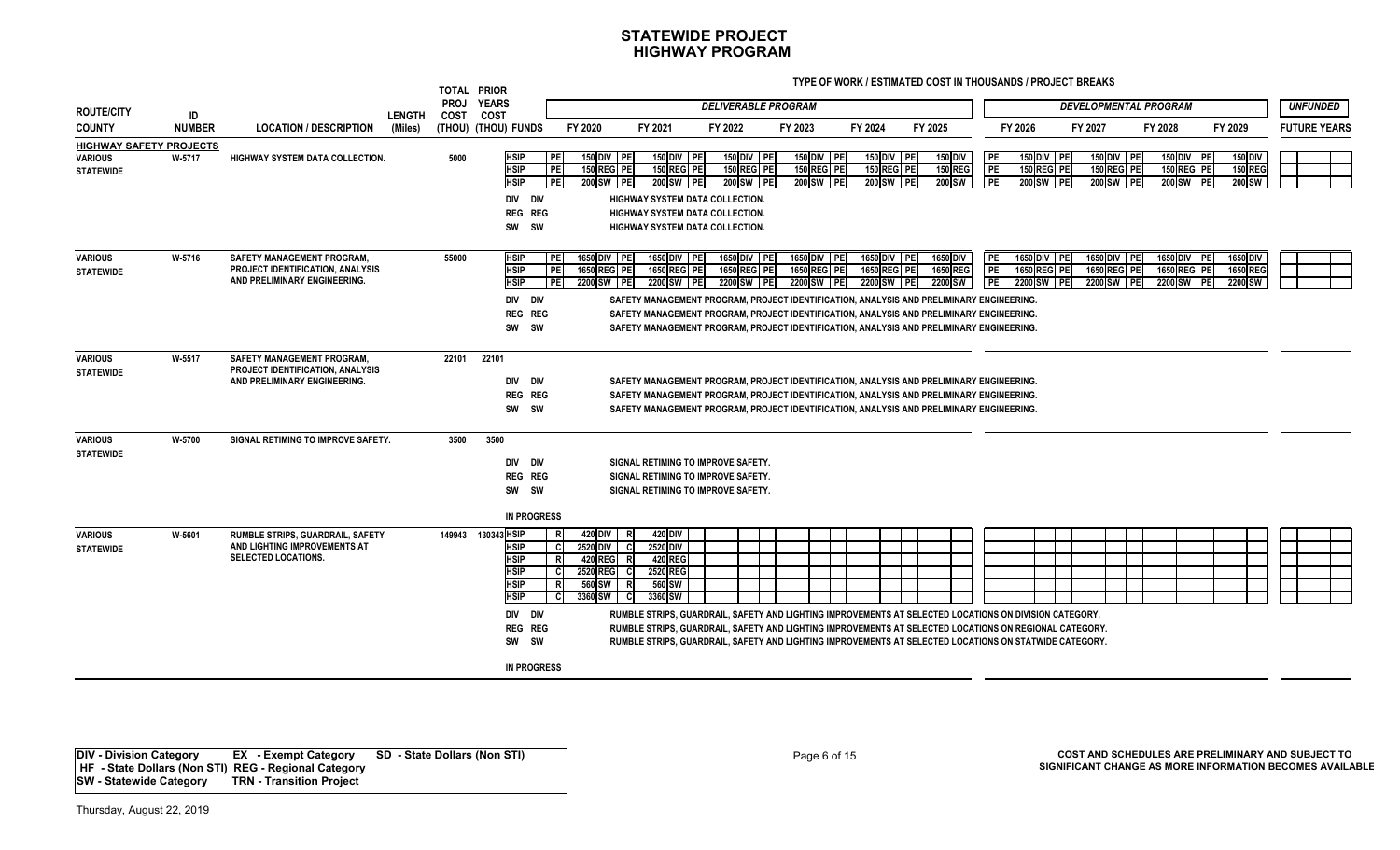**TYPE OF WORK / ESTIMATED COST IN THOUSANDS / PROJECT BREAKS**

|                                                                      |               |                                                                                                                                                                                                 |         |       | TOTAL PRIOR<br>PROJ YEARS                                                                                     |                                                                        |                                                                      |                                                                                                                                                                                           |         |                                                  |   |                                                  |         |                                            |                                                    |             |                                     |           |                                                   |                                     |                            |                              |                     |
|----------------------------------------------------------------------|---------------|-------------------------------------------------------------------------------------------------------------------------------------------------------------------------------------------------|---------|-------|---------------------------------------------------------------------------------------------------------------|------------------------------------------------------------------------|----------------------------------------------------------------------|-------------------------------------------------------------------------------------------------------------------------------------------------------------------------------------------|---------|--------------------------------------------------|---|--------------------------------------------------|---------|--------------------------------------------|----------------------------------------------------|-------------|-------------------------------------|-----------|---------------------------------------------------|-------------------------------------|----------------------------|------------------------------|---------------------|
| <b>ROUTE/CITY</b>                                                    | ID            |                                                                                                                                                                                                 | LENGTH  | COST  | <b>COST</b>                                                                                                   |                                                                        |                                                                      |                                                                                                                                                                                           |         | <b>DELIVERABLE PROGRAM</b>                       |   |                                                  |         |                                            |                                                    |             |                                     |           | <b>DEVELOPMENTAL PROGRAM</b>                      |                                     |                            |                              | <b>UNFUNDED</b>     |
| <b>COUNTY</b>                                                        | <b>NUMBER</b> | <b>LOCATION / DESCRIPTION</b>                                                                                                                                                                   | (Miles) |       | (THOU) (THOU) FUNDS                                                                                           |                                                                        | FY 2020                                                              | FY 2021                                                                                                                                                                                   | FY 2022 |                                                  |   | FY 2023                                          | FY 2024 |                                            | FY 2025                                            |             | FY 2026                             | FY 2027   |                                                   | FY 2028                             |                            | FY 2029                      | <b>FUTURE YEARS</b> |
| <b>HIGHWAY SAFETY PROJECTS</b><br><b>VARIOUS</b><br><b>STATEWIDE</b> | W-5715        | SIGNAL RETIMING TO IMPROVE SAFETY.                                                                                                                                                              |         | 15000 | <b>HSIP</b><br><b>HSIP</b><br><b>HSIP</b><br>DIV DIV<br><b>REG REG</b><br>SW SW                               |                                                                        | 450 DIV C<br><b>450 REG</b><br>600 SW                                | 450 DIV C<br>450 REG C<br><b>C</b><br>$600$ SW $\mid C$<br>$\mathbf{c}$<br>SIGNAL RETIMING TO IMPROVE SAFETY.<br>SIGNAL RETIMING TO IMPROVE SAFETY.<br>SIGNAL RETIMING TO IMPROVE SAFETY. |         | <b>450 DIV</b><br>450 REG C<br>$600$ SW $\mid$ C | C | 450 DIV<br>- C<br>450 REG<br>c<br>600 SW<br>- cl |         | <b>450 DIV</b><br><b>450 REG</b><br>600 SW | 450 DIV<br>- C<br>450 REG<br>- Cl<br>600 SW<br>- C | C<br>C<br>C | 450 DIV<br><b>450 REG</b><br>600 SW | <b>CI</b> | 450 DIV  <br><b>450 REG</b><br>600 SW<br><b>C</b> | 450 DIV<br><b>450 REG</b><br>600 SW | -cl<br><sub>c</sub><br>-cl | 450 DIV<br>450 REG<br>600 SW |                     |
| <b>CONGESTION MITIGATION PROJECTS</b>                                |               |                                                                                                                                                                                                 |         |       |                                                                                                               |                                                                        |                                                                      |                                                                                                                                                                                           |         |                                                  |   |                                                  |         |                                            |                                                    |             |                                     |           |                                                   |                                     |                            |                              |                     |
| <b>VARIOUS</b><br><b>STATEWIDE</b>                                   | C-5600        | STATEWIDE CMAQ PROJECTS TO<br><b>IMPROVE AIR QUALITY WITHIN</b><br><b>NONATTAINMENT AND MAINTENANCE</b><br>AREAS.                                                                               |         |       | 51751 41540 CMAQ<br>S(M)<br><b>CMAQ</b><br>S(M)<br>CMAQ<br>S(M)<br><b>CMAQ</b><br>S(M)<br><b>CMAQ</b><br>S(M) | PE <br>PE<br><b>R</b><br>R<br>o<br>$\Omega$                            | 817<br>204<br>817<br>204<br>4901<br>1226<br>817<br>204<br>817<br>204 |                                                                                                                                                                                           |         |                                                  |   |                                                  |         |                                            |                                                    |             |                                     |           |                                                   |                                     |                            |                              |                     |
| EX                                                                   |               |                                                                                                                                                                                                 |         |       |                                                                                                               |                                                                        |                                                                      |                                                                                                                                                                                           |         |                                                  |   |                                                  |         |                                            |                                                    |             |                                     |           |                                                   |                                     |                            |                              |                     |
| <b>VARIOUS</b><br><b>STATEWIDE</b>                                   | C-3600        | DEPARTMENT OF MOTOR VEHICLES<br>(DMV), VEHICLE EMISSION COMPLIANCE<br>SYSTEM. UPGRADE NORTH<br><b>CAROLINA'S MOTOR VEHICLE</b><br><b>EMISSIONS INSPECTION AND</b><br>MAINTENANCE (I/M) PROGRAM. |         | 6702  | 6702                                                                                                          |                                                                        |                                                                      |                                                                                                                                                                                           |         |                                                  |   |                                                  |         |                                            |                                                    |             |                                     |           |                                                   |                                     |                            |                              |                     |
| EX                                                                   |               |                                                                                                                                                                                                 |         |       |                                                                                                               |                                                                        |                                                                      |                                                                                                                                                                                           |         |                                                  |   |                                                  |         |                                            |                                                    |             |                                     |           |                                                   |                                     |                            |                              |                     |
|                                                                      |               |                                                                                                                                                                                                 |         |       |                                                                                                               |                                                                        | IN PROGRESS BY DEPARTMENT OF MOTOR VEHICLES                          |                                                                                                                                                                                           |         |                                                  |   |                                                  |         |                                            |                                                    |             |                                     |           |                                                   |                                     |                            |                              |                     |
| <b>VARIOUS</b><br><b>STATEWIDE</b>                                   | C-5601        | <b>CMAQ PROJECTS TO IMPROVE AIR</b><br><b>QUALITY ACROSS MULTIPLE</b><br>NONATTAINMENT AND MAINTENANCE<br>AREAS.                                                                                |         | 1468  | <b>CMAQ</b><br><b>CMAQ</b><br><b>CMAQ</b><br><b>CMAQ</b><br><b>CMAQ</b>                                       | <b>TPE</b><br>PE<br>$\mathsf{R}$<br>R<br><b>C</b><br>C<br>$\circ$<br>0 | 118<br>29<br>118<br>29<br>704<br>176<br>118<br>29<br>118<br>29       |                                                                                                                                                                                           |         |                                                  |   |                                                  |         |                                            |                                                    |             |                                     |           |                                                   |                                     |                            |                              |                     |
| EX                                                                   |               |                                                                                                                                                                                                 |         |       |                                                                                                               |                                                                        |                                                                      |                                                                                                                                                                                           |         |                                                  |   |                                                  |         |                                            |                                                    |             |                                     |           |                                                   |                                     |                            |                              |                     |
|                                                                      |               |                                                                                                                                                                                                 |         |       |                                                                                                               |                                                                        |                                                                      |                                                                                                                                                                                           |         |                                                  |   |                                                  |         |                                            |                                                    |             |                                     |           |                                                   |                                     |                            |                              |                     |

**DIV - Division Category EX - Exempt Category SD - State Dollars (Non STI) HF - State Dollars (Non STI) REG - Regional Category SW - Statewide Category TRN - Transition Project**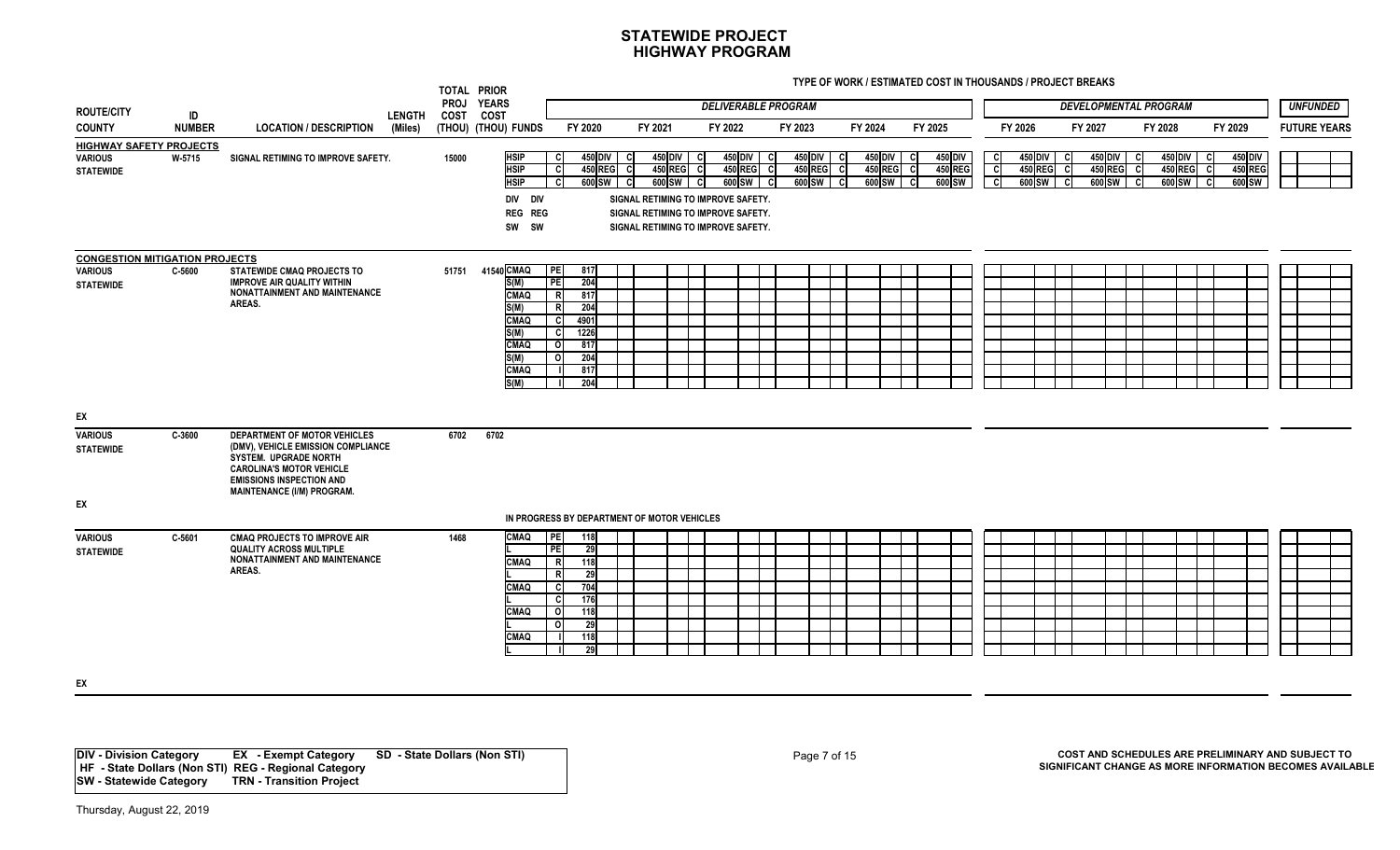|                                                                                                                            |                     |                                                                                                                                                                                                                                                                  |                              | TOTAL PRIOR<br><b>PROJ</b> | <b>YEARS</b>                                |                                          |                                                             |                                      | <b>DELIVERABLE PROGRAM</b>                                                                                                                                                                                                                                                                                                                                                              |                                    |                                         |                                             |                                                               | <b>DEVELOPMENTAL PROGRAM</b>       |                                           | <b>UNFUNDED</b>                                                                                               |
|----------------------------------------------------------------------------------------------------------------------------|---------------------|------------------------------------------------------------------------------------------------------------------------------------------------------------------------------------------------------------------------------------------------------------------|------------------------------|----------------------------|---------------------------------------------|------------------------------------------|-------------------------------------------------------------|--------------------------------------|-----------------------------------------------------------------------------------------------------------------------------------------------------------------------------------------------------------------------------------------------------------------------------------------------------------------------------------------------------------------------------------------|------------------------------------|-----------------------------------------|---------------------------------------------|---------------------------------------------------------------|------------------------------------|-------------------------------------------|---------------------------------------------------------------------------------------------------------------|
| <b>ROUTE/CITY</b><br><b>COUNTY</b>                                                                                         | ID<br><b>NUMBER</b> | <b>LOCATION / DESCRIPTION</b>                                                                                                                                                                                                                                    | <b>LENGTH</b><br>(Miles)     | COST                       | COST<br>(THOU) (THOU) FUNDS                 | FY 2020                                  | FY 2021                                                     | FY 2022                              | FY 2023                                                                                                                                                                                                                                                                                                                                                                                 | FY 2024                            | FY 2025                                 | FY 2026                                     | FY 2027                                                       | FY 2028                            | FY 2029                                   | <b>FUTURE YEARS</b>                                                                                           |
| <b>CONGESTION MITIGATION PROJECTS</b>                                                                                      |                     |                                                                                                                                                                                                                                                                  |                              |                            |                                             |                                          |                                                             |                                      |                                                                                                                                                                                                                                                                                                                                                                                         |                                    |                                         |                                             |                                                               |                                    |                                           |                                                                                                               |
| VARIOUS<br><b>STATEWIDE</b>                                                                                                | C-5702              | NORTH CAROLINA CLEAN ENERGY<br><b>TECHNOLOGY CENTER. CONDUCT A</b><br>CLEAN-FUEL ADVANCED TECHNOLOGY<br><b>OUTREACH AND AWARENESS</b><br><b>PROGRAM. INCLUDING EMISSIONS-</b><br>REDUCING SUB-AWARDS, IN ALL CMAQ-<br><b>ELIGIBLE COUNTIES.</b>                  |                              | 2994                       | 2994<br>EX A<br>EX<br>B<br>EX C             |                                          | <b>COUNTIES. - IN PROGRESS</b>                              |                                      | NORTH CAROLINA CLEAN ENERGY TECHNOLOGY CENTER. CONDUCT A CLEAN-FUEL ADVANCED TECHNOLOGY OUTREACH AND AWARENESS PROGRAM IN ALL CMAQ-ELIGIBLE<br>NORTH CAROLINA CLEAN ENERGY TECHNOLOGY CENTER. EMISSIONS-REDUCING SUB-AWARDS IN ALL CMAQ-ELIGIBLE COUNTIES. - IN PROGRESS<br>NORTH CAROLINA CLEAN ENERGY TECHNOLOGY CENTER. EMISSIONS-REDUCING SUB-AWARDS IN ALL CMAQ-ELIGIBLE COUNTIES. |                                    |                                         |                                             |                                                               |                                    |                                           |                                                                                                               |
| EX                                                                                                                         |                     |                                                                                                                                                                                                                                                                  |                              |                            |                                             |                                          |                                                             |                                      |                                                                                                                                                                                                                                                                                                                                                                                         |                                    |                                         |                                             |                                                               |                                    |                                           |                                                                                                               |
| <b>NORTH CAROLINA</b><br><b>DEPARTMENT OF</b><br><b>ENVIRONMENT AND</b><br>NATURAL<br><b>RESOURCES</b><br><b>STATEWIDE</b> | C-4903              | <b>NORTH CAROLINA AIR AWARENESS</b><br><b>OUTREACH PROGRAM TO PROVIDE</b><br><b>EDUCATION AND PRODUCE DAILY AIR</b><br><b>QUALITY FORECAST.</b>                                                                                                                  |                              | 1500                       | 1500                                        |                                          |                                                             |                                      |                                                                                                                                                                                                                                                                                                                                                                                         |                                    |                                         |                                             |                                                               |                                    |                                           |                                                                                                               |
| EX                                                                                                                         |                     |                                                                                                                                                                                                                                                                  |                              |                            |                                             |                                          |                                                             |                                      |                                                                                                                                                                                                                                                                                                                                                                                         |                                    |                                         |                                             |                                                               |                                    |                                           |                                                                                                               |
|                                                                                                                            |                     |                                                                                                                                                                                                                                                                  |                              |                            |                                             |                                          | IN PROGRESS BY NCDENR DIVISION OF AIR QUALITY               |                                      |                                                                                                                                                                                                                                                                                                                                                                                         |                                    |                                         |                                             |                                                               |                                    |                                           |                                                                                                               |
| <b>NORTH CAROLINA</b><br><b>STATE UNIVERSITY</b><br><b>STATEWIDE</b><br>EX                                                 | C-4902              | <b>NORTH CAROLINA STATE UNIVERSITY</b><br><b>SOLAR CENTER CLEAN</b><br><b>TRANSPORTATION PROGRAM.</b><br>DEVELOP AND ADMINISTER A SEVEN<br>YEAR CLEAN FUEL-ADVANCED<br>TECHNOLOGY REBATE PROGRAM IN<br>ALL CMAQ ELIGIBLE COUNTIES TO<br><b>REDUCE EMISSIONS.</b> |                              | 4694                       | 4694<br>EX A                                |                                          | PHASE 2 OF IMPLEMENTATION                                   |                                      |                                                                                                                                                                                                                                                                                                                                                                                         |                                    |                                         |                                             |                                                               |                                    |                                           |                                                                                                               |
|                                                                                                                            |                     |                                                                                                                                                                                                                                                                  |                              |                            |                                             |                                          | IN PROGRESS BY NORTH CAROLINA STATE UNIVERSITY              |                                      |                                                                                                                                                                                                                                                                                                                                                                                         |                                    |                                         |                                             |                                                               |                                    |                                           |                                                                                                               |
| <b>STATEWIDE</b><br><b>STATEWIDE</b>                                                                                       | C-9999              | <b>CONGESTION MITIGATION AIR QUALITY</b><br>(CMAQ) PROGRAM BALANCE IN NON-<br><b>ATTAINMENT AREAS.</b>                                                                                                                                                           |                              | 300000                     | <b>CMAQ</b>                                 | C 30000                                  | C 30000                                                     | C 30000                              | 30000<br>CI.                                                                                                                                                                                                                                                                                                                                                                            | C 30000                            | 30000<br>СI                             | C 30000                                     | C 30000                                                       | C 30000                            | 30000<br>-cl                              |                                                                                                               |
| ЕX                                                                                                                         |                     |                                                                                                                                                                                                                                                                  |                              |                            |                                             |                                          |                                                             |                                      |                                                                                                                                                                                                                                                                                                                                                                                         |                                    |                                         |                                             |                                                               |                                    |                                           |                                                                                                               |
| <b>ENHANCEMENT (ROADSIDE PROJECTS)</b><br>VARIOUS<br><b>STATEWIDE</b>                                                      | ER-5600             | <b>VEGETATION MANAGEMENT - CLEAR</b><br>ZONE IMPROVEMENT AND<br><b>MANAGEMENT STATEWIDE.</b>                                                                                                                                                                     |                              | 43264                      | 3264 BG                                     | 4000                                     | 4000<br>C.                                                  | 4000<br>C.                           | 4000                                                                                                                                                                                                                                                                                                                                                                                    | 4000                               | 4000                                    | 4000<br>-CI                                 | 4000                                                          | 4000                               | 4000                                      |                                                                                                               |
| DIV                                                                                                                        |                     |                                                                                                                                                                                                                                                                  |                              |                            |                                             |                                          |                                                             |                                      |                                                                                                                                                                                                                                                                                                                                                                                         |                                    |                                         |                                             |                                                               |                                    |                                           |                                                                                                               |
|                                                                                                                            |                     |                                                                                                                                                                                                                                                                  |                              |                            | <b>IN PROGRESS</b>                          |                                          |                                                             |                                      |                                                                                                                                                                                                                                                                                                                                                                                         |                                    |                                         |                                             |                                                               |                                    |                                           |                                                                                                               |
| <b>VARIOUS</b><br><b>STATEWIDE</b>                                                                                         | M-0451              | STATEWIDE LANDSCAPE PLANS FOR<br>STIP CONSTRUCTION PROJECTS.                                                                                                                                                                                                     |                              | 1412                       | 712 1<br>DIV DIV<br><b>REG REG</b><br>SW SW | PE<br>PE<br><b>21 REG</b><br>PE<br>28 SW | 21 DIV PE<br>21 DIV PE<br>PE<br>21 REG PE<br>28 SW PE<br>PE | 21 DIV PE<br>21 REG PE<br>28 SW   PE | 21 DIV PE<br>21 REG PE<br>28 SW   PE<br>STATEWIDE LANDSCAPE PLANS FOR STIP CONSTRUCTION PROJECTS.<br>STATEWIDE LANDSCAPE PLANS FOR STIP CONSTRUCTION PROJECTS.<br>STATEWIDE LANDSCAPE PLANS FOR STIP CONSTRUCTION PROJECTS.                                                                                                                                                             | 21 DIV PE<br>21 REG PE<br>28 SW PE | 21 DIV<br><b>21 REG</b><br><b>28 SW</b> | PE<br>PE<br>21 REG PE<br>PF<br><b>28 SW</b> | 21 DIV PE<br>21 DIV PE<br>21 REG PE<br><b>PE</b><br>28 SW IPE | 21 DIV PE<br>21 REG PE<br>28 SW PE | $21$ DIV<br><b>21 REG</b><br><b>28 SW</b> |                                                                                                               |
| <b>DIV - Division Category</b><br><b>SW - Statewide Category</b>                                                           |                     | <b>EX</b> - Exempt Category<br>HF - State Dollars (Non STI) REG - Regional Category<br><b>TRN - Transition Project</b>                                                                                                                                           | SD - State Dollars (Non STI) |                            |                                             |                                          |                                                             |                                      | Page 8 of 15                                                                                                                                                                                                                                                                                                                                                                            |                                    |                                         |                                             |                                                               |                                    |                                           | COST AND SCHEDULES ARE PRELIMINARY AND SUBJECT TO<br>SIGNIFICANT CHANGE AS MORE INFORMATION BECOMES AVAILABLE |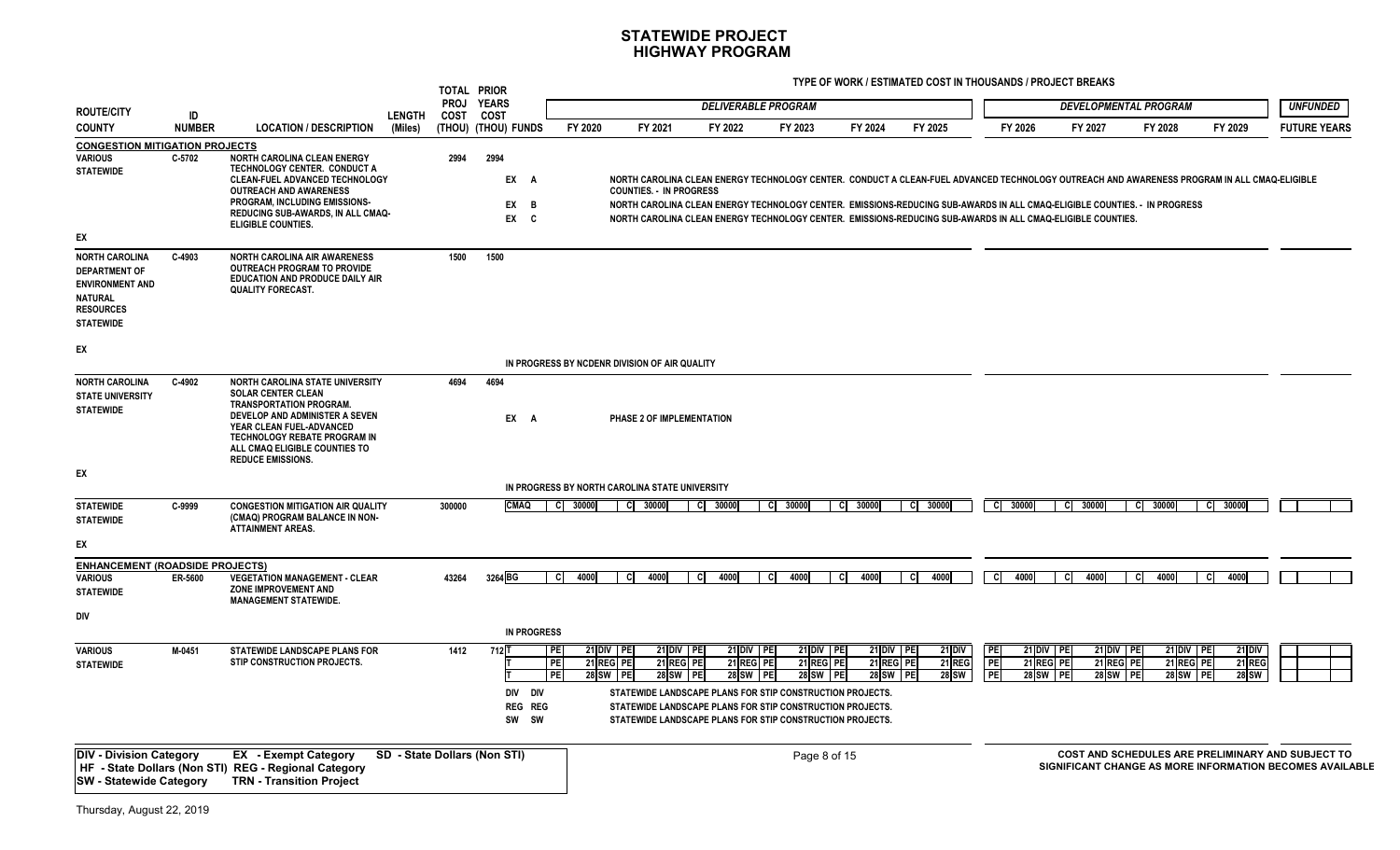**TYPE OF WORK / ESTIMATED COST IN THOUSANDS / PROJECT BREAKS**

|                                                  |                |                                                                                                                                                          |               | TOTAL PRIOR         |                             |                           |                                                              |                    |                            |                     |                     |                                 |                     |                              |              |                     |
|--------------------------------------------------|----------------|----------------------------------------------------------------------------------------------------------------------------------------------------------|---------------|---------------------|-----------------------------|---------------------------|--------------------------------------------------------------|--------------------|----------------------------|---------------------|---------------------|---------------------------------|---------------------|------------------------------|--------------|---------------------|
| <b>ROUTE/CITY</b>                                | ID             |                                                                                                                                                          | <b>LENGTH</b> | <b>PROJ</b><br>COST | <b>YEARS</b><br><b>COST</b> |                           |                                                              |                    | <b>DELIVERABLE PROGRAM</b> |                     |                     |                                 |                     | <b>DEVELOPMENTAL PROGRAM</b> |              | <b>UNFUNDED</b>     |
| <b>COUNTY</b>                                    | <b>NUMBER</b>  | <b>LOCATION / DESCRIPTION</b>                                                                                                                            | (Miles)       |                     | (THOU) (THOU) FUNDS         | FY 2020                   | FY 2021                                                      | FY 2022            | FY 2023                    | FY 2024             | FY 2025             | FY 2026                         | FY 2027             | FY 2028                      | FY 2029      | <b>FUTURE YEARS</b> |
| SAFE ROUTES TO SCHOOLS PROJECTS                  |                |                                                                                                                                                          |               |                     |                             |                           |                                                              |                    |                            |                     |                     |                                 |                     |                              |              |                     |
| <b>VARIOUS</b><br><b>STATEWIDE</b>               | <b>SR-5000</b> | SAFE ROUTES TO SCHOOL PROGRAM.<br>EDUCATIONAL, TRAINING AND OTHER<br><b>NON-INFRASTRUCTURE NEEDS.</b>                                                    |               | 6435                | 6435                        |                           |                                                              |                    |                            |                     |                     |                                 |                     |                              |              |                     |
| DIV                                              |                |                                                                                                                                                          |               |                     |                             |                           |                                                              |                    |                            |                     |                     |                                 |                     |                              |              |                     |
|                                                  |                |                                                                                                                                                          |               |                     | <b>IN PROGRESS</b>          |                           |                                                              |                    |                            |                     |                     |                                 |                     |                              |              |                     |
| <b>VARIOUS</b><br><b>STATEWIDE</b>               | SR-5001        | SAFE ROUTES TO SCHOOL PROGRAM.<br>PROJECTS TO IMPROVE SAFETY,<br><b>REDUCE TRAFFIC, FUEL CONSUMPTION</b><br>AND AIR POLLUTION IN VICINITY OF<br>SCHOOLS. |               | 16339               | 16339                       |                           |                                                              |                    |                            |                     |                     |                                 |                     |                              |              |                     |
| DIV                                              |                |                                                                                                                                                          |               |                     |                             |                           | IN PROGRESS - \$200,800 IN STPDA FUNDS ALLOCATED TO SR-5001C |                    |                            |                     |                     |                                 |                     |                              |              |                     |
| <b>BICYCLE AND PEDESTRIAN PROJECTS</b>           |                |                                                                                                                                                          |               |                     |                             |                           |                                                              |                    |                            |                     |                     |                                 |                     |                              |              |                     |
| <b>VARIOUS</b><br><b>STATEWIDE</b><br><b>DIV</b> | E-4018         | NATIONAL RECREATIONAL TRAILS.                                                                                                                            |               | 13845               | $1845$ TA                   | <b>cl</b><br>1200         | 1200<br>- CI                                                 | 1200<br>-cl        | 1200<br>- Cl               | 1200<br>- CI        | 1200<br>- Cl        | $\overline{\mathbf{c}}$<br>1200 | 1200<br>- Cl        | 1200<br>CI                   | 1200<br>- CI |                     |
|                                                  |                |                                                                                                                                                          |               |                     | <b>IN PROGRESS</b>          |                           |                                                              |                    |                            |                     |                     |                                 |                     |                              |              |                     |
| <b>VARIOUS</b><br><b>STATEWIDE</b><br>DIV        | EB-5542        | STATEWIDE BICYCLE-PEDESTRIAN<br>PROGRAM.                                                                                                                 |               | 11503               | 1503 BG                     | PE <br>1000               | $\overline{\text{PE}}$<br>1000                               | <b>TPE</b><br>1000 | <b>TPEI</b><br>1000        | <b>TPEI</b><br>1000 | <b>TPEI</b><br>1000 | PE<br>1000                      | <b>TPEI</b><br>1000 | $F_{\text{PE}}$<br>1000      | PE <br>1000  |                     |
| <b>VARIOUS</b><br><b>STATEWIDE</b><br><b>TRN</b> | EB-3314        | STATEWIDE PEDESTRIAN FACILITIES<br>PROGRAM.                                                                                                              |               | 6476                | 6476                        |                           |                                                              |                    |                            |                     |                     |                                 |                     |                              |              |                     |
|                                                  |                |                                                                                                                                                          |               |                     |                             | <b>UNDER CONSTRUCTION</b> |                                                              |                    |                            |                     |                     |                                 |                     |                              |              |                     |
| <b>VARIOUS</b><br><b>STATEWIDE</b><br><b>DIV</b> | EB-6033        | SAFE ROUTES TO SCHOOL EDUCATION.                                                                                                                         |               |                     |                             |                           |                                                              |                    |                            |                     |                     |                                 |                     |                              |              |                     |
|                                                  |                |                                                                                                                                                          |               |                     |                             |                           | OTHER FUNDS REPRESENT MATCH BY LOCAL ENTITY. IN PROGRESS     |                    |                            |                     |                     |                                 |                     |                              |              |                     |
| <b>VARIOUS</b><br><b>STATEWIDE</b>               | EB-4411        | <b>ROADWAY IMPROVEMENTS FOR</b><br>BICYCLE SAFETY ON STATE AND LOCAL<br><b>DESIGNATED BIKE ROUTES.</b>                                                   |               |                     |                             |                           |                                                              |                    |                            |                     |                     |                                 |                     |                              |              |                     |
|                                                  |                |                                                                                                                                                          |               |                     | <b>IN PROGRESS</b>          |                           |                                                              |                    |                            |                     |                     |                                 |                     |                              |              |                     |

**DIV - Division Category EX - Exempt Category SD - State Dollars (Non STI) HF - State Dollars (Non STI) REG - Regional Category SW - Statewide Category TRN - Transition Project**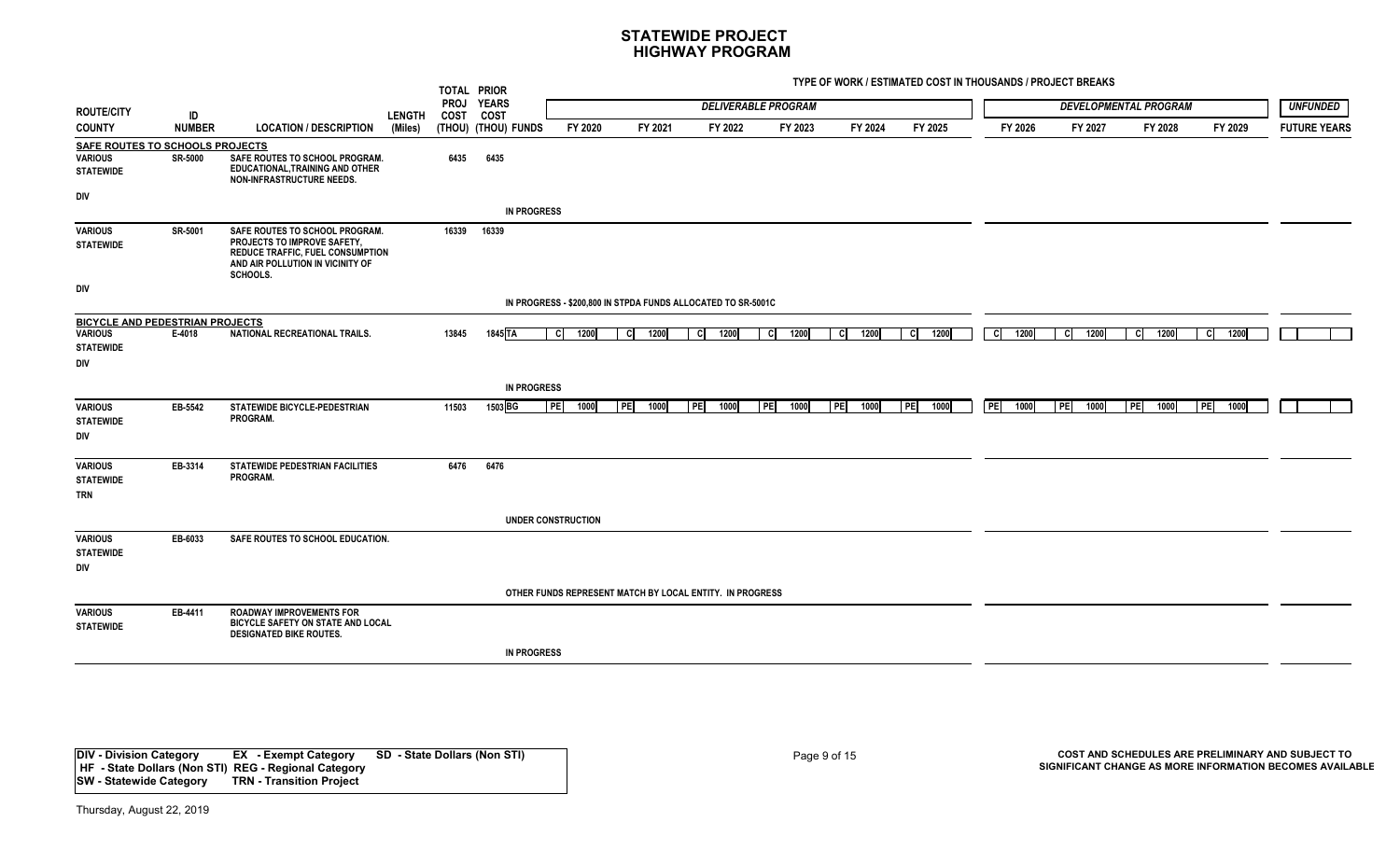**TYPE OF WORK / ESTIMATED COST IN THOUSANDS / PROJECT BREAKS**

|                                                                       |               |                                                                                                                                                                                                       |               | TOTAL PRIOR<br>PROJ YEARS |                     |                                                                                                     |         |                            |         |     |         |         |         |         |                              |         |  |                     |
|-----------------------------------------------------------------------|---------------|-------------------------------------------------------------------------------------------------------------------------------------------------------------------------------------------------------|---------------|---------------------------|---------------------|-----------------------------------------------------------------------------------------------------|---------|----------------------------|---------|-----|---------|---------|---------|---------|------------------------------|---------|--|---------------------|
| <b>ROUTE/CITY</b>                                                     | ID            |                                                                                                                                                                                                       | <b>LENGTH</b> | COST COST                 |                     |                                                                                                     |         | <b>DELIVERABLE PROGRAM</b> |         |     |         |         |         |         | <b>DEVELOPMENTAL PROGRAM</b> |         |  | <b>UNFUNDED</b>     |
| <b>COUNTY</b>                                                         | <b>NUMBER</b> | <b>LOCATION / DESCRIPTION</b>                                                                                                                                                                         | (Miles)       |                           | (THOU) (THOU) FUNDS | FY 2020                                                                                             | FY 2021 | FY 2022                    | FY 2023 |     | FY 2024 | FY 2025 | FY 2026 | FY 2027 | FY 2028                      | FY 2029 |  | <b>FUTURE YEARS</b> |
| BICYCLE AND PEDESTRIAN PROJECTS<br>VARIOUS<br><b>STATEWIDE</b>        | EB-6037       | <b>RAILS TO TRAILS PROGRAM</b>                                                                                                                                                                        |               | 38750                     | TALT5               | 3750<br><b>R</b><br>R<br>15000                                                                      |         |                            |         | -cl | 20000   |         |         |         |                              |         |  |                     |
| DIV                                                                   |               |                                                                                                                                                                                                       |               |                           |                     | LOCAL FUNDS REPRESENT LOCAL MATCH FOR RIGHT-OF-WAY AND CONSTRUCTION OF TRAILS BY LOCAL GOVERNMENTS. |         |                            |         |     |         |         |         |         |                              |         |  |                     |
| <b>VARIOUS</b><br><b>STATEWIDE</b><br><b>TRN</b>                      | ER-2971       | SIDEWALK PROGRAM IN ALL FOURTEEN<br><b>HIGHWAY DIVISIONS.</b>                                                                                                                                         |               | 25408                     | 25408               |                                                                                                     |         |                            |         |     |         |         |         |         |                              |         |  |                     |
|                                                                       |               |                                                                                                                                                                                                       |               |                           |                     | IN PROGRESS - \$182,000 IN STPDA FUNDS ALLOCATED TO ER-2971E                                        |         |                            |         |     |         |         |         |         |                              |         |  |                     |
| PUBLIC TRANSPORTATION PROJECTS                                        |               |                                                                                                                                                                                                       |               |                           |                     |                                                                                                     |         |                            |         |     |         |         |         |         |                              |         |  |                     |
| <b>GREYHOUND LINES</b><br><b>STATEWIDE</b>                            | TI-6107       | <b>INTERCITY BUS SERVICE FROM</b><br>RALEIGH TO JACKSONVILLE ALONG US<br>70 AND US 17 WITH STOPS AT RALEIGH,<br>SMITHFIELD, GOLDSBORO, KINSTON,<br>AND NEW BERN                                       |               | 1910                      | 1910 FNU            |                                                                                                     |         |                            |         |     |         |         |         |         |                              |         |  |                     |
| SD                                                                    |               |                                                                                                                                                                                                       |               |                           |                     |                                                                                                     |         |                            |         |     |         |         |         |         |                              |         |  |                     |
| <b>GREYHOUND LINES</b><br><b>STATEWIDE</b>                            | TI-6108       | <b>INTERCITY BUS SERVICE FROM</b><br><b>RALEIGH TO JACKSONVILLE VIA</b><br>WILMINGTON ALONG US 70, US 117, AND<br>US 17 AND FROM JACKSONVILLE TO<br><b>MYRTLE BEACH VIA WILMINGTON</b><br>ALONG US 17 |               | 4081                      | 4081 FNU            |                                                                                                     |         |                            |         |     |         |         |         |         |                              |         |  |                     |
| SD                                                                    |               |                                                                                                                                                                                                       |               |                           |                     |                                                                                                     |         |                            |         |     |         |         |         |         |                              |         |  |                     |
| <b>GREYHOUND LINES</b><br><b>STATEWIDE</b><br>SD                      | TI-6106       | <b>INTERCITY BUS SERVICE FROM</b><br>RALEIGH TO WILMINGTON ALONG US 70<br>AND US 117 WITH STOPS AT RALEIGH,<br>SMITHFIELD, GOLDSBORO, WALLACE,<br><b>AND WILMINGTON</b>                               |               | 1592                      | <b>1592 FNU</b>     |                                                                                                     |         |                            |         |     |         |         |         |         |                              |         |  |                     |
|                                                                       |               |                                                                                                                                                                                                       |               |                           | 1402 FNF            |                                                                                                     |         |                            |         |     |         |         |         |         |                              |         |  |                     |
| <b>GREYHOUND LINES</b><br><b>STATEWIDE</b>                            | TI-6105       | <b>INTERCITY BUS SERVICE FROM</b><br><b>RALEIGH TO NORFOLK ALONG US 64</b><br>AND US 258 WITH STOPS AT RALEIGH,<br>ROCKY MOUNT, AHOSKIE, AND SUFFOLK                                                  |               | 1402                      |                     |                                                                                                     |         |                            |         |     |         |         |         |         |                              |         |  |                     |
| SD<br><b>NCDOT FERRY</b><br><b>DIVISION</b><br><b>STATEWIDE</b><br>SD | TA-6535       | <b>CAPITAL</b>                                                                                                                                                                                        |               | 789                       | 789 FNF             |                                                                                                     |         |                            |         |     |         |         |         |         |                              |         |  |                     |

**DIV - Division Category EX - Exempt Category SD - State Dollars (Non STI) HF - State Dollars (Non STI) REG - Regional Category SW - Statewide Category TRN - Transition Project**

Page 10 of 15 **COST AND SCHEDULES ARE PRELIMINARY AND SUBJECT TO SIGNIFICANT CHANGE AS MORE INFORMATION BECOMES AVAILABLE**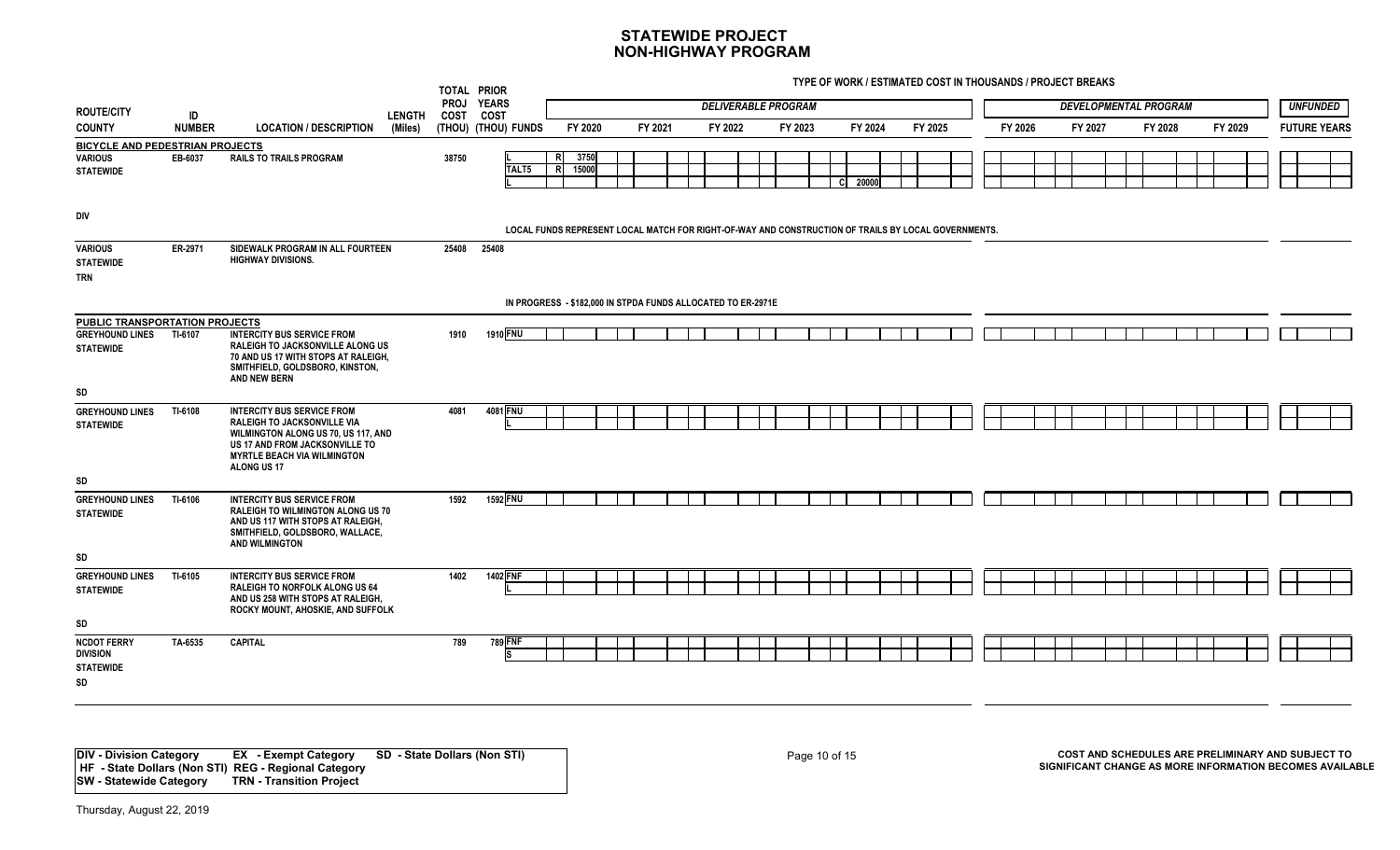|                                                                                                                                |               |                                                                                                                                                   |               |       | TOTAL PRIOR<br>PROJ YEARS           |                              |                    |                                                      |                    |                                     |                    | <b>DELIVERABLE PROGRAM</b> |                    |                              |                    |                            |                    |                             |                    |                                     | <b>DEVELOPMENTAL PROGRAM</b> |         |         |  | <b>UNFUNDED</b>                                                                                               |
|--------------------------------------------------------------------------------------------------------------------------------|---------------|---------------------------------------------------------------------------------------------------------------------------------------------------|---------------|-------|-------------------------------------|------------------------------|--------------------|------------------------------------------------------|--------------------|-------------------------------------|--------------------|----------------------------|--------------------|------------------------------|--------------------|----------------------------|--------------------|-----------------------------|--------------------|-------------------------------------|------------------------------|---------|---------|--|---------------------------------------------------------------------------------------------------------------|
| <b>ROUTE/CITY</b>                                                                                                              | ID            |                                                                                                                                                   | <b>LENGTH</b> |       | COST COST                           |                              |                    |                                                      |                    |                                     |                    |                            |                    |                              |                    |                            |                    |                             |                    |                                     |                              |         |         |  |                                                                                                               |
| <b>COUNTY</b>                                                                                                                  | <b>NUMBER</b> | <b>LOCATION / DESCRIPTION</b>                                                                                                                     | (Miles)       |       | (THOU) (THOU) FUNDS                 |                              | FY 2020            |                                                      | FY 2021            |                                     | FY 2022            |                            | FY 2023            |                              | FY 2024            |                            | FY 2025            |                             | FY 2026            |                                     | FY 2027                      | FY 2028 | FY 2029 |  | <b>FUTURE YEARS</b>                                                                                           |
| <b>PUBLIC TRANSPORTATION PROJECTS</b><br><b>REGIONAL</b><br><b>COORDINATED AREA</b><br><b>TRANSPORTION</b><br><b>STATEWIDE</b> | TP-4901       | PLANNING ASSISTANCE - RESEARCH<br><b>SUPPORT ACTIVITIES</b>                                                                                       |               | 7769  | 7049 FSPR                           | <b>CP</b><br>CP              | 600<br>120         |                                                      |                    |                                     |                    |                            |                    |                              |                    |                            |                    |                             |                    |                                     |                              |         |         |  |                                                                                                               |
| SD                                                                                                                             |               |                                                                                                                                                   |               |       |                                     |                              |                    |                                                      |                    |                                     |                    |                            |                    |                              |                    |                            |                    |                             |                    |                                     |                              |         |         |  |                                                                                                               |
|                                                                                                                                |               |                                                                                                                                                   |               |       | <b>FUNDS AUTHORIZED IN PROGRESS</b> |                              |                    |                                                      |                    |                                     |                    |                            |                    |                              |                    |                            |                    |                             |                    |                                     |                              |         |         |  |                                                                                                               |
| <b>REGIONAL</b><br><b>COORDINATED AREA</b><br><b>TRANSPORTION</b><br><b>STATEWIDE</b>                                          | TT-9702A      | TECHNOLOGY - ADMINISTRATION (ITRE)                                                                                                                |               | 50    | 50 UTCH                             |                              |                    |                                                      |                    |                                     |                    |                            |                    |                              |                    |                            |                    |                             |                    |                                     |                              |         |         |  |                                                                                                               |
| SD                                                                                                                             |               |                                                                                                                                                   |               |       |                                     |                              |                    |                                                      |                    |                                     |                    |                            |                    |                              |                    |                            |                    |                             |                    |                                     |                              |         |         |  |                                                                                                               |
| <b>STATEWIDE</b><br><b>STATEWIDE</b>                                                                                           | TA-6520       | SECTION 5317 NEW FREEDOM CAPITAL<br><b>FUNDING ASSISTANCE TO COMMUNITY</b><br>TRANSPORTATION SYSTEMS AND NON-<br>PROFIT AGENCIES ACROSS THE STATE |               | 443   | 443 FNF                             |                              |                    |                                                      |                    |                                     |                    |                            |                    |                              |                    |                            |                    |                             |                    |                                     |                              |         |         |  |                                                                                                               |
| SD                                                                                                                             |               |                                                                                                                                                   |               |       |                                     |                              |                    |                                                      |                    |                                     |                    |                            |                    |                              |                    |                            |                    |                             |                    |                                     |                              |         |         |  |                                                                                                               |
| <b>STATEWIDE</b><br><b>STATEWIDE</b>                                                                                           | TA-6665       | 5311 CAPITAL PROJECTS FOR RURAL<br><b>AREAS</b>                                                                                                   |               | 90863 | 36053 FNU                           | CP<br>CP<br>CP               | 5468<br>684<br>684 | $\overline{CP}$<br>$\overline{CP}$<br>$\overline{C}$ | 5469<br>684<br>684 | <b>CP</b><br><b>CP</b><br><b>CP</b> | 5470<br>684<br>684 | <b>CP</b><br>CP<br>CP      | 5471<br>685<br>685 | CP<br>CP<br><b>CP</b>        | 5490<br>687<br>687 | CP<br>l CP<br>l CP         | 5490<br>687<br>687 | CP<br>CP<br>$\overline{CP}$ | 5491<br>687<br>687 | <b>CP</b><br><b>CP</b><br><b>CP</b> | 5491<br>687<br>687           |         |         |  |                                                                                                               |
| SD                                                                                                                             |               |                                                                                                                                                   |               |       | <b>FUNDS AUTHORIZED IN PROGRESS</b> |                              |                    |                                                      |                    |                                     |                    |                            |                    |                              |                    |                            |                    |                             |                    |                                     |                              |         |         |  |                                                                                                               |
| <b>STATEWIDE</b><br><b>STATEWIDE</b>                                                                                           | TA-6666       | 5339 BUS AND BUS FACILITIES                                                                                                                       |               | 60324 | 12355 FBUS                          | <b>CP</b><br><b>CP</b><br>CP | 4448<br>556<br>556 | <b>CP</b><br>$\overline{C}$<br><b>I</b> CP           | 4449<br>557<br>557 | <b>CP</b><br>CP<br><b>CP</b>        | 4450<br>557<br>557 | <b>CP</b><br>CP<br>l CPI   | 5004<br>625<br>625 | <b>CP</b><br>CP<br><b>CP</b> | 5005<br>626<br>626 | I CP<br>I CP<br><b>CPI</b> | 5005<br>626<br>626 | CP<br>GP<br>CP              | 5005<br>626<br>626 | $\overline{CP}$<br>CP<br>l CPI      | 5005<br>626<br>626           |         |         |  |                                                                                                               |
| SD                                                                                                                             |               |                                                                                                                                                   |               |       | <b>FUNDS AUTHORIZED IN PROGRESS</b> |                              |                    |                                                      |                    |                                     |                    |                            |                    |                              |                    |                            |                    |                             |                    |                                     |                              |         |         |  |                                                                                                               |
| <b>STATEWIDE</b><br><b>STATEWIDE</b>                                                                                           | TA-6712       | <b>REPLACEMENT OF TRANSIT VEHICLES</b><br><b>MEETING USEFUL LIFE</b>                                                                              |               | 7915  | 7915 CMAQ                           |                              |                    |                                                      |                    |                                     |                    |                            |                    |                              |                    |                            |                    |                             |                    |                                     |                              |         |         |  |                                                                                                               |
| SD                                                                                                                             |               |                                                                                                                                                   |               |       |                                     |                              |                    |                                                      |                    |                                     |                    |                            |                    |                              |                    |                            |                    |                             |                    |                                     |                              |         |         |  |                                                                                                               |
| <b>STATEWIDE</b><br><b>STATEWIDE</b>                                                                                           | TC-5004       | 5311 ADTAP                                                                                                                                        |               | 17751 | 7669 ADTAP                          | <b>CP</b><br>CP<br>CP        | 1008<br>115<br>115 | <b>CP</b><br>$\overline{CP}$<br> CP                  | 1008<br>126<br>126 | СP<br>C <sub>P</sub><br>CP          | 1009<br>127<br>127 | <b>CP</b><br>CP<br>CP      | 1009<br>127<br>127 | <b>CP</b><br><b>CP</b><br>CP | 1010<br>127<br>127 | l CP<br>l CP<br><b>CP</b>  | 1010<br>127<br>127 | СP<br>$\overline{CP}$<br>CP | 1011<br>127<br>127 | CP<br>$\overline{CP}$<br>CP         | 1011<br>127<br>127           |         |         |  |                                                                                                               |
| SD                                                                                                                             |               |                                                                                                                                                   |               |       | <b>FUNDS AUTHORIZED IN PROGRESS</b> |                              |                    |                                                      |                    |                                     |                    |                            |                    |                              |                    |                            |                    |                             |                    |                                     |                              |         |         |  |                                                                                                               |
| <b>DIV - Division Category</b><br><b>SW - Statewide Category</b>                                                               |               | <b>EX</b> - Exempt Category<br>HF - State Dollars (Non STI) REG - Regional Category<br><b>TRN - Transition Project</b>                            |               |       | SD - State Dollars (Non STI)        |                              |                    |                                                      |                    |                                     |                    |                            |                    | Page 11 of 15                |                    |                            |                    |                             |                    |                                     |                              |         |         |  | COST AND SCHEDULES ARE PRELIMINARY AND SUBJECT TO<br>SIGNIFICANT CHANGE AS MORE INFORMATION BECOMES AVAILABLE |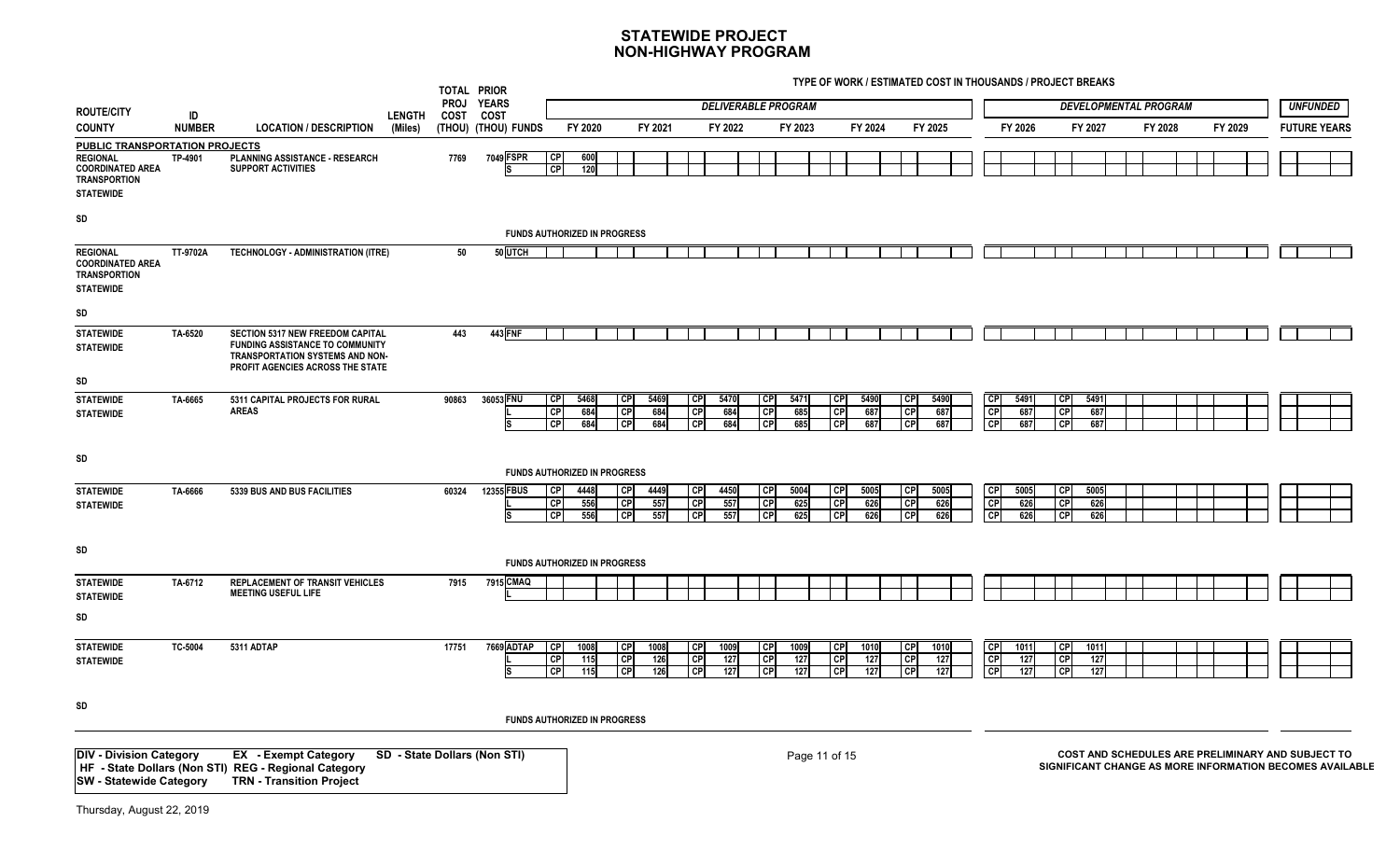**TYPE OF WORK / ESTIMATED COST IN THOUSANDS / PROJECT BREAKS**

|                                            |               |                                                                                                                 |               | TOTAL PRIOR                |                                     |                                                              |                              |                      |                                    |             |                              |                      |                              |                      |                                     | THE OF HORN'T LOTING TED OOOT IN THOUGHING IT ROULDT DREAMS |                                     |                      |                                     |                      |                              |         |                     |
|--------------------------------------------|---------------|-----------------------------------------------------------------------------------------------------------------|---------------|----------------------------|-------------------------------------|--------------------------------------------------------------|------------------------------|----------------------|------------------------------------|-------------|------------------------------|----------------------|------------------------------|----------------------|-------------------------------------|-------------------------------------------------------------|-------------------------------------|----------------------|-------------------------------------|----------------------|------------------------------|---------|---------------------|
| <b>ROUTE/CITY</b>                          | ID            |                                                                                                                 | <b>LENGTH</b> | <b>PROJ</b><br><b>COST</b> | <b>YEARS</b><br><b>COST</b>         |                                                              |                              |                      |                                    |             | <b>DELIVERABLE PROGRAM</b>   |                      |                              |                      |                                     |                                                             |                                     |                      |                                     |                      | <b>DEVELOPMENTAL PROGRAM</b> |         | <b>UNFUNDED</b>     |
| <b>COUNTY</b>                              | <b>NUMBER</b> | <b>LOCATION / DESCRIPTION</b>                                                                                   | (Miles)       |                            | (THOU) (THOU) FUNDS                 | FY 2020                                                      |                              | FY 2021              |                                    | FY 2022     |                              | FY 2023              |                              | FY 2024              |                                     | FY 2025                                                     |                                     | FY 2026              |                                     | FY 2027              | FY 2028                      | FY 2029 | <b>FUTURE YEARS</b> |
| PUBLIC TRANSPORTATION PROJECTS             |               |                                                                                                                 |               |                            |                                     |                                                              |                              |                      |                                    |             |                              |                      |                              |                      |                                     |                                                             |                                     |                      |                                     |                      |                              |         |                     |
| <b>STATEWIDE</b><br><b>STATEWIDE</b>       | TH-2000       | TRAVELER'S AID PROGRAM                                                                                          |               | 126                        | 126 L                               |                                                              |                              |                      |                                    |             |                              |                      |                              |                      |                                     |                                                             |                                     |                      |                                     |                      |                              |         |                     |
| SD                                         |               |                                                                                                                 |               |                            |                                     |                                                              |                              |                      |                                    |             |                              |                      |                              |                      |                                     |                                                             |                                     |                      |                                     |                      |                              |         |                     |
|                                            |               |                                                                                                                 |               |                            | <b>FUNDS AUTHORIZED IN PROGRESS</b> |                                                              |                              |                      |                                    |             |                              |                      |                              |                      |                                     |                                                             |                                     |                      |                                     |                      |                              |         |                     |
| <b>STATEWIDE</b>                           | TI-6109       | <b>INTERCITY BUS SERVICE</b>                                                                                    |               | 9043                       | 9043 FNU                            |                                                              |                              |                      |                                    |             |                              |                      |                              |                      |                                     |                                                             |                                     |                      |                                     |                      |                              |         |                     |
| <b>STATEWIDE</b>                           |               |                                                                                                                 |               |                            |                                     |                                                              |                              |                      |                                    |             |                              |                      |                              |                      |                                     |                                                             |                                     |                      |                                     |                      |                              |         |                     |
| SD                                         |               |                                                                                                                 |               |                            |                                     |                                                              |                              |                      |                                    |             |                              |                      |                              |                      |                                     |                                                             |                                     |                      |                                     |                      |                              |         |                     |
|                                            |               |                                                                                                                 |               |                            | <b>FUNDS AUTHORIZED IN PROGRESS</b> |                                                              |                              |                      |                                    |             |                              |                      |                              |                      |                                     |                                                             |                                     |                      |                                     |                      |                              |         |                     |
| <b>STATEWIDE</b><br><b>STATEWIDE</b>       | TK-4902       | <b>STATE ADMINISTRATION OF</b><br>APPALACHIAN DEVELOPMENT<br><b>TRANSPORTATION ASSISTANCE</b><br><b>PROGRAM</b> |               | 1407                       | 653 ADTAP AD                        | 92                                                           | <b>AD</b>                    | 93                   | AD                                 | 93          | <b>AD</b>                    | 94                   | $\overline{AD}$              | 94                   | <b>AD</b>                           | 95                                                          | <b>AD</b>                           | 96                   | <b>AD</b>                           | 97                   |                              |         |                     |
| SD                                         |               |                                                                                                                 |               |                            |                                     |                                                              |                              |                      |                                    |             |                              |                      |                              |                      |                                     |                                                             |                                     |                      |                                     |                      |                              |         |                     |
|                                            |               |                                                                                                                 |               |                            | <b>FUNDS AUTHORIZED IN PROGRESS</b> |                                                              |                              |                      |                                    |             |                              |                      |                              |                      |                                     |                                                             |                                     |                      |                                     |                      |                              |         |                     |
| <b>STATEWIDE</b><br><b>STATEWIDE</b>       | TK-6181       | 5311 ADMINISTRATIVE                                                                                             |               | 204316                     | 57488 FNU<br>ls                     | 14681<br><b>ADI</b><br><b>AD</b><br>2753<br><b>AD</b><br>918 | <b>AD</b><br><b>AD</b><br>AD | 14681<br>2753<br>918 | AD 14682<br><b>AD</b><br><b>AD</b> | 2753<br>918 | AD<br><b>AD</b><br><b>AD</b> | 14682<br>2753<br>918 | AD<br><b>AD</b><br><b>AD</b> | 14683<br>2753<br>918 | <b>AD</b><br><b>AD</b><br><b>AD</b> | 14683<br>2753<br>918                                        | <b>AD</b><br><b>AD</b><br><b>AD</b> | 14684<br>2753<br>918 | <b>AD</b><br><b>AD</b><br><b>AD</b> | 14684<br>2753<br>918 |                              |         |                     |
| SD                                         |               |                                                                                                                 |               |                            |                                     |                                                              |                              |                      |                                    |             |                              |                      |                              |                      |                                     |                                                             |                                     |                      |                                     |                      |                              |         |                     |
|                                            |               |                                                                                                                 |               |                            | FUNDS AUTHORIZED IN PROGRESS        |                                                              |                              |                      |                                    |             |                              |                      |                              |                      |                                     |                                                             |                                     |                      |                                     |                      |                              |         |                     |
| <b>STATEWIDE</b><br><b>STATEWIDE</b><br>SD | TK-4900Z      | 5311 STATE ADMINISTRATION AND 5311<br><b>STATE ADMINISTRATION</b>                                               |               | 39850                      | 16730 FNU                           | 2820<br><b>AD</b>                                            | AD                           | 2840                 | <b>AD</b>                          | 2860        | <b>AD</b>                    | 2880                 | <b>AD</b>                    | 2900                 | <b>AD</b>                           | 2920                                                        | <b>AD</b>                           | 2940                 | <b>ADI</b>                          | 2960                 |                              |         |                     |
|                                            |               |                                                                                                                 |               |                            |                                     | FUNDS AUTHORIZED IN PROGRESS                                 |                              |                      |                                    |             |                              |                      |                              |                      |                                     |                                                             |                                     |                      |                                     |                      |                              |         |                     |
| <b>STATEWIDE</b><br><b>STATEWIDE</b>       | TM-6155       | OPERATING FUNDING FOR EXISTING<br><b>PROJECTS STATEWIDE</b>                                                     |               | 350                        | 350 JARC                            |                                                              |                              |                      |                                    |             |                              |                      |                              |                      |                                     |                                                             |                                     |                      |                                     |                      |                              |         |                     |
| SD                                         |               |                                                                                                                 |               |                            |                                     |                                                              |                              |                      |                                    |             |                              |                      |                              |                      |                                     |                                                             |                                     |                      |                                     |                      |                              |         |                     |
|                                            |               |                                                                                                                 |               |                            |                                     |                                                              |                              |                      |                                    |             |                              |                      |                              |                      |                                     |                                                             |                                     |                      |                                     |                      |                              |         |                     |
|                                            |               |                                                                                                                 |               |                            | FUNDS AUTHORIZED IN PROGRESS        |                                                              |                              |                      |                                    |             |                              |                      |                              |                      |                                     |                                                             |                                     |                      |                                     |                      |                              |         |                     |
| <b>STATEWIDE</b><br><b>STATEWIDE</b>       | TN-6125       | 5317 NEW FREEDOM                                                                                                |               | 4756                       | <b>484 FEP</b>                      | οI<br>410<br>οI<br>82                                        | ΟI<br>οl                     | 420<br>84            | - Ol<br>οl                         | 430<br>86   |                              | 440<br>88            | O                            | 450<br>90            |                                     | 460<br>92                                                   | $\circ$<br>$\overline{\mathbf{o}}$  | 470<br>94            | $\circ$<br>э                        | 480<br>96            |                              |         |                     |
| SD                                         |               |                                                                                                                 |               |                            |                                     |                                                              |                              |                      |                                    |             |                              |                      |                              |                      |                                     |                                                             |                                     |                      |                                     |                      |                              |         |                     |
|                                            |               |                                                                                                                 |               |                            |                                     |                                                              |                              |                      |                                    |             |                              |                      |                              |                      |                                     |                                                             |                                     |                      |                                     |                      |                              |         |                     |

**DIV - Division Category EX - Exempt Category SD - State Dollars (Non STI) HF - State Dollars (Non STI) REG - Regional Category SW - Statewide Category TRN - Transition Project**

Page 12 of 15 **COST AND SCHEDULES ARE PRELIMINARY AND SUBJECT TO SIGNIFICANT CHANGE AS MORE INFORMATION BECOMES AVAILABLE**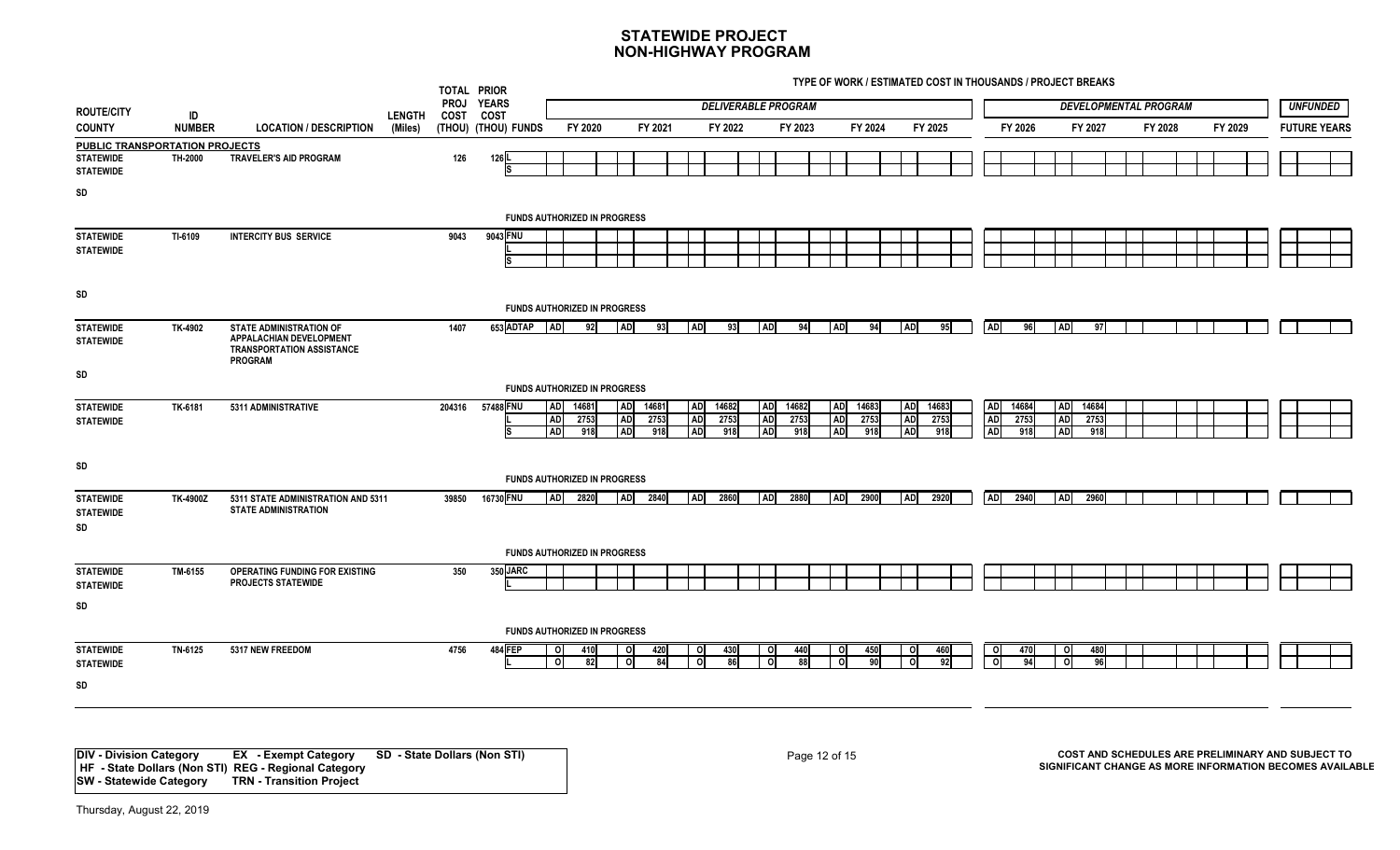|                                                                  |                     |                                                                                                                        |                          | TOTAL PRIOR<br><b>PROJ</b> | <b>YEARS</b>                 |                                                         |                        |                    |                              |                    | <b>DELIVERABLE PROGRAM</b>   |                    |                     |                    |                            |                    |                               |                         |                                     |                    | <b>DEVELOPMENTAL PROGRAM</b> |         |  | UNFUNDED                                                                                                      |
|------------------------------------------------------------------|---------------------|------------------------------------------------------------------------------------------------------------------------|--------------------------|----------------------------|------------------------------|---------------------------------------------------------|------------------------|--------------------|------------------------------|--------------------|------------------------------|--------------------|---------------------|--------------------|----------------------------|--------------------|-------------------------------|-------------------------|-------------------------------------|--------------------|------------------------------|---------|--|---------------------------------------------------------------------------------------------------------------|
| <b>ROUTE/CITY</b><br><b>COUNTY</b>                               | ID<br><b>NUMBER</b> | <b>LOCATION / DESCRIPTION</b>                                                                                          | <b>LENGTH</b><br>(Miles) | COST                       | COST<br>(THOU) (THOU) FUNDS  | FY 2020                                                 |                        | FY 2021            |                              | FY 2022            |                              | FY 2023            |                     | FY 2024            |                            | FY 2025            |                               | FY 2026                 |                                     | FY 2027            | FY 2028                      | FY 2029 |  | <b>FUTURE YEARS</b>                                                                                           |
| PUBLIC TRANSPORTATION PROJECTS                                   |                     |                                                                                                                        |                          |                            |                              |                                                         |                        |                    |                              |                    |                              |                    |                     |                    |                            |                    |                               |                         |                                     |                    |                              |         |  |                                                                                                               |
| <b>STATEWIDE</b><br><b>STATEWIDE</b>                             | TO-6135             | 5311 OPERATING PROJECTS FOR<br><b>RURAL AREAS</b>                                                                      |                          | 4293                       | 4293 FNU                     |                                                         |                        |                    |                              |                    |                              |                    |                     |                    |                            |                    |                               |                         |                                     |                    |                              |         |  |                                                                                                               |
| SD                                                               |                     |                                                                                                                        |                          |                            |                              |                                                         |                        |                    |                              |                    |                              |                    |                     |                    |                            |                    |                               |                         |                                     |                    |                              |         |  |                                                                                                               |
|                                                                  |                     |                                                                                                                        |                          |                            |                              | <b>FUNDS AUTHORIZED IN PROGRESS</b>                     |                        |                    |                              |                    |                              |                    |                     |                    |                            |                    |                               |                         |                                     |                    |                              |         |  |                                                                                                               |
| <b>STATEWIDE</b><br><b>STATEWIDE</b>                             | TO-6155             | 5311 OPERATING AND 5311 OPERATING F                                                                                    |                          | 173475                     | 19155 FNU                    | 12790<br>ΟI<br>6395<br>$\circ$                          | 0                      | 0 12810<br>6405    | οI                           | 0 12830<br>6415    | ΟI<br>0l                     | 12850<br>6425      | ΟI<br>o             | 12870<br>6435      | O<br>$\circ$               | 12890<br>6445      | $\circ$<br>o                  | 12910<br>6455           | οI                                  | 0 12930<br>6465    |                              |         |  |                                                                                                               |
| SD                                                               |                     |                                                                                                                        |                          |                            |                              |                                                         |                        |                    |                              |                    |                              |                    |                     |                    |                            |                    |                               |                         |                                     |                    |                              |         |  |                                                                                                               |
| <b>STATEWIDE</b><br><b>STATEWIDE</b>                             | TP-4902             | STATEWIDE SUPPORT TO UPDATE<br><b>LOCAL COMMUNITY TRANSPORTATION</b><br><b>SERVICE PLANS - 5311</b>                    |                          | 3710                       | 3710 FNU                     |                                                         |                        |                    |                              |                    |                              |                    |                     |                    |                            |                    |                               |                         |                                     |                    |                              |         |  |                                                                                                               |
| SD                                                               |                     |                                                                                                                        |                          |                            |                              | <b>FUNDS AUTHORIZED IN PROGRESS</b>                     |                        |                    |                              |                    |                              |                    |                     |                    |                            |                    |                               |                         |                                     |                    |                              |         |  |                                                                                                               |
| <b>STATEWIDE</b><br><b>STATEWIDE</b>                             | TP-5154             | 5304 PLANNING                                                                                                          |                          | 5724                       | 588 FMPL                     | I PL<br>500<br>$\overline{P}$<br>100                    | PLI<br>PL              | 510<br>102         | PL.<br><b>PL</b>             | 520<br>104         | $\overline{P}$<br><b>PL</b>  | 530<br>106         | P <br><b>PL</b>     | 540<br>108         | I PLI<br><b>PL</b>         | 550<br>110         | <b>PLI</b><br>$\overline{P}L$ | 560<br>$\overline{112}$ | PL<br>PL                            | 570<br>114         |                              |         |  |                                                                                                               |
| SD                                                               |                     |                                                                                                                        |                          |                            |                              |                                                         |                        |                    |                              |                    |                              |                    |                     |                    |                            |                    |                               |                         |                                     |                    |                              |         |  |                                                                                                               |
| <b>STATEWIDE</b><br><b>STATEWIDE</b>                             | TQ-9038             | 5310 CAPITAL PROJECTS FOR RURAL<br>AREAS AND SMALL URBAN AREAS                                                         |                          | 31363                      | 11365 FEPD                   | C<br>1998<br>$\overline{CP}$<br>250<br><b>CP</b><br>250 | <b>CP</b><br>CP<br>CP  | 1998<br>250<br>250 | <b>CP</b><br>CP<br><b>CP</b> | 1999<br>250<br>250 | <b>CP</b><br>CP<br><b>CP</b> | 1999<br>250<br>250 | CP<br>  CP<br>l CPI | 2000<br>250<br>250 | l CPI<br>  CP<br><b>CP</b> | 2000<br>250<br>250 | CP<br>CP<br>CP                | 2000<br>250<br>250      | CP<br>CP<br><b>CP</b>               | 2002<br>251<br>251 |                              |         |  |                                                                                                               |
| SD                                                               |                     |                                                                                                                        |                          |                            |                              | <b>FUNDS AUTHORIZED IN PROGRESS</b>                     |                        |                    |                              |                    |                              |                    |                     |                    |                            |                    |                               |                         |                                     |                    |                              |         |  |                                                                                                               |
| <b>STATEWIDE</b><br><b>STATEWIDE</b>                             | TQ-6954             | 5310 OPERATING PROJECTS FOR<br><b>RURAL AREAS</b>                                                                      |                          | 26692                      | 11986 FEPD                   | 918<br>O<br>918<br>$\circ$                              | O<br>o                 | 918<br>918         | οl                           | 919<br>919         | $\Omega$                     | 919<br>919         |                     | 919<br>919         | $\Omega$                   | 920<br>920         | O<br>o                        | 920<br>920              |                                     | 920<br>920         |                              |         |  |                                                                                                               |
| SD                                                               |                     |                                                                                                                        |                          |                            |                              |                                                         |                        |                    |                              |                    |                              |                    |                     |                    |                            |                    |                               |                         |                                     |                    |                              |         |  |                                                                                                               |
|                                                                  |                     |                                                                                                                        |                          |                            |                              | <b>FUNDS AUTHORIZED IN PROGRESS</b>                     |                        |                    |                              |                    |                              |                    |                     |                    |                            |                    |                               |                         |                                     |                    |                              |         |  |                                                                                                               |
| <b>STATEWIDE</b><br><b>STATEWIDE</b>                             | TS-7001             | 5329 STATE SAFETY AND OVERSIGHT                                                                                        |                          | 5192                       | 516 FED<br>Is                | <b>AD</b><br>689<br><b>AD</b><br>155                    | <b>AD</b><br><b>AD</b> | 689<br>155         | <b>AD</b><br><b>AD</b>       | 689<br>155         | AD<br><b>AD</b>              | 345<br>69          | <b>AD</b>           | 345<br>69          | <b>AD</b><br><b>AD</b>     | 345                | <b>AD</b>                     | 346<br><b>70</b>        | <b>AD</b><br><b>AD</b><br><b>AD</b> | 346<br>70<br>70    |                              |         |  |                                                                                                               |
| SD                                                               |                     |                                                                                                                        |                          |                            |                              |                                                         |                        |                    |                              |                    |                              |                    |                     |                    |                            |                    |                               |                         |                                     |                    |                              |         |  |                                                                                                               |
| <b>STATEWIDE</b><br><b>STATEWIDE</b>                             | <b>TS-7000</b>      | DEVELOP AMD IMPLEMENT AN<br><b>ENHANCED STATE SAFETY OVERSIGHT</b><br><b>PROGRAM</b>                                   |                          | 844                        | 844 SSO                      |                                                         |                        |                    |                              |                    |                              |                    |                     |                    |                            |                    |                               |                         |                                     |                    |                              |         |  |                                                                                                               |
| SD                                                               |                     |                                                                                                                        |                          |                            |                              |                                                         |                        |                    |                              |                    |                              |                    |                     |                    |                            |                    |                               |                         |                                     |                    |                              |         |  |                                                                                                               |
| <b>DIV - Division Category</b><br><b>SW</b> - Statewide Category |                     | <b>EX</b> - Exempt Category<br>HF - State Dollars (Non STI) REG - Regional Category<br><b>TRN - Transition Project</b> |                          |                            | SD - State Dollars (Non STI) |                                                         |                        |                    |                              |                    |                              | Page 13 of 15      |                     |                    |                            |                    |                               |                         |                                     |                    |                              |         |  | COST AND SCHEDULES ARE PRELIMINARY AND SUBJECT TO<br>SIGNIFICANT CHANGE AS MORE INFORMATION BECOMES AVAILABLE |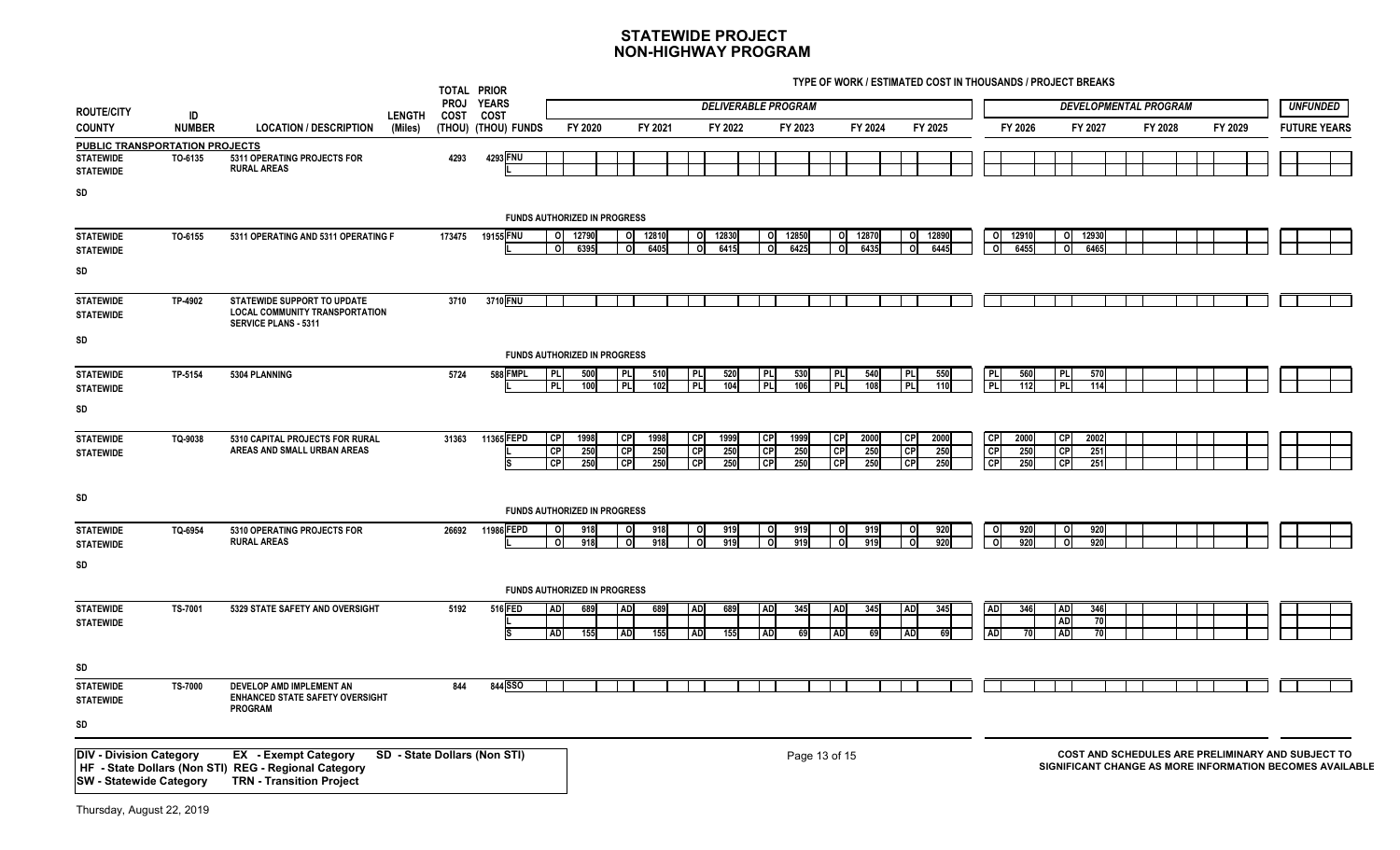| <b>ROUTE/CITY</b>                                                                   |                     |                                                                                                                        |                          | TOTAL PRIOR<br><b>PROJ</b> | <b>YEARS</b>                                     |                |             |                                       |             |                                                                                                                                                                     |             |                                       | <b>DELIVERABLE PROGRAM</b> |                                       |             |                                       |                              |                       |             |                                       |             |                                       | DEVELOPMENTAL PROGRAM |                                       |         |                              |                                                                                                               | <b>UNFUNDED</b>     |
|-------------------------------------------------------------------------------------|---------------------|------------------------------------------------------------------------------------------------------------------------|--------------------------|----------------------------|--------------------------------------------------|----------------|-------------|---------------------------------------|-------------|---------------------------------------------------------------------------------------------------------------------------------------------------------------------|-------------|---------------------------------------|----------------------------|---------------------------------------|-------------|---------------------------------------|------------------------------|-----------------------|-------------|---------------------------------------|-------------|---------------------------------------|-----------------------|---------------------------------------|---------|------------------------------|---------------------------------------------------------------------------------------------------------------|---------------------|
| <b>COUNTY</b>                                                                       | ID<br><b>NUMBER</b> | <b>LOCATION / DESCRIPTION</b>                                                                                          | <b>LENGTH</b><br>(Miles) | COST                       | COST<br>(THOU) (THOU) FUNDS                      |                | FY 2020     |                                       | FY 2021     |                                                                                                                                                                     | FY 2022     |                                       | FY 2023                    |                                       | FY 2024     |                                       | FY 2025                      |                       | FY 2026     |                                       | FY 2027     |                                       | FY 2028               |                                       | FY 2029 |                              |                                                                                                               | <b>FUTURE YEARS</b> |
| <b>PUBLIC TRANSPORTATION PROJECTS</b><br><b>STATEWIDE</b><br><b>STATEWIDE</b><br>SD | <b>TS-4900Z</b>     | <b>STATEWIDE RTAP</b>                                                                                                  |                          | 6787                       | 2707 RTAP<br><b>FUNDS AUTHORIZED IN PROGRESS</b> | <b>AD</b>      | 440         | <b>AD</b>                             | 460         | <b>AD</b>                                                                                                                                                           | 480         | <b>AD</b>                             | 500                        | <b>AD</b>                             | 520         | <b>AD</b>                             | 540                          | <b>AD</b>             | 560         | <b>AD</b>                             | 580         |                                       |                       |                                       |         |                              |                                                                                                               |                     |
| <b>STATEWIDE</b>                                                                    | TT-5205             | <b>NCDOT FERRY DIVISION WILL</b>                                                                                       |                          | 66                         | 66 FNF                                           |                |             |                                       |             |                                                                                                                                                                     |             |                                       |                            |                                       |             |                                       |                              |                       |             |                                       |             |                                       |                       |                                       |         |                              |                                                                                                               |                     |
| <b>STATEWIDE</b>                                                                    |                     | PURCHASE AND INSTALL VISUALS,<br><b>PAGING SYSTEMS ON BOARD FIVE</b><br><b>CLASS FERRY VESSELS</b>                     |                          |                            |                                                  |                |             |                                       |             |                                                                                                                                                                     |             |                                       |                            |                                       |             |                                       |                              |                       |             |                                       |             |                                       |                       |                                       |         |                              |                                                                                                               |                     |
| SD                                                                                  |                     |                                                                                                                        |                          |                            | <b>FUNDS AUTHORIZED IN PROGRESS</b>              |                |             |                                       |             |                                                                                                                                                                     |             |                                       |                            |                                       |             |                                       |                              |                       |             |                                       |             |                                       |                       |                                       |         |                              |                                                                                                               |                     |
| <b>SUB REGIONAL</b><br><b>STATEWIDE</b><br>SD                                       | TM-5301             | <b>STATE ADMINISTRATION - JOB ACCESS</b><br><b>NON-URBAN</b>                                                           |                          | 5592                       | 5092 JARC                                        | <b>AD</b>      | 500         |                                       |             |                                                                                                                                                                     |             |                                       |                            |                                       |             |                                       |                              |                       |             |                                       |             |                                       |                       |                                       |         |                              |                                                                                                               |                     |
|                                                                                     |                     |                                                                                                                        |                          |                            | <b>FUNDS AUTHORIZED IN PROGRESS</b>              |                |             |                                       |             |                                                                                                                                                                     |             |                                       |                            |                                       |             |                                       |                              |                       |             |                                       |             |                                       |                       |                                       |         |                              |                                                                                                               |                     |
| <b>SUB REGIONAL</b><br><b>STATEWIDE</b>                                             | TN-5112             | <b>STATE ADMINISTRATION - NEW</b><br>FREEDOM - 5317                                                                    |                          | 4270                       | 3920 FNF                                         | <b>AD</b>      | 350         |                                       |             |                                                                                                                                                                     |             |                                       |                            |                                       |             |                                       |                              |                       |             |                                       |             |                                       |                       |                                       |         |                              |                                                                                                               |                     |
| SD                                                                                  | TV-4903             |                                                                                                                        |                          |                            | <b>FUNDS AUTHORIZED IN PROGRESS</b><br>6919 FEPD | <b>AD</b>      | 541         | <b>AD</b>                             | 545         | <b>AD</b>                                                                                                                                                           | 545         | <b>AD</b>                             | 545                        | <b>AD</b>                             | 550         | <b>AD</b>                             | 550                          | <b>AD</b>             | 560         | <b>AD</b>                             | 560         |                                       |                       |                                       |         |                              |                                                                                                               |                     |
| <b>SUB REGIONAL</b><br><b>STATEWIDE</b><br>SD                                       |                     | 5310 STATE ADMIN                                                                                                       |                          | 11315                      |                                                  |                |             |                                       |             |                                                                                                                                                                     |             |                                       |                            |                                       |             |                                       |                              |                       |             |                                       |             |                                       |                       |                                       |         |                              |                                                                                                               |                     |
|                                                                                     |                     |                                                                                                                        |                          |                            | <b>FUNDS AUTHORIZED IN PROGRESS</b>              |                |             |                                       |             |                                                                                                                                                                     |             |                                       |                            |                                       |             |                                       |                              |                       |             |                                       |             |                                       |                       |                                       |         |                              |                                                                                                               |                     |
| <b>PASSENGER RAIL PROJECTS</b><br><b>VARIOUS</b><br><b>STATEWIDE</b>                | P-5602              | <b>STATEWIDE RAIL PRELIMINARY</b><br><b>ENGINEERING</b>                                                                |                          | 14170                      | 4170 T<br>DIV DIV<br>REG REG<br>SW SW            | PE<br>PE<br>PE |             | 300 DIV PE<br>300 REG PE<br>400 SW PE |             | 300 DIV PE<br>300 REG PE<br>400 SW PE<br>STATEWIDE RAIL PRELIMINARY ENGINEERING<br>STATEWIDE RAIL PRELIMINARY ENGINEERING<br>STATEWIDE RAIL PRELIMINARY ENGINEERING |             | 300 DIV PE<br>300 REG PE<br>400 SW PE |                            | 300 DIV PE<br>300 REG PE<br>400 SW PE |             | 300 DIV PE<br>300 REG PE<br>400 SW PE | 300 DIV<br>300 REG<br>400 SW | PE<br>PE<br><b>PE</b> |             | 300 DIV PE<br>300 REG PE<br>400 SW PE |             | 300 DIV PE<br>300 REG PE<br>400 SW PE |                       | 300 DIV PE<br>300 REG PE<br>400 SW PE |         | 300 DIV<br>300 REG<br>400 SW |                                                                                                               |                     |
|                                                                                     |                     |                                                                                                                        |                          |                            | <b>IN PROGRESS</b>                               |                |             |                                       |             |                                                                                                                                                                     |             |                                       |                            |                                       |             |                                       |                              |                       |             |                                       |             |                                       |                       |                                       |         |                              |                                                                                                               |                     |
| <b>VARIOUS</b><br><b>STATEWIDE</b>                                                  | Y-5500              | <b>TRAFFIC SEPARATION STUDY</b><br><b>IMPLEMENTATION AND CLOSURES.</b>                                                 |                          | 31944                      | 1944 RR<br><b>RR</b>                             | R<br>- cl      | 500<br>2500 | <b>C</b>                              | 500<br>2500 | <b>CI</b>                                                                                                                                                           | 500<br>2500 | -cl                                   | 500<br>2500                | - Cl                                  | 500<br>2500 |                                       | 500<br>2500                  | <b>C</b>              | 500<br>2500 | C.                                    | 500<br>2500 | .cl                                   | 500<br>2500           |                                       | 2500    | 500                          |                                                                                                               |                     |
| DIV                                                                                 |                     |                                                                                                                        |                          |                            |                                                  |                |             |                                       |             |                                                                                                                                                                     |             |                                       |                            |                                       |             |                                       |                              |                       |             |                                       |             |                                       |                       |                                       |         |                              |                                                                                                               |                     |
|                                                                                     |                     |                                                                                                                        |                          |                            | <b>IN PROGRESS</b>                               |                |             |                                       |             |                                                                                                                                                                     |             |                                       |                            |                                       |             |                                       |                              |                       |             |                                       |             |                                       |                       |                                       |         |                              |                                                                                                               |                     |
| <b>DIV - Division Category</b><br><b>SW</b> - Statewide Category                    |                     | <b>EX</b> - Exempt Category<br>HF - State Dollars (Non STI) REG - Regional Category<br><b>TRN - Transition Project</b> |                          |                            | SD - State Dollars (Non STI)                     |                |             |                                       |             |                                                                                                                                                                     |             |                                       | Page 14 of 15              |                                       |             |                                       |                              |                       |             |                                       |             |                                       |                       |                                       |         |                              | COST AND SCHEDULES ARE PRELIMINARY AND SUBJECT TO<br>SIGNIFICANT CHANGE AS MORE INFORMATION BECOMES AVAILABLE |                     |